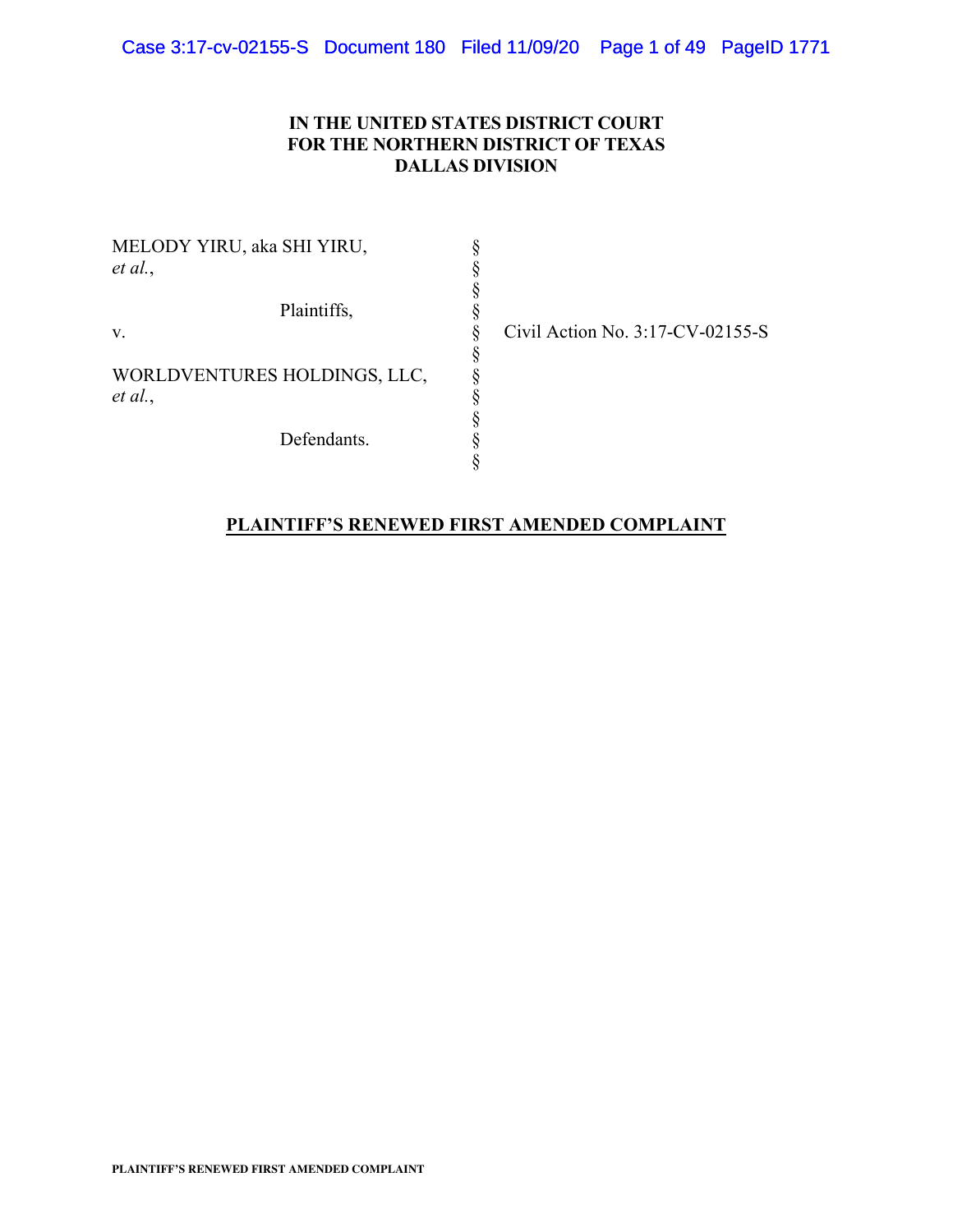#### I. **INTRODUCTION TO THE CASE**

1. As the Federal Trade Commission has again enunciated this year, evidence of a pyramid scheme comes in the form of both design as well as in practice. *FTC v. James Noland et al.*, Case No. 2:20-cv-00047-DWL, transcript of proceedings, Dkt. No. 105 (D. Ariz. February 16, 2020). The compensation plan, the commission documents, the supposed terms and conditions, and the marketing materials and website here reflect the *design* of a pyramid scheme.

2. So too, is WorldVentures a pyramid scheme *in practice*. Here, 100% of the purchases were by individuals who are affiliates within the program. Thus, the overwhelming volume of individuals are purchasing for the business opportunity and not strictly for the retail product. Finally, the FTC speaks of the "loss position," i.e. whether a substantial number of those who have joined the organization, pay more than they receive back from the company. Here, at minimum, 97% of the representatives of WorldVentures are in a "loss position." *See also* Ginger Jin, former director of the FTC's Bureau of Economics; Andrew Stivers, FTC deputy director; and Douglas Smith, FTC economist, "The Alchemy of a Pyramid: Transmutating business opportunity into a negative sum wealth transfer." *SSRN* (Dec. 3, 2019), https://papers.ssrn.com/sol3/papers.cfm?abstract\_id=3497682. These are the sorts of fact questions that cannot be decided on a motion to dismiss.

3. As stated last month by FTC Commissioner Noah Phillips in his individual capacity, former Chief Counsel to U.S. Sen. John Cornyn: "this past year has been an active one for the FTC on many fronts, but in particular with respect to activities involving illegal multi-level marketing. Sellers beware: we've been aggressive in the cases we've been pursuing, the remedies we're seeking, and our willingness to go to court. Some watching today may not like everything we've been doing, and I regret that my remarks are unlikely to put them at ease." *Keynote Remarks of Commission Phillips at the DSA Legal & Regulatory Summit* (October 15, 2020) (complete remarks at https://www.ftc.gov/public-statements/2020/10/keynote-remarks-commissionerphillips-dsa-legal-regulatory-summit).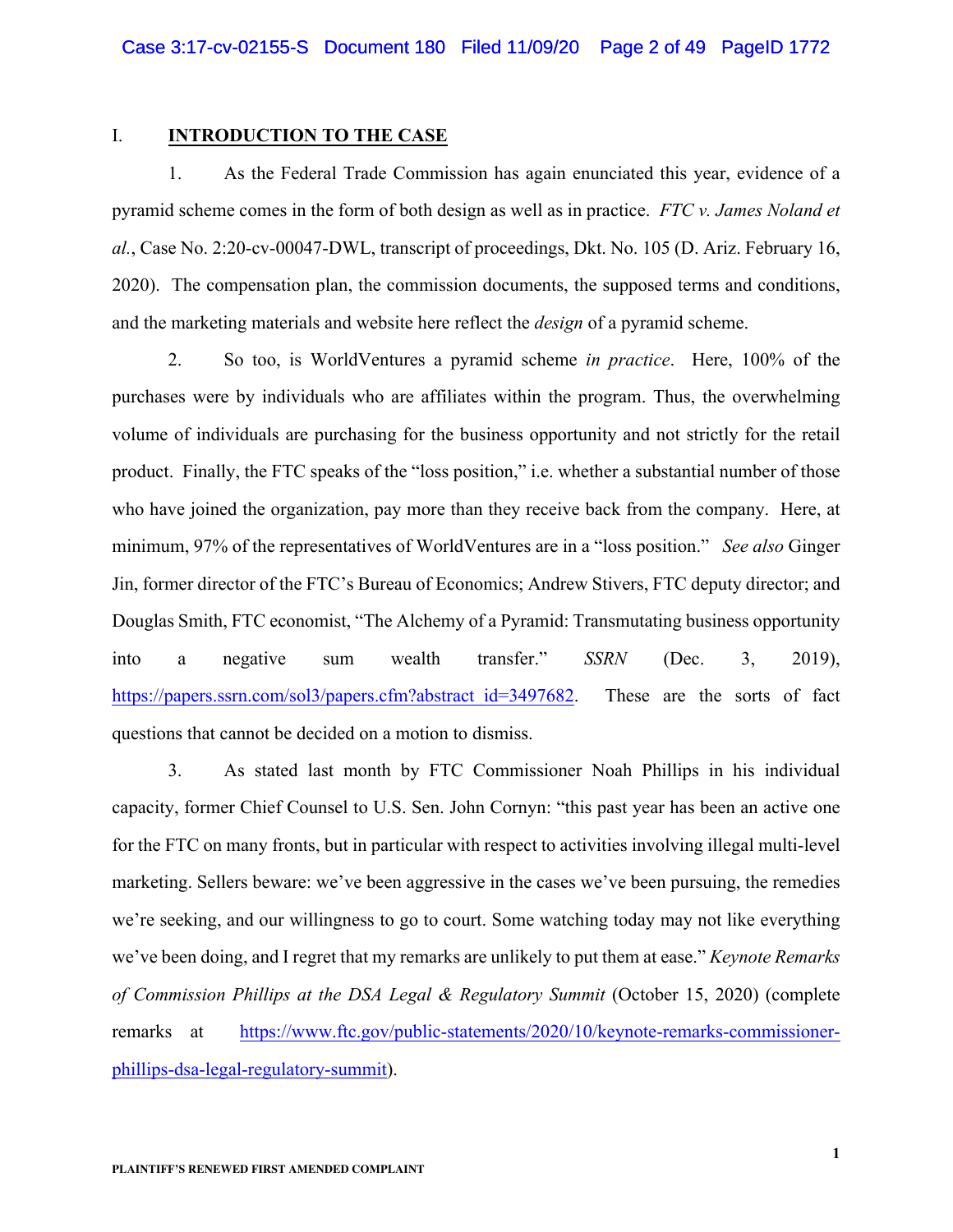# Case 3:17-cv-02155-S Document 180 Filed 11/09/20 Page 3 of 49 PageID 1773

4. WorldVentures' business practices is equally and in some respects, more egregious than the three exemplar cases Commissioner Phillips discussed in his remarks. WorldVentures represented to Plaintiff Melody Yiru that she could "make a lot of money," "double your profits," and make an extra \$20,000 by recruiting others to become WorldVentures "sales representatives." Plaintiff and members of the class all joined WorldVentures and became "sales representatives."

5. However, Plaintiff did not make money as promised. Like the hundreds of thousands of WorldVentures representatives before and after her, Plaintiff failed. Plaintiff and the class failed even though they were committed and put in the time and effort. They failed because they were doomed from the start by a WorldVentures marketing plan that systematically rewards recruiting representatives over sales of travel packages, and WorldVentures is nothing more than a site that compiles travel package plans from the website (often at prices significantly in excess of what a consumer can obtain from Expedia). Only 3% of the members of WorldVentures will see a profit, according to WorldVentures own statistics.

6. Defendants run an illegal pyramid scheme. Defendants have been banned from operating in Norway based on the Court system there finding that they were operating an illegal pyramid scheme. Defendants take money in return for the right to sell travel membership services and the right rewards for recruiting other participants into the pyramid.

7. Accordingly, Plaintiff, for herself, and all others similarly situated, and the general public, allege:

# II. **TYPE OF ACTION**

8. Plaintiff sues for herself and for all persons who were WorldVentures representatives from May 1, 2013 until the present under California's Endless Chain Scheme Law (California's Penal Code § 327 and California Civil Code § 1689.2), California's Unfair Competition Law (Business and Professions Code §17200 *et seq.*), False Advertising Law (Business and Professions Code §17500), and Racketeer Influenced and Corrupt Organizations Act, 18 U.S.C. § 1961 *et seq*. against all defendants for the operation and promotion of an inherently fraudulent endless chain scheme.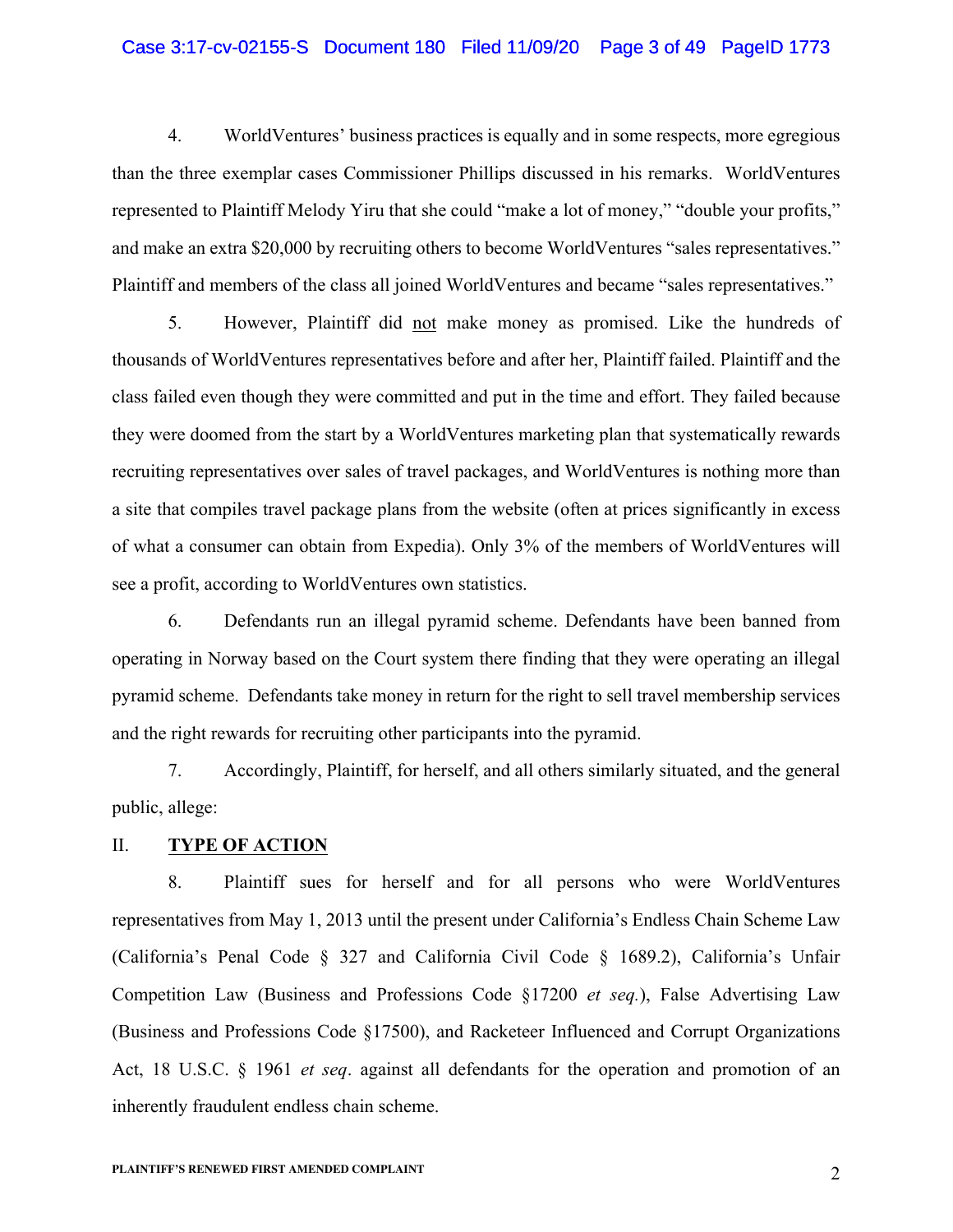# Case 3:17-cv-02155-S Document 180 Filed 11/09/20 Page 4 of 49 PageID 1774

9. Plaintiff also brings a declaratory relief Count that the entire purported contract is illusory, and thus a purported "choice of law," and other provisions in the so-called "agreement," are not enforceable pursuant to 28 U.S.C. §§ 2201 and 2202.

10. Plaintiff files her renewed First Amended Complaint based on the challenges to the original First Amended Complaint that were ruled by this Court to be moot, and the subsequent Amended Final Award issued by AAA Arbitrator Hon. Carlos G. Lopez (ret.) on October 26, 2020.

# III. **PARTIES**

11. Plaintiff Melody Yiru aka Shi Yiru is and at all relevant times was an individual who resided in Los Angeles County, California. Yiru became an WorldVentures representative in September of 2015. Plaintiff was deceived by WorldVentures' misleading opportunity believing the opportunity was a legitimate way to earn money (even though that was false), and Plaintiff Yiru did in fact lose money as a result of Defendants' unfair, unlawful, and fraudulent business practice. Yiru's injuries arise from the predicate acts themselves in that she provided a monthly payment to WorldVentures for over a year, she put significant effort into the opportunity, the WorldVentures entities were destined to fail as an illegal Ponzi scheme and pyramid scheme, and the money Yiru placed into the scheme was used by the Individual defendants as later defined, to live lavish life styles, and was reinvested in the business to create an air of propriety including office space, lavish trips, and conferences. Since Yiru's money went into the use or investment by Defendants as racketeering income, Plaintiff was injured.

12. Yiru paid WorldVentures a start-up amount of \$510.92 on or about September of 2015, and then monthly amounts ranging between \$110.98 and \$114.98 per month from October 1, 2015 to April 4, 2017, totaling \$2,675.00. Yiru was recruited by WorldVentures, the defendants and her upline Meihong Liu. She was told that the only way to earn money was to recruit others.

13. WorldVentures and the Individual Defendants who created, countenanced, and pedaled the marketing program, represented to Yiru that WorldVentures was a "home-based business with low overhead and \$150 million in revenue." Further the presentation falsely stated that "for every \$199 sale, you receive \$20." This representation suggestively suggested and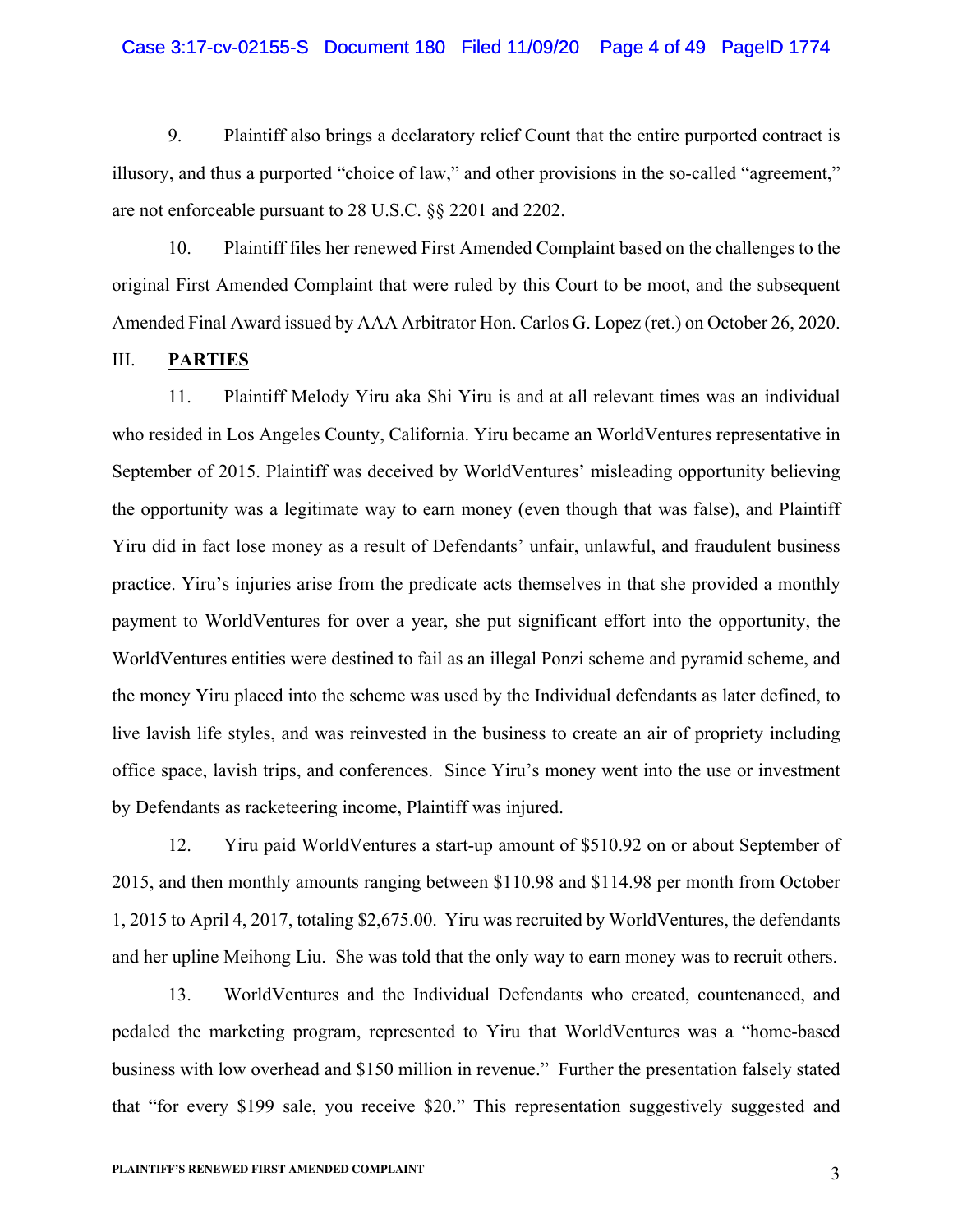# Case 3:17-cv-02155-S Document 180 Filed 11/09/20 Page 5 of 49 PageID 1775

implied that a "sale" was possible, when in reality the mentioning of "sale" meant in practice the recruitment of a new representative.

14. WolrdVentures and the Individuals Defendants tout that an "average bonus" of \$1,500 can be made, stating that 90 customers will be in the left line and 90 customers in the right line. To effectuate these representations, WorldVentures presents a picture that demonstrates a recruiting endless chain. The representation of customers with the chain is false because if a person is recruited within the network and signs up as a representative and below the participant in the chain, the person cannot be characterized as a "customer."

15. WorldVentures Holdings, LLC, is a limited liability company under the laws of Nevada with its principal place of business in Nevada ("WV II").

16. WorldVentures, LLC ("WV") is a Nevada limited liability company that is part of the corporate family of WorldVentures, and responsible for the acts alleged in this Complaint. WV, at all times relevant in this Complaint, did business in the State of California.

17. WorldVentures Marketing, LLC ("WorldVentures") is another company that is part of the corporate family of WorldVentures, as is responsible for the acts alleged in this complaint. WorldVentures, at all times relevant in this Complaint, did business in the State of California.

18. WorldVentures Foundation ("Foundation") is a Texas Corporation that is part of the corporate structure of WorldVentures, and responsible for the acts alleged in this Complaint. Foundation, at all times relevant in this Complaint, did business in the State of California. Foundation is registered to do business in the State of California with the California Secretary of State.

19. Defendant Wayne Nugent ("Nugent") is a natural person and resident of the State of Texas. He may be served with process at 1524 Van Winkle Drive, Plano, Texas, or wherever he may be found. At all times relevant in this Complaint, Nugent reached the top one percent of distributors, has arranged for significant downlines and chains of recruited distributors, has unlawfully placed promoters and henchmen in higher positions of the chain, has maintained websites and training and recruitment videos, and is considered to be the spokesperson and leader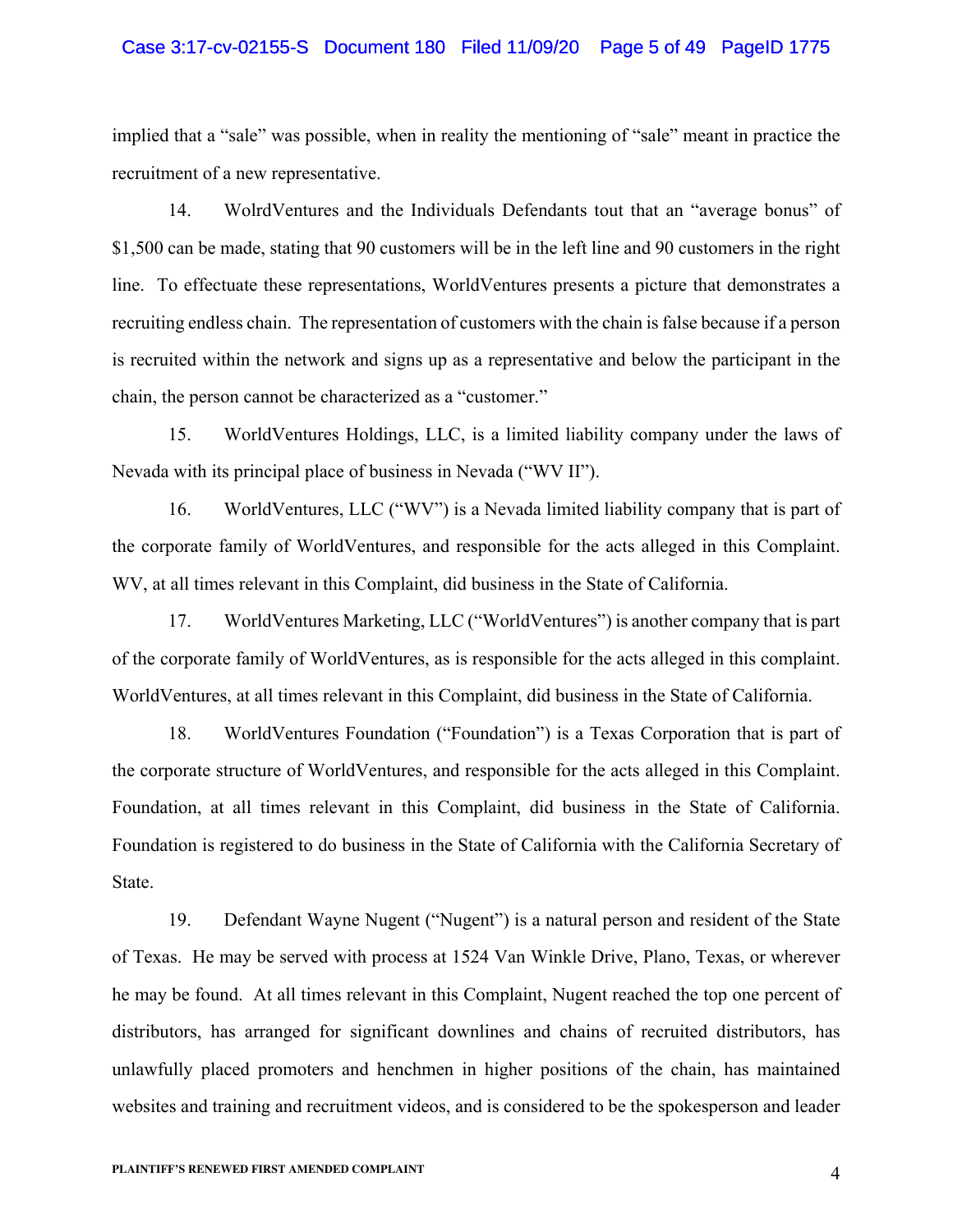#### Case 3:17-cv-02155-S Document 180 Filed 11/09/20 Page 6 of 49 PageID 1776

of the WorldVentures' entities. The promotional and recruitment videos, seminar materials, and presentations were promoted and created by Nugent in the course of conducting the enterprises' affairs, and not conducting his own individual affairs. Nugent was aware at all times as a promoter of the scheme that the revenues reaped in the business were primarily derived from recruitment of new representatives, as opposed to the sale of legitimate retail products. On the WorldVentures' website, its co-founder Wayne Nugent's profile even proclaims that he is "the most passionate evangelist for Network Marketing as the premier distribution channel of leisure travel." Nugent had meetings with secretly placed representatives in the organization that were not representatives as part of the field who were actually doing the work, Nugent improperly offered bonuses to certain individuals based on recruitment, he knew that the WorldVentures business could not engage in legitimate retail sales, knew that countless and nearly all representations failed financially, and that WorldVentures could not make its commission payment, and in fact faltered on commission payments because the enterprise is a pyramid scheme and Ponzi scheme.

20. Nugent has acted and continues to act as managing-member of Defendant WorldVentures, Foundation, and Defendant WV.

21. Defendant Michael Azcue ("Azcue") is a natural person and resident of the State of Texas. He may be served with process at 6400 Windcrest #1134, Plano TX 75024, or wherever he may be found. From formation of WorldVentures until at least December 15, 2015 Azcue acted as one of the two controlling managing-members of WorldVentures in concert with Defendant Nugent.

22. Defendant Daniel Stammen ("Stammen"), is a natural person and resident of the State of Texas or wherever he may found. Defendant Stammen has acted and continues to act as managing-member of Defendant.

23. Defendant Michael Azcue ("Azcue") is a natural person and resident of the State of Texas. He may be served with process at 6400 Windcrest #1134, Plano TX 75024, or wherever he may be found. From formation of WorldVentures until at least December 15, 2015, Azcue reached the top one percent of distributors, have arranged for significant downlines and chains,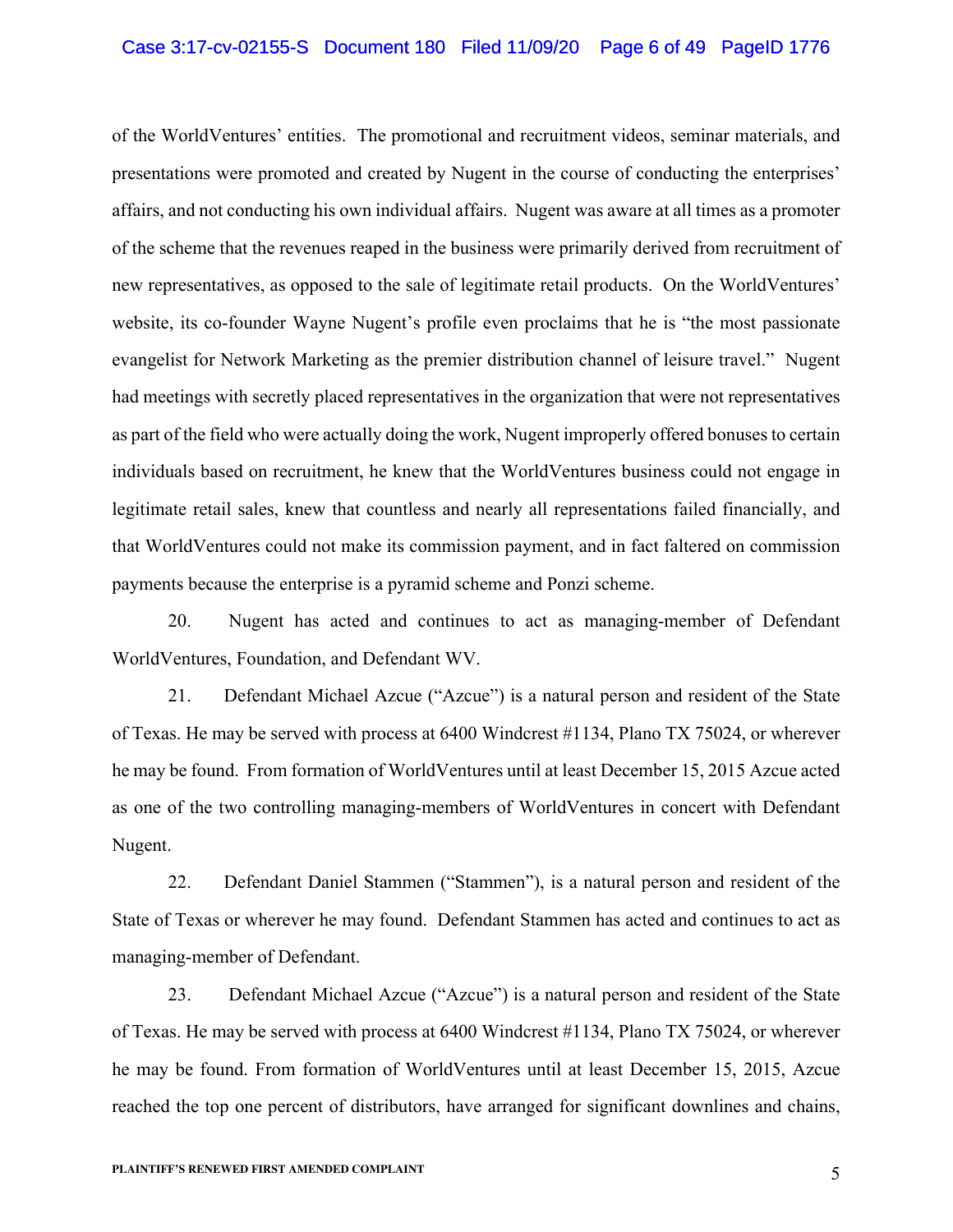#### Case 3:17-cv-02155-S Document 180 Filed 11/09/20 Page 7 of 49 PageID 1777

have maintained websites and authorized training and recruitment videos, and are considered to be the spokesperson and leader of the entities. The promotional and recruitment videos, seminar materials, and presentations were promoted and created by Azcue in the course of conducting the enterprises' affairs, not conducting his own affairs. Azcue was aware at all times as a promoter of the scheme through December 15, 2015, that the revenues reaped in the business were primarily derived from recruitment as opposed to the sale of legitimate consumer products, meaning it was an illegal endless chain under California law. Azcue had meetings with secretly placed representatives in the organization that were not the field actually doing the work, improperly offered bonuses as to certain individuals based on recruitment, knew that the business could not engage in legitimate retail sales, knew that people failed, and that WorldVentures could not make its commission payments because the enterprise is a pyramid scheme and a Ponzi scheme.

24. Defendant Daniel Stammen ("Stammen"), is a natural person and resident of the State of Texas or wherever he may found. At all times relevant to this Complaint, Nugent reached the top one percent of distributors, have arranged for significant downlines and chains, have maintained websites and authorized training and recruitment videos, and are considered to be the spokesperson and leader of the entities. The promotional and recruitment videos, seminar materials, and presentations were promoted and created by Stammen in the course of conducting the enterprises' affairs, not conducting his own affairs. Stammen was aware at all times as a promoter of the scheme, that the revenues reaped in the business were primarily derived from recruitment as opposed to the sale of legitimate consumer products. Stammen had meetings with secretly placed representatives in the organization that were not the field actually doing the work, improperly offered bonuses as to certain individuals based on recruitment, knew that the business could not engage in legitimate retail sales, knew that people failed, and that WorldVentures could not make its commission payments because the enterprise is a pyramid scheme and a Ponzi scheme.

25. Nugent, Stammen, and Azcue are hereinafter referred to as the "Individual Defendants."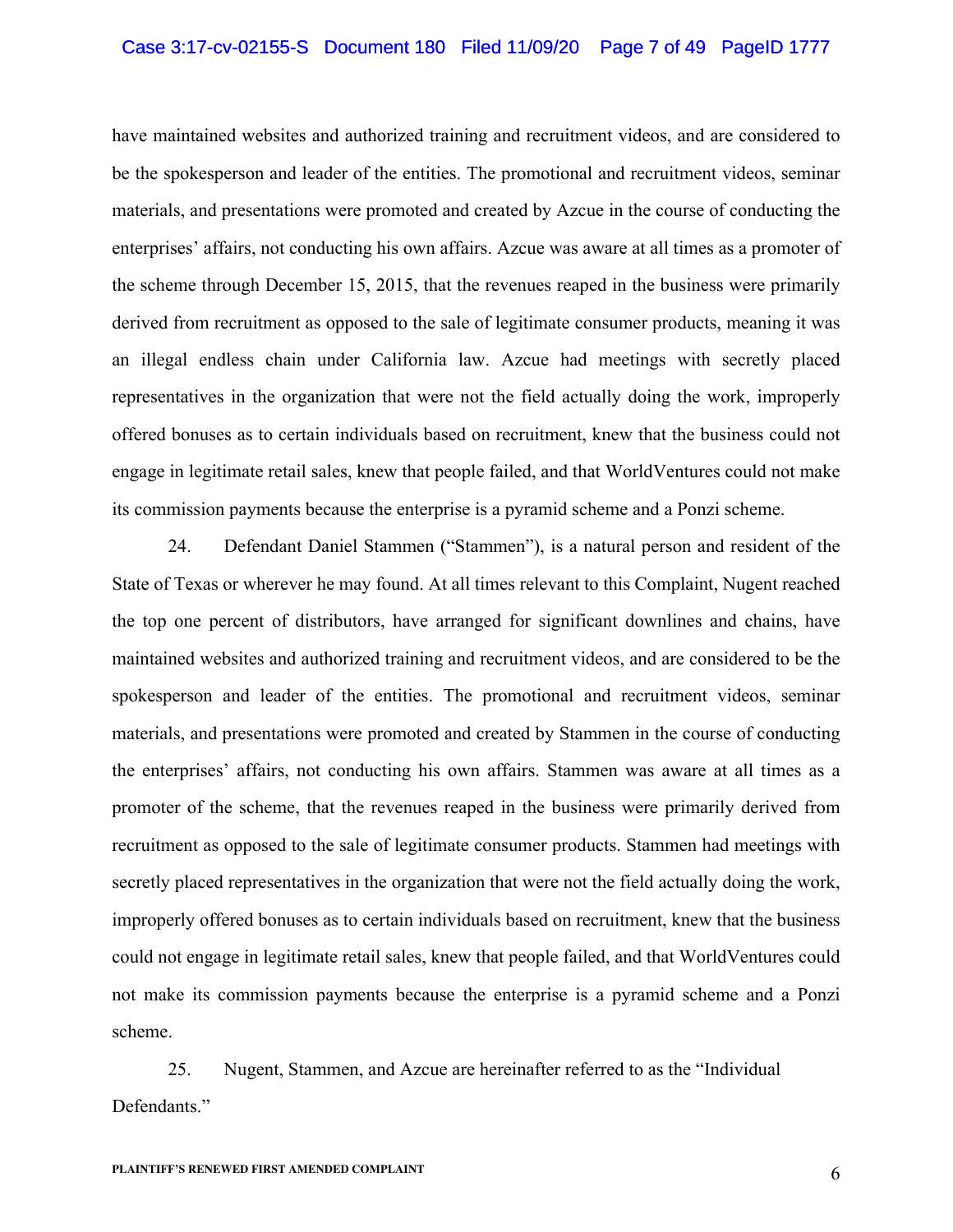26. A significant portion of World Ventures' sales occur in the State of California.

# III. **JURISDICTION AND VENUE**

27. Jurisdiction is conferred upon this Court because Defendants do business in this judicial district, they hold themselves out and market to this jurisdiction, and they actually conduct significant transactions in this jurisdiction. Under Plaintiff's state law claims, more than 75% of those affected in the class (and perhaps more persons) are residents of the State of California. Supplemental jurisdiction exists over the state causes of action.

28. Venue is proper in this Court because Defendants are subject to personal jurisdiction, in this District. WorldVentures has been engaged in continuous and systematic business in California. In fact, most of WorldVentures' representative sales originate from California.

29. WorldVentures has a designated agent for service of process in this State or has its principal place of business here and have committed tortious acts in this State.

30. Each of the Defendants named herein acted as a co-conspirator, single enterprise, joint venture, co-conspirator, or alter ego of, or for, the other Defendants with respect to the acts, omissions, violations, representations, and common course of conduct alleged herein, and ratified said conduct, aided and abetted, or is other liable. Defendants have agreements with each other, and other unnamed Diamond Director co-conspirators and have reached agreements to market and promote the WorldVentures Pyramid as alleged herein.

31. Defendants, along with unnamed Diamond Director co-conspirators, were part of the leadership team that participated with WorldVentures, and made decisions regarding: products, services, marketing strategy, compensation plans (both public and secret), incentives, contests and other matters. In addition, Defendants and unnamed co-conspirators were directly and actively involved in decisions to develop and amend the distributor agreements and compensation plans.

32. Plaintiff is presently unaware of the true identities and capacities of fictitiously named Defendants designated as DOES 1 through 100, but will amend this complaint or any subsequent pleading when their identities and capacities have been ascertained according to proof.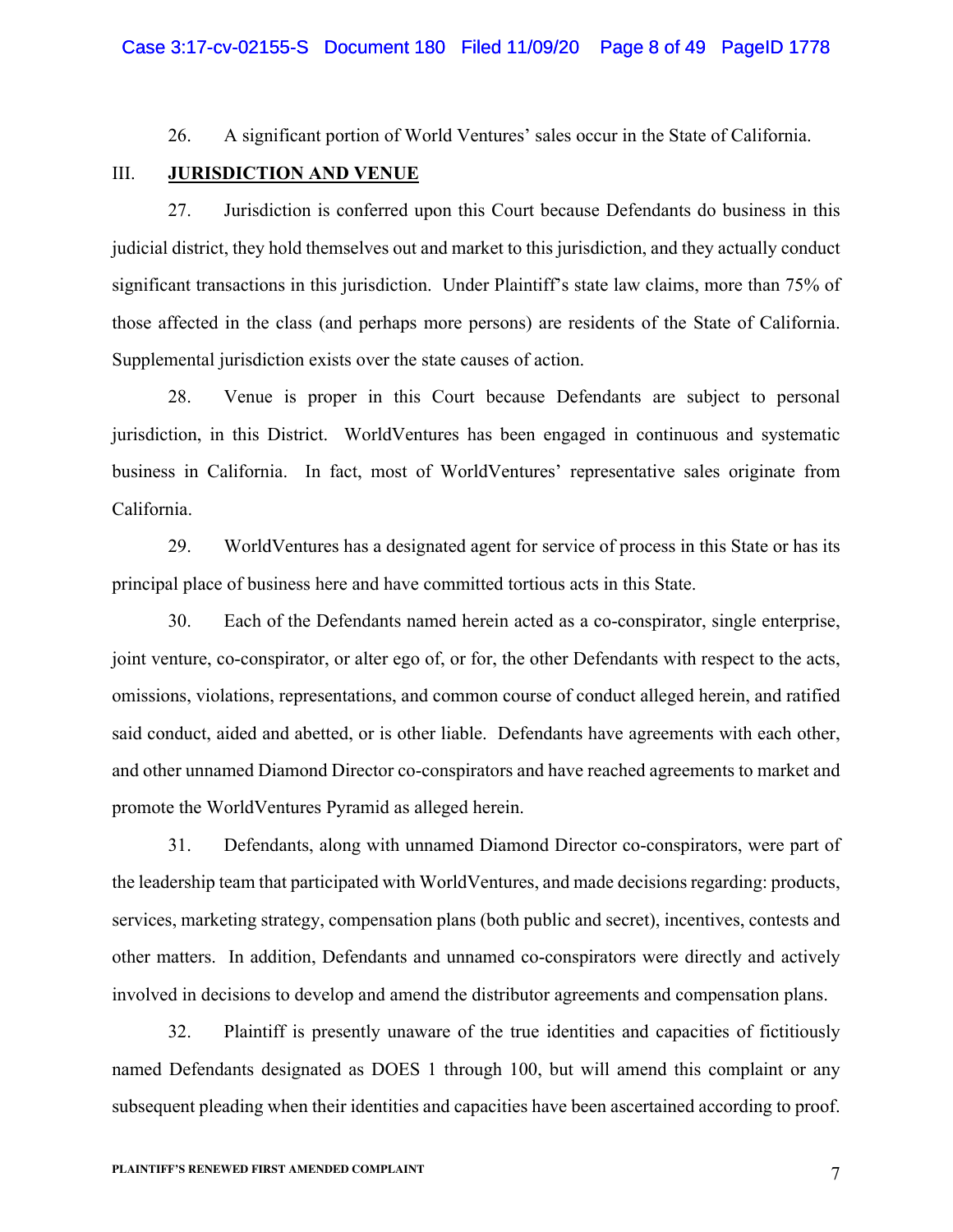#### Case 3:17-cv-02155-S Document 180 Filed 11/09/20 Page 9 of 49 PageID 1779

On information and belief, each and every DOE defendant is in some manner responsible for the acts and conduct of the other Defendants herein, and each DOE was, and is, responsible for the injuries, damages, and harm incurred by Plaintiff. Each reference in this complaint to "defendant," "defendants," or a specifically named defendant, refers also to all of the named defendants and those unknown parties sued under fictitious names.

33. Plaintiff is informed and believes, and thereon alleges that, at all times relevant hereto, all of the defendants together were members of a single association, with each member exercising control over the operations of the association. Each reference in this complaint to "defendant," "defendants," or a specifically named defendant, refers also to the above-referenced unincorporated association as a jural entity and each defendant herein is sued in its additional capacity as an active and participating member thereof. Based upon the allegations set forth in this Complaint, fairness requires the association of defendants to be recognized as a legal entity, as the association has violated Plaintiff and Class Members' legal rights.

34. Plaintiff is further informed and believes and thereon alleges that each and all of the acts herein alleged as to each defendant was authorized and directed by the remaining defendants, who ratified, adopted, condoned and approved said acts with full knowledge of the consequences thereof, and memorialized the authority of the agent in a writing subscribed by the principal.

35. Plaintiff is informed and believes and thereon alleges that each of the defendants herein agreed among each other to commit the unlawful acts (or acts by unlawful means) described in this Complaint.

36. The desired effect of the conspiracy was to defraud and otherwise deprive Plaintiff and Class Members (as hereinafter defined) of their constitutionally protected rights to property, and of their rights under other laws as set forth herein. Each of the defendants herein committed an act in furtherance of the agreement. Injury was caused to the Plaintiff and Class Members by the defendants as a consequence.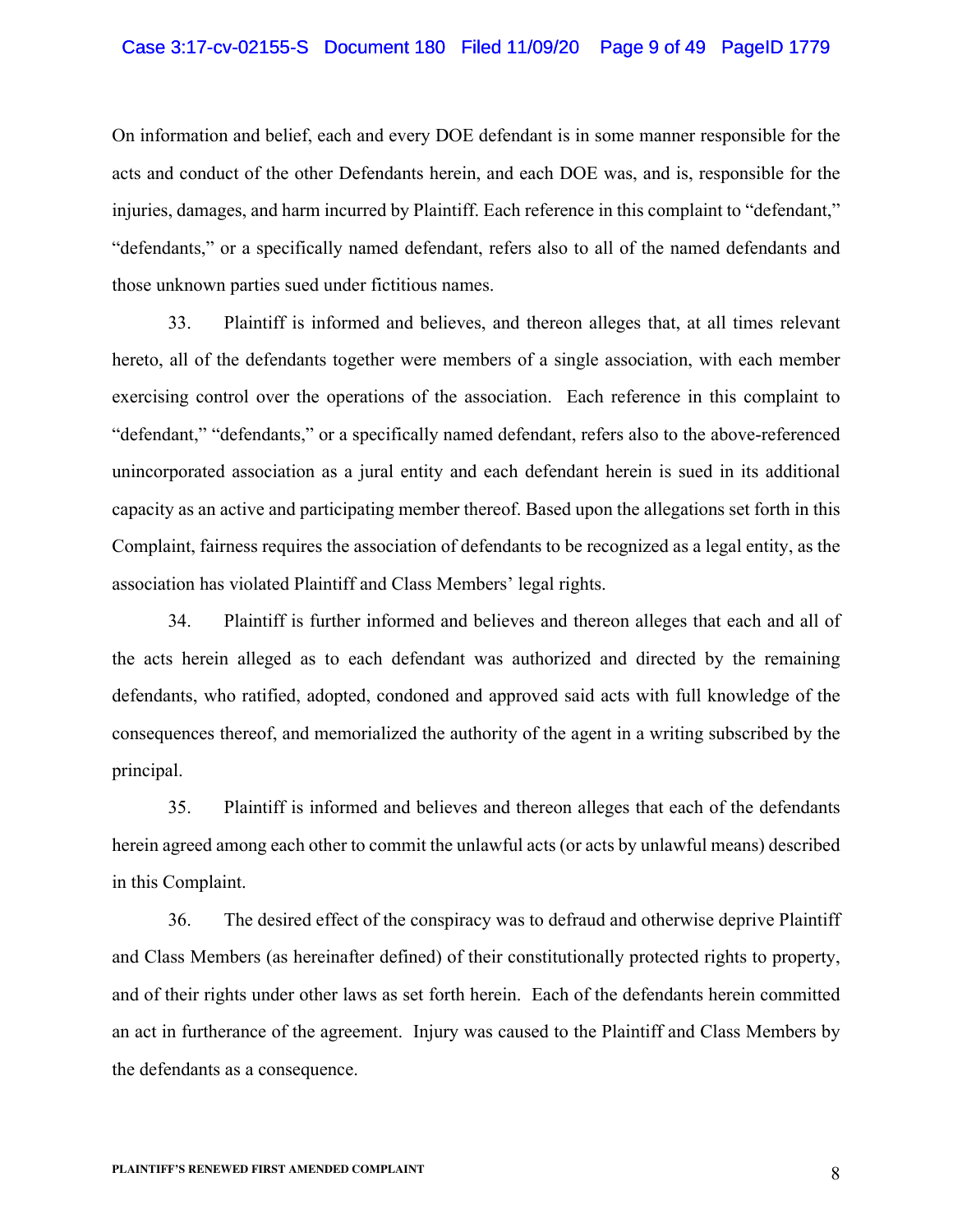# IV. **FACTS**

# **A. WorldVentures Operates a Pyramid Scheme That Was Banned In Norway**

37. WorldVentures was founded in 2005 and purports to operate in 28 countries. In 2015, WorldVentures had what it describes as 238,684 "sales representatives." In 2015, WorldVentures claimed to have earned \$650 million in revenue. In 2017, WorldVentures estimated it would have \$1 billion dollars in revenue, and claims it has 700,000 sales representatives. WorldVentures operates in California, does business in California, and holds seminars in California to woo its latest victims. WorldVentures does not actually originate travel packages. According to publicly available court filings, WorldVentures is generating positive operating net income cash flows well in excess of \$20.0 million per year.

38. Former Advisors of WorldVentures have disclosed publicly that from 2013 to 2015, WorldVentures continued to experience a significant amount of negative publicity specifically as to whether the company was a pyramid scheme. Former advisors were brought into assist with these issues, but the company remains a pyramid scheme. There were further problems that the exponential growth of WorldVentures' business in certain countries in Asia was due to inadequate oversight of sales representatives conducting business without WorldVentures having first obtained the required business license in each respective country.

39. In May 2013, the Norwegian Gaming Board announced an investigation into WorldVentures' business activities.

40. In February of 2014, the Country of Norway banned WorldVentures from the Country of Norway and concluded that WorldVentures' business program constitutes an illegal pyramid scheme because revenue almost exclusively comes from recruiting members and not the sale of travel residence. In other words, the proceeds of WorldVentures stem from recruiting new participants into the business.

41. WorldVentures appealed the Country of Norway's ruling, which WorldVentures' lost in November of 2014. In February of 2016, WorldVentures sued the Norwegian Ministry of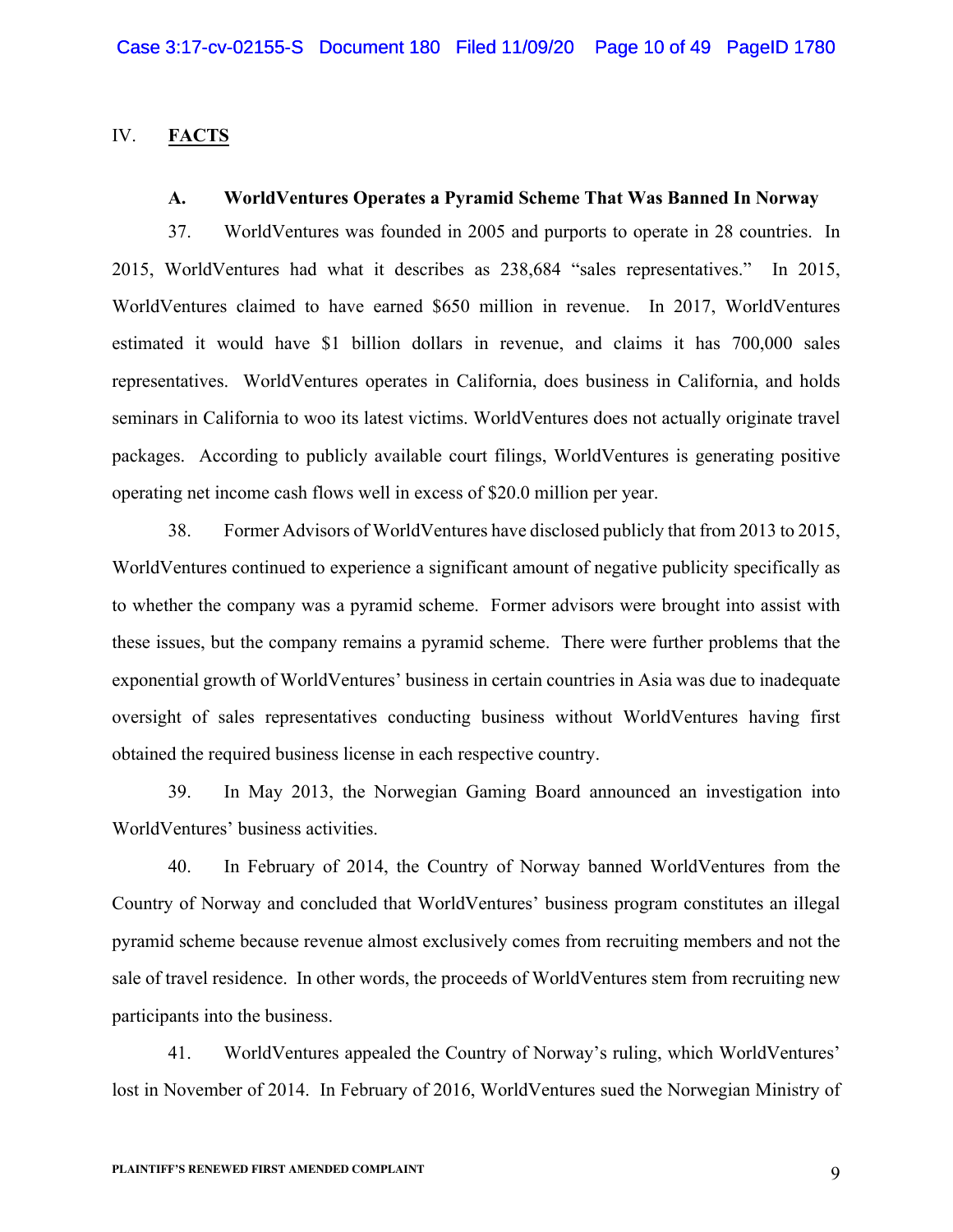Culture. On or about October of 2016, the lawsuit against the Norwegian Ministry was affirmed. The Norway Court most recently concluded that WorldVentures' revenue was generated from recruitment of affiliates and "not from the consumption of sale of goods, services or any other arrangement." The Norwegian Court concluded WorldVentures looked like a pyramid scheme that had been previously ruled on in 2014.

42. Rewards paid in the form of cash bonuses, where primarily earned for recruiting, as opposed to merchandise sales to consumers, constitute a fraudulent business model. *See F.T.C. v. BurnLounge, Inc., 753 F.3d 878 (9<sup>th</sup> Cir. 2014).* 

# B. **How WorldVentures' Perpetuates Its Pyramid Scheme**

43. WorldVentures purports to sell travel-related services based on club membership.

44. A significant portion, and more than 80% of WorldVentures' travel plans, do not include air fare, but instead only include hotel and lodging accommodations. The packages contemplate a guarantee refund if travel is cheaper, but in practice, this never happens and refunds are not consummated.

45. There are three "membership" packages for WorldVentures consumers: "DreamTrips," "DreamTrips GOLD," and "Dream Trips PLATINUM."

46. For "Dreamtrips," there is a \$24.99 monthly fee and initial membership signup fee of \$99.99 for each consumer. A member receives an initial 100 points enrollment, and 300 points annually towards travel packages. The GOLD package requires a member to pay \$199.99 initial membership fee and \$49.99 per month. The gold member receives an initial 200 points, and 600 points annually toward travel packages. Finally, the PLATINUM membership requires a consumer to pay an initial membership fee of \$299.99 and \$99 per month. The platinum member receives 300 points, and 1200 points annually.

47. The general counsel of WorldVentures, and WorldVentures in the arbitration proceeding have made an out-right denial that WorldVentures is operating a pyramid scheme.

48. The promotional materials of WorldVentures suggest that success can be had in WorldVentures through hard work.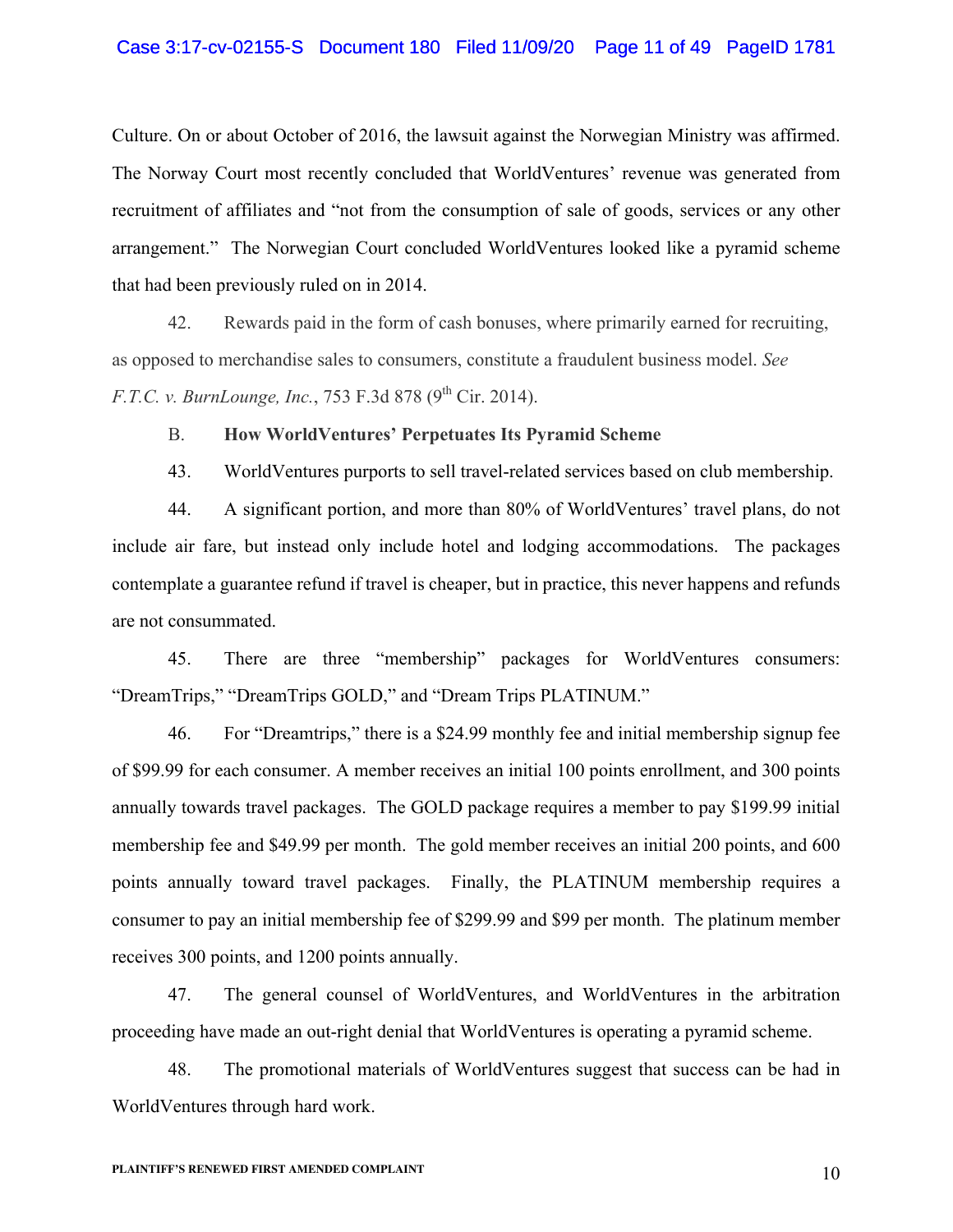49. According to recent income disclosures that are not made, 70% of representatives do not make income, despite allegedly providing "every effort to provide training, tools, and support." Only 3% of all representatives will receive a profit.

# C. **Members Receive Benefits Only Through the Performance of Those Downline to Them**

50. If one person signs up underneath the participant through the "Platinum" membership, the upper line receives 200 points.

51. If 4 people sign up as down lines in the Gold or Platinum membership, the monthly *membership is free* and the member receives \$300. In other words, the greater the pyramid is perpetuated by the consumer, membership becomes free. Fees are deemed waived.

52. If 6 people sign up as down lines in the Platinum membership, a \$250 bonus is given in addition to the waiver of the membership fee. If 12 people are signed up by a member, the consumer receives a free ipad3. If 20 people sign up, the consumer receives a car bonus for a silver BMW in the amount of \$600 per month. This is called the "wings and wheels" program. WorldVentures touts that its membership promises "fun, freedom, and fulfillment" through WorldVentures process. A member "gets a percentage of everybody who pays through your referral network, it has opportunity to stretch around the world and create substantial income." WorldVentures further claims that representatives "make a lot of money," "double your profits," and make an extra \$20,000 by recruiting others to become WorldVentures "sales representatives." WorldVentures represented to Plaintiff that the real money was in becoming an associate and recruiting others to join the program.

53. Signifying how the travel package is of no value, the packages are overpriced, under-inclusive, and are significantly in excess of the price a consumer can obtain the equivalent travel packages from almost any online competitor - Cheap Tickets, Groupon, and Expedia.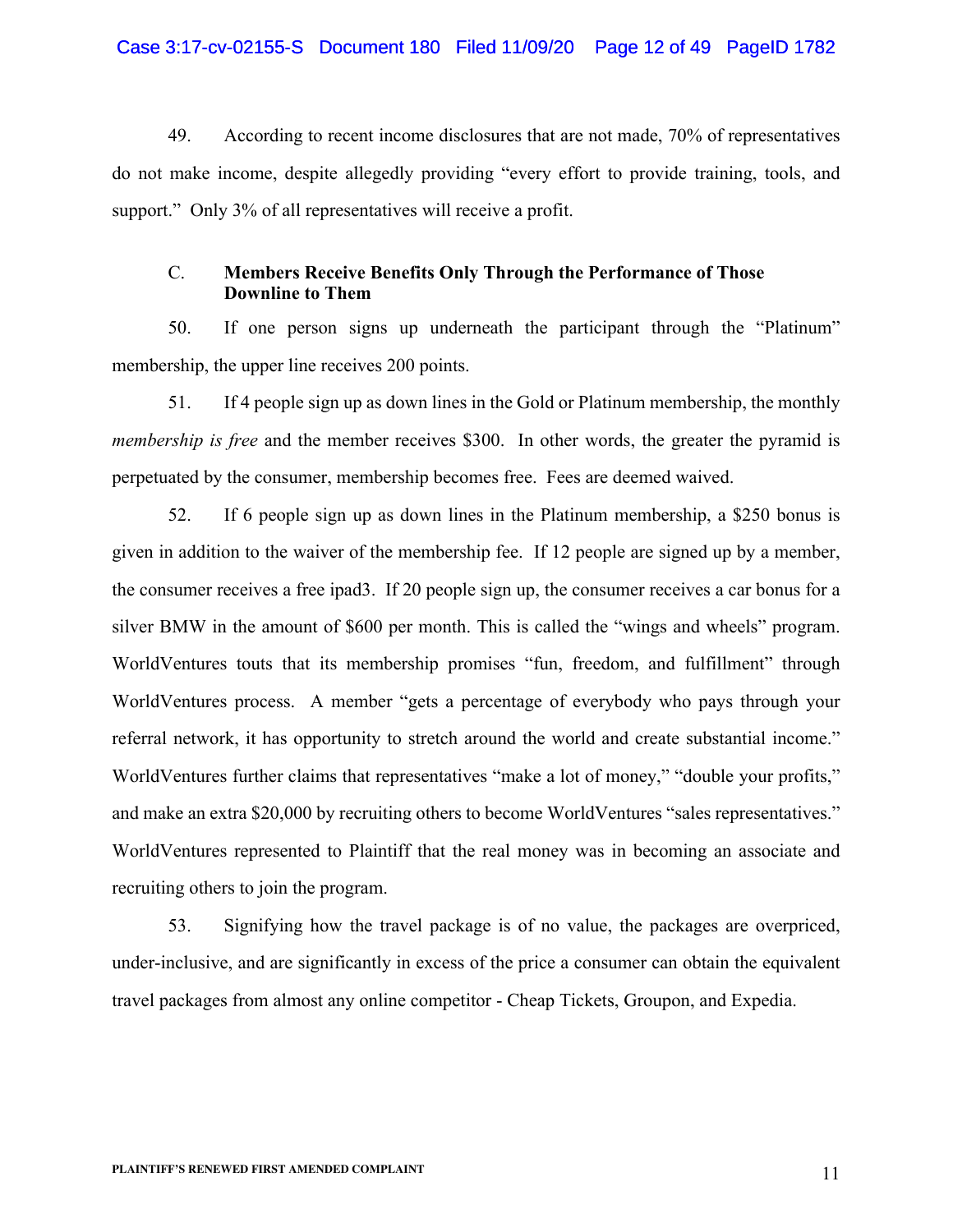#### Case 3:17-cv-02155-S Document 180 Filed 11/09/20 Page 13 of 49 PageID 1783

54. WorldVentures does not have its own travel deals. It just scouts for deals and make a person pay to view them. Turn over levels are high in each member's downline reflecting the nature of the scam. That is, to make money, one has to constantly be recruiting new victims.

55. Further, WorldVentures has at times given misleading information about their product to consumers prior to purchase, exaggerates the savings realized by their product, and fails to provide refunds for cancelled services.

56. According to videos from David Pietsch of WorldVentures, with World Ventures "you are at the top of your company." WorldVentures implicitly encourages its members to keep building the pyramid.

57. A commission of \$20 is received for each person a member signs up. Every time the team sells membership, this is called a cycle and a member receives \$200. "3 sales right. 3 sales, left." According to WorldVentures, it does not matter how many travel packages are sold. All that matters is how many people are signed up in one's downline. According to WorldVentures, the binary pays to infinity." If a member has 60 persons in his/her downline (30 on the right, 30 on the left) that person obtains "senior membership" entitling them to \$4,000- 5,000 per month. So in effect, if a person signs up 60 people, WorldVentures takes 15-20% of the profit, and the member receives other revenues for the downlines.

58. Some of the top reps were paying the fees for some of their downline recruits themselves in order to maintain a high rank and appearance of success. WorldVentures props up its prominent sales person by propping them up, and grandfathering them into the highest rank in the company even though they have not earned it. Indeed, there is a secret compensation plan.

59. This scheme is similar to *YTB*'s online Travel Pyramid Scheme that California State Attorney General Brown entered into a stipulated judgment to ban further operations. https://oag.ca.gov/news/press-releases/brown-ends-ytbs-online-travel-pyramid-scheme.

60. During nearly the entire Class Period, WorldVentures did not make adequate income disclosure statement to its representatives or prospective representatives, particularly during nearly the entire time that Plaintiff Shi Yiru was a representative for WorldVentures, and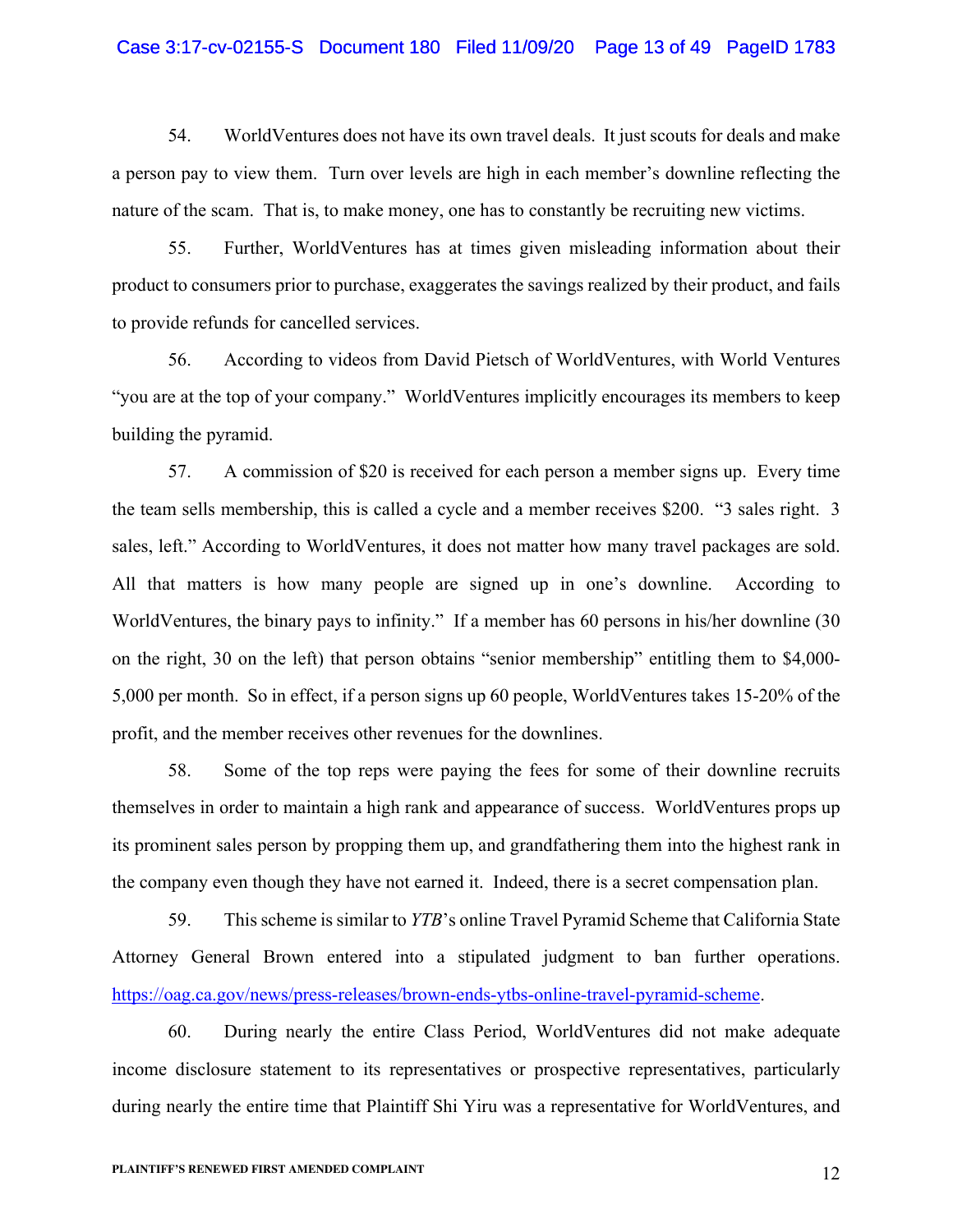#### Case 3:17-cv-02155-S Document 180 Filed 11/09/20 Page 14 of 49 PageID 1784

the four-year class period for participants of WorldVentures pre-dating the filing of this action, originally on May 1, 2017.

61. These statements are deceptive income claims regarding the financial gains consumers will achieve by becoming representatives. For example, WorldVentures advertises that those who sign-up for its business opportunity can make over \$26,000 per week. Its representatives also make unrealistic financial promises, such as being able to make millions of dollars per year.

62. As explained herein, WorldVentures, through its actions and omissions, intended to, and did, conceal from Plaintiff and other representatives in the class during the Class Period material facts and information relating to WorldVentures' endless chain scheme and its deceptive earnings claims. Plaintiff did not discover, nor had they reason to discover, the information necessary for the causes of action set forth in this Complaint.

63. WorldVentures' acts and omissions constitute a "continuing violation" such that any limitations period for Plaintiff' claims did not begin to accrue until the date of the last wrong or injury that is the subject of this action.

64. During nearly the entire Class Period, WorldVentures did not make adequate income disclosure statement to its representatives or prospective representatives, particularly during nearly the entire time that Plaintiff Shi Yiru was a representative for WorldVentures.

65. Instead WorldVentures made deceptive income claims regarding the financial gains consumers will achieve by becoming representatives. Further, WorldVentures failed to account for the expenses one incurs in operating such a franchise. For example, WorldVentures advertises that those who sign-up for its business opportunity can make over \$26,000 per week. Its representatives also make unrealistic financial promises, such as being able to make millions of dollars per year.

66. WorldVentures makes false and misleading (affirmatively and by omission) in each of its Annual Income Disclosure Statement as follows: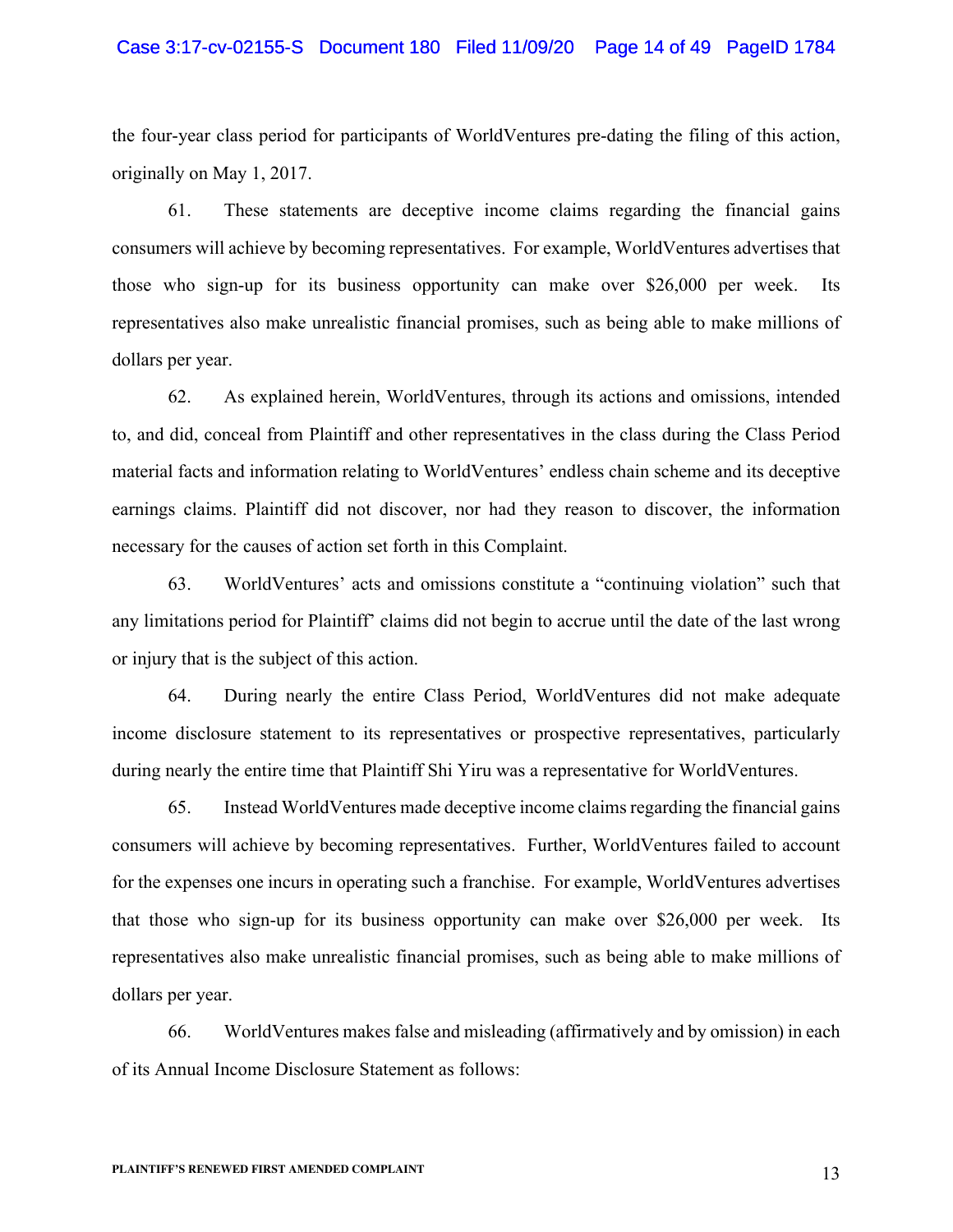a. World Ventures provides a chart that represents some level of success is

involved:



# WorldVentures Marketing, LLC - USA 2015 Annual Income Disclosure Statement

WorldVentures has designed its compensation plan to reward Independent Sales Representatives ("IRs") for: (1) successfully making personal sales of WorldVentures' retail products (DreamTrips, DreamTrips Gold and DreamTrips Platinum memberships); and (2) successfully building sales organizations, and training and motivating other team members to do the same. Below is an income breakdown.

|                           | High                     | <b>Median</b>            | <b>Minimum</b>           | Average                  | <b>Percentage</b> |
|---------------------------|--------------------------|--------------------------|--------------------------|--------------------------|-------------------|
| <b>Promotion Level</b>    | <b>Commissions &amp;</b> | <b>Commissions &amp;</b> | <b>Commissions &amp;</b> | <b>Commissions &amp;</b> | of Total          |
|                           | <b>Overrides</b>         | <b>Overrides</b>         | <b>Overrides</b>         | <b>Overrides</b>         |                   |
| <b>Enrolled</b>           | Ś<br>35,824.52           | Ś<br>100.00              | Ś<br>43.35               | Ś<br>252.04              | 6.651%            |
| <b>Representative</b>     |                          |                          |                          |                          |                   |
| <b>Active</b>             | \$<br>235,420.32         | \$<br>150.00             | \$<br>12.00              | \$<br>285.42             | 11.316%           |
| <b>Representative</b>     |                          |                          |                          |                          |                   |
| <b>Qualified</b>          | Ś<br>17,559.56           | Ś<br>860.02              | \$<br>12.00              | Ś<br>1,299.69            | 3.455%            |
| <b>Representative</b>     |                          |                          |                          |                          |                   |
| <b>Senior</b>             | Ś<br>72,600.00           | Ś<br>7,534.02            | \$<br>720.00             | Ś<br>8,477.23            | 0.561%            |
| <b>Representative</b>     |                          |                          |                          |                          |                   |
| <b>Director</b>           | Ś<br>114,675.00          | Ś<br>22,646.21           | \$<br>6,615.88           | 25,312.83<br>Ś.          | 0.159%            |
| <b>Marketing Director</b> | Ś<br>163,626.80          | \$<br>49,799.79          | \$<br>15,552.00          | Ś.<br>57,971.18          | 0.072%            |
| <b>Regional Marketing</b> | Ś<br>364,200.00          | Ś<br>116,490.22          | \$<br>58,442.49          | \$132,513.49             | 0.018%            |
| <b>Director</b>           |                          |                          |                          |                          |                   |
| <b>National Marketing</b> | Ś<br>630,600.00          | Ś<br>238,645.12          | Ś<br>164,365.00          | \$313,657.03             | 0.005%            |
| <b>Director</b>           |                          |                          |                          |                          |                   |
| <b>International</b>      | \$1,129,150.00           | Ś<br>409,280.00          | Ś.<br>135,295.00         | \$532,487.35             | 0.007%            |
| <b>Marketing Director</b> |                          |                          |                          |                          |                   |

At the end of December 2015 there were 238,684 WorldVentures IRs in the United States. During the period January 2015 to December 2015 ("Fiscal Period"), 22.24% of all IRs earned a commission or override, while 77.76% did not. The average annual commission or override earnings of all IRs, including those who did not earn a commission or override, was \$300.35. The average annual commission or override earnings of that group of IRs who earned a commission or override was \$1,348.82 and the median was \$150.00. The data presented in the table above is based only on those IRs who earned a commission or override within the time period of January 2015 to December 2015.

#### Notes:

- 1. All amounts are represented in U.S. dollars.
- $2.$ These figures do not represent profits, nor do they consider expenses incurred by IRs in the promotion of their business.
- 3. Promotional levels represented in the table are based on ranks achieved at the end of the last week of December 2015. Refer to the WorldVentures Compensation Plan for full definitions of the Promotional Levels listed in the table.

There are no guarantees regarding income. The success or failure of each Independent Representative in WorldVentures, like any other business, depends on the Independent Representative's own skill, dedication, personal effort, leadership qualities, and market available.

> b. The chart is a demonstrative misleading and includes various misrepresentations. The chart creates the affirmative representation and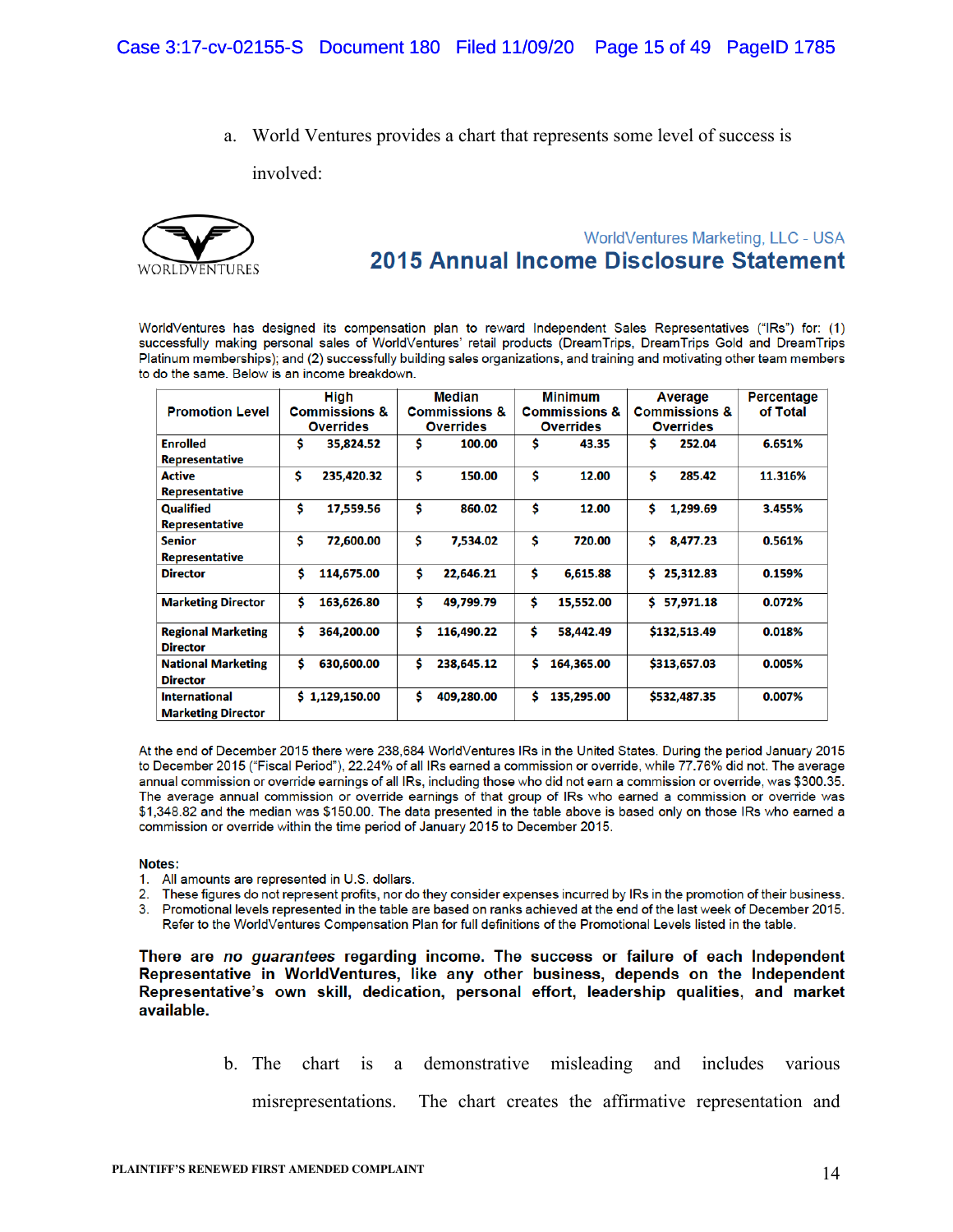representation by omission that all "representatives" make money. The fine print says that 77.76% of the persons who are representatives "did not" without stating in fact those people did not make any money. The first row is misleading suggesting, implying and affirmatively representing that "enrolled representative" comprise 6.651% of World Ventures representatives, when in actually, all persons who sign up for World Ventures, are at minimum "enrolled representatives." Simply the first row should actually read:

| <b>Promotion Level</b><br>Enrolled | <b>High</b><br>Comm. &<br><b>Overrides</b> | Median<br>Comm. &<br><b>Overrides</b> | Minimum<br>Comm. &<br><b>Overrides</b> |          | Average<br>Comm. &<br><b>Overrides</b> | Percentage<br>of Total |
|------------------------------------|--------------------------------------------|---------------------------------------|----------------------------------------|----------|----------------------------------------|------------------------|
| Representative                     | Unknown                                    | 0                                     |                                        | $\Omega$ | Unknown                                | 84.41%                 |

 Instead, it reads as follows to create the belief that even those representatives on the "first level" of the pyramid are earning some reasonable income when in actuality they are not and 84.41% earn next to nothing, and the median of those 84.41% is zero revenues:

| <b>Promotion Level</b><br>Enrolled | <b>High</b><br>Comm.<br><b>Overrides</b> | Median<br>Comm. &<br><b>Overrides</b> | Minimum<br>Comm. &<br><b>Overrides</b> | Average<br>Comm. &<br><b>Overrides</b> | Percentage<br>of Total |
|------------------------------------|------------------------------------------|---------------------------------------|----------------------------------------|----------------------------------------|------------------------|
| Representative                     | \$35,824.52                              | 100                                   | 43.35                                  | 252.04                                 | 6.65%                  |

c. Next, the "Active Representative" and "Qualified Representative" and "Senior" Representative" rows are smoke and mirrors, deliberately and explicitly misleading, and should be folded into the "Enrolled Representative" line. These three categories are listed separately to create the appearance that as a representative moves up the "pyramid" the median income increases and the average income increases. Particularly, the last category "senior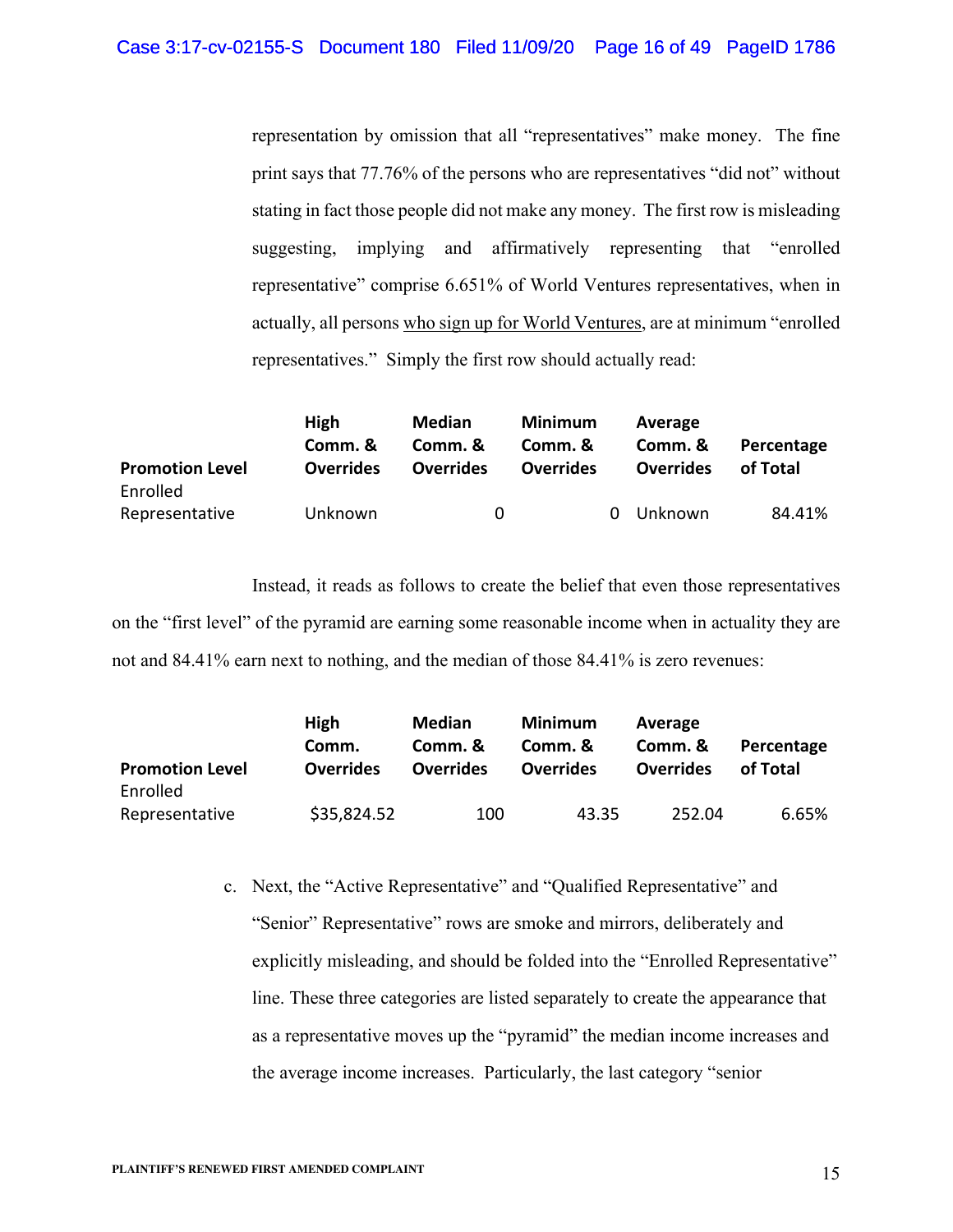representative" has only  $\frac{1}{2}$  of 1% of all representatives solely to create the perception of an increase before "director." So in actuality, all four categories of "representative" enrolled, active, qualified and senior should be folded together because there is no material difference as to these "levels" except to create a façade of success, and if one combines these four rows, the following results are achieved:

|                        | <b>High</b>      | <b>Median</b>    | Minimum          |          | Average          |            |
|------------------------|------------------|------------------|------------------|----------|------------------|------------|
|                        | Comm.            | Comm. &          | Comm. &          |          | Comm. &          | Percentage |
| <b>Promotion Level</b> | <b>Overrides</b> | <b>Overrides</b> | <b>Overrides</b> |          | <b>Overrides</b> | of Total   |
| Representatives        | Unknown          | 0                |                  | $\Omega$ | \$140.59         | 99.743%    |

So shockingly, the chart misleadingly fails to identify that the median for 99.743% of all representatives of WorldVentures is zero, and while the average *yearly gross* revenue is \$140.59.

- d. Next, the Income statement is false and misleading because the "high Commissions & Overrides" column reflects false highs, and/or artificially inflated highs based on "overrides." "Override" is an undefined term in the disclosures. WorldVentures has chosen a select few persons to represent the "high" for each of the sales categories by paying them an "override" having nothing to do with performance other than being the crony in the pyramid scheme. Because the "highs" in each row are outliers and false outliers at that through overrides, the column should be eliminated in its entirety.
- e. So in truth, less than 1/3 of 1% are directors and make any money of substance. The perception based on the chart is that there are four rows and there is a lot of potential for income. Percentages lined up also are misleading because when actual "numbers" of persons are disclosed things become a lot more apparent. For instance, the far-right column should really read: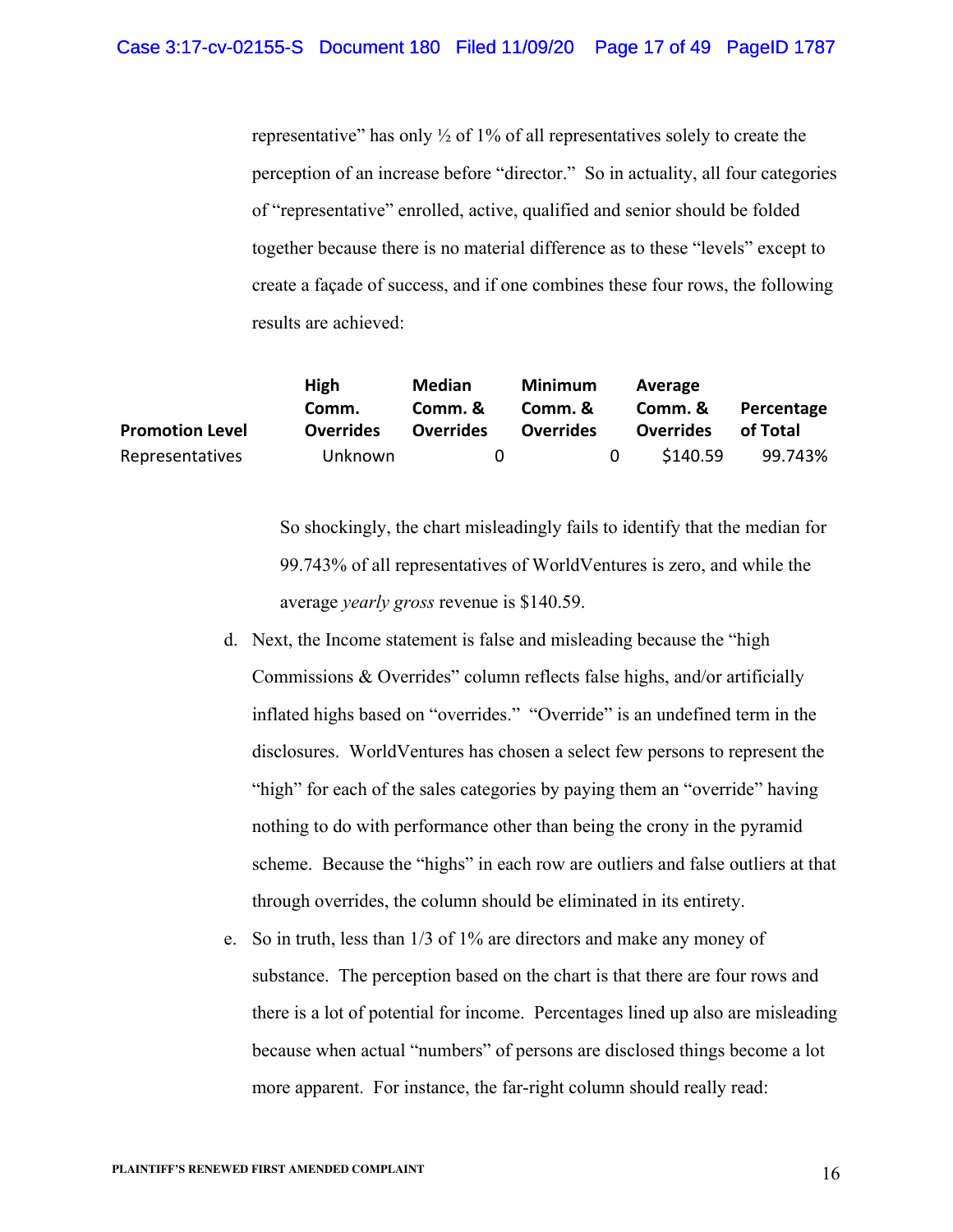f. Based on all of the misrepresentations and affirmative and misleading

representations, the chart should read as follows:

| <b>Promotion Level</b>         | People  | <b>Median</b><br>Comm. &<br><b>Overrides</b> | Average<br>Comm. &<br><b>Overrides</b> | <b>Minimum</b><br>Comm. &<br><b>Overrides</b> | Percentage<br>of Total<br>People |
|--------------------------------|---------|----------------------------------------------|----------------------------------------|-----------------------------------------------|----------------------------------|
| Representatives                | 238,063 | \$0.00                                       | \$140.59                               | 0                                             | 99.74%                           |
| <b>Directors</b><br>Individual | 621     | \$55,000                                     | \$55,961.19                            | 6,615.88                                      | 0.26%                            |
| Defendants                     |         | 3 \$6-8 million \$4.5 mil.                   |                                        | $$1-2$ mil.                                   | N/A                              |

g. Finally, the AIDS is misleading because it does not reflect "net earnings or income" for representatives, but instead, reflects "gross" revenues. In a "note" buried towards the bottom of the AIDS page in smaller font than the chart, WorldVentures provides "these figures do not represent profits, nor do they consider expenses incurred by IRs in the promotion of their business." So the statements are highly misleading in that the profit for 99.7% of all members of WorldVentures (based on their requirement to pay monthly commission fees totaling \$99.99 per month, is as follows:

|                        |                | <b>Median</b>    | <b>Net Profit</b>     | Minimum | Percentage |
|------------------------|----------------|------------------|-----------------------|---------|------------|
| <b>Promotion Level</b> | <b>People</b>  | Comm. &          | after paying Comm. &  |         | of Total   |
|                        |                | <b>Overrides</b> | commissions Overrides |         | People     |
| Representatives        | 238,063 \$0.00 |                  | $-51.057.77$          | n       | 99.74%     |

So in summary, the realistic fact is that 99.7% of WorldVentures enrollees average a *loss of* **-\$1057.77 per year**.

67. As explained herein, WorldVentures, through its actions and omissions, intended to, and did, conceal from Plaintiff and other representatives in the class during the relevant period material facts and information relating to WorldVentures' endless chain scheme and its deceptive earnings claims. Plaintiff did not discover, nor had they reason to discover, the information necessary for the causes of action set forth in this Complaint.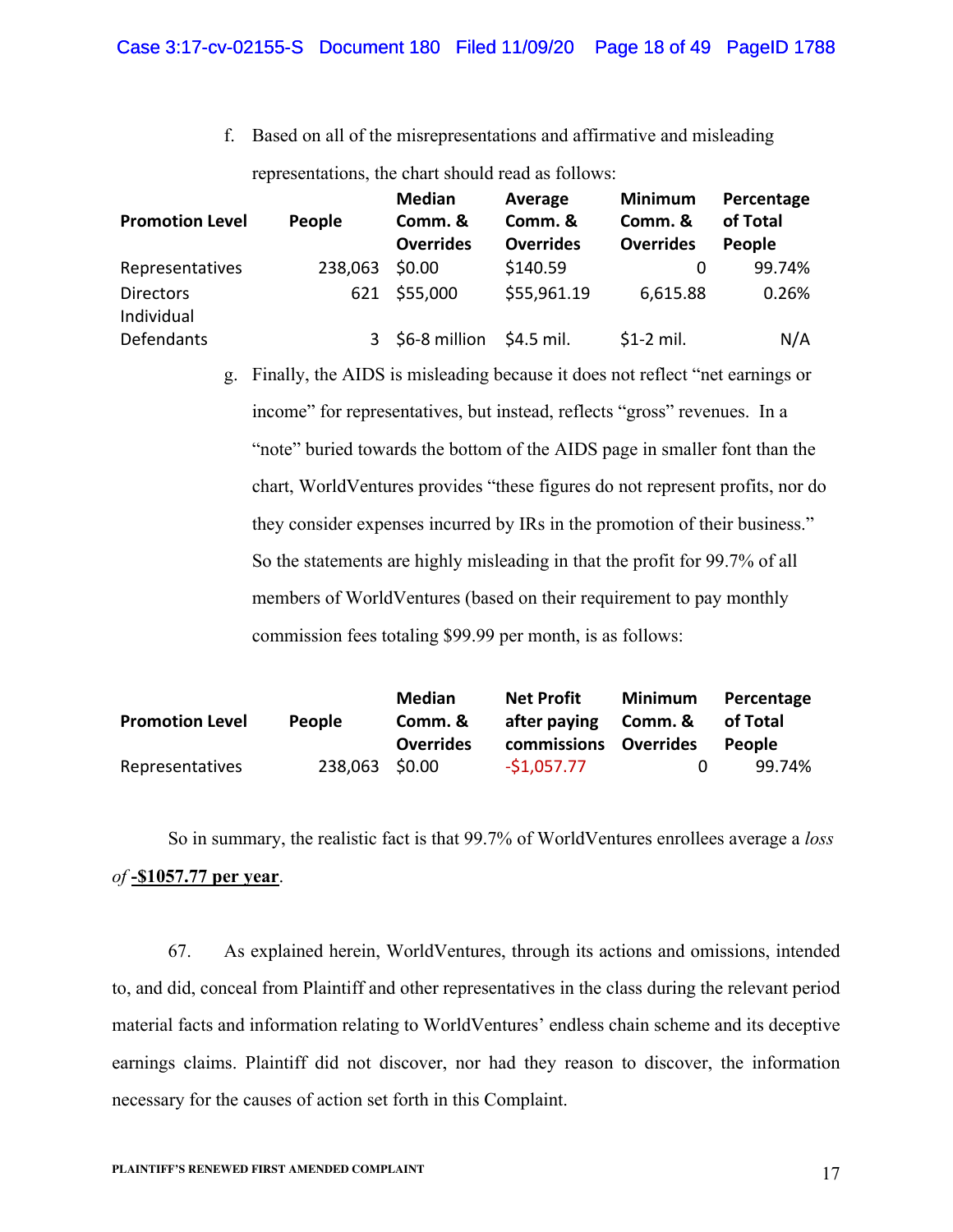# Case 3:17-cv-02155-S Document 180 Filed 11/09/20 Page 19 of 49 PageID 1789

68. WorldVentures' acts and omissions constitute a "continuing violation" such that any limitations period for Plaintiff' claims did not begin to accrue until the date of the last wrong or injury that is the subject of this action.

69. The pled facts and happenings in ¶¶ 37-68 herein were made by WorldVentures and approved, authorized, ratified, promoted, and countenanced by the Individual Defendants.

#### V. **CLASS ACTION ALLEGATIONS**

70. Plaintiff brings this action as a class action under Fed. R. Civ. Procedure 23.

71. Plaintiff seeks to certify a class pursuant to Fed. R. Civ. Proc. 23(a), 23(b), 23(c)(4), and  $23(c)(5)$ , if necessary.

72. Plaintiff seeks to represent a nationwide class defined as follows: "All persons who were WorldVentures representatives who enrolled with an address in the United States from May 1, 2013 until the present." ("Class Period").

73. Subject to confirmation, clarification and/or modification based on discovery to be conducted in this action, Plaintiff also seek to represent a sub-class in California, defined as follows:

"All persons who were WorldVentures representatives who enrolled with a California address from May 1, 2013 until the present."

74. Excluded from the class are the Defendants, family members, this Court, and any "Director" of World Ventures, including without limitation the positions listed as "Director," "Marketing Director," "Regional Marketing Director," "National Marketing Director," "International Marketing Director."

75. Plaintiff seeks relief for herself and all members of the class under California's Unfair and Deceptive Practices Acts, and California's Fraudulent Advertising Act.

76. Plaintiff seeks to pursue a private attorney general action for injunctive relief for themselves and all members of the class who agreed to a choice of law, and they satisfy the standing and class action requirements.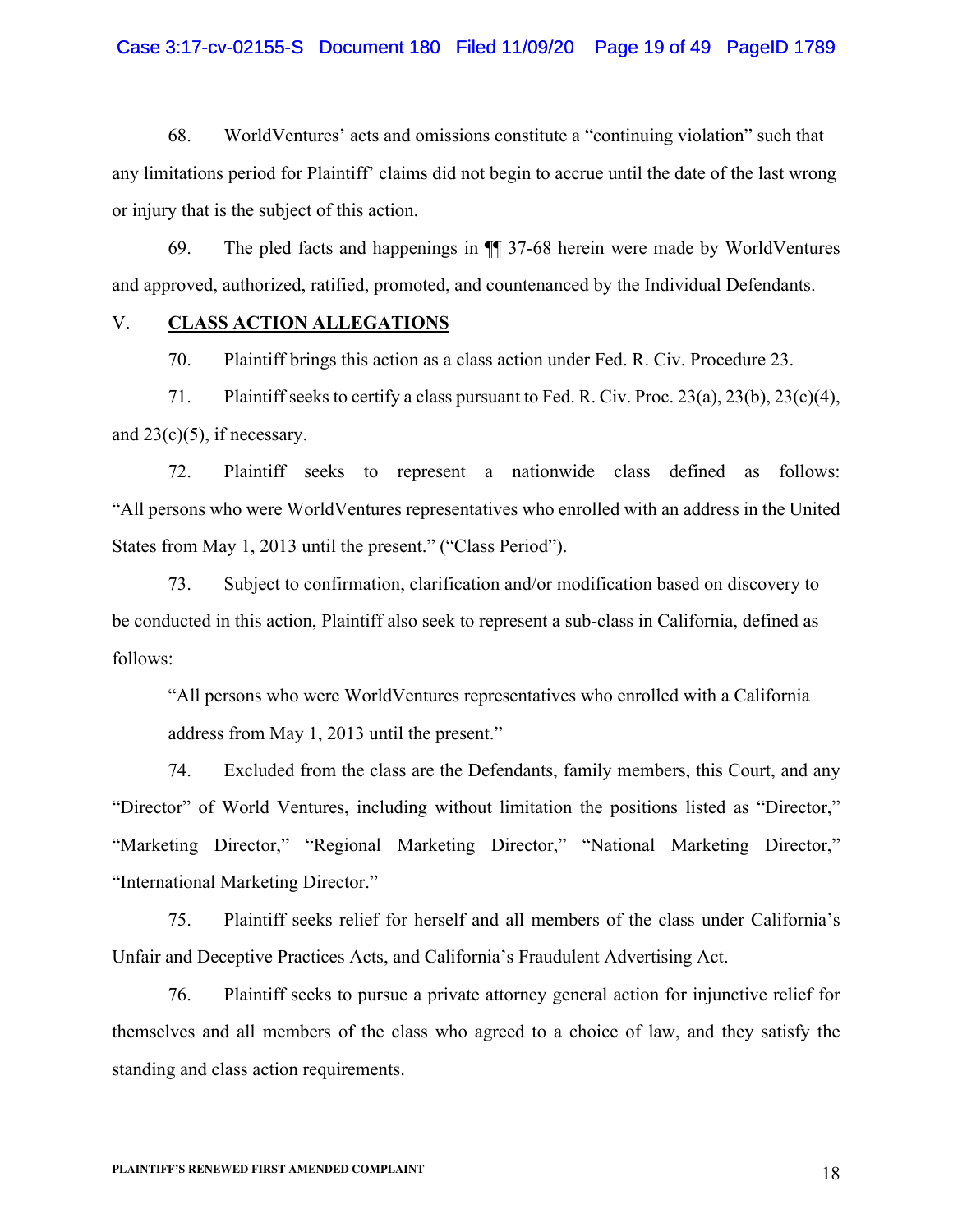# Case 3:17-cv-02155-S Document 180 Filed 11/09/20 Page 20 of 49 PageID 1790

77. While the exact number of members in the Class and Subclass are unknown to Plaintiff at this time and can only be determined by appropriate discovery, membership in the class and subclasses is ascertainable based upon the records maintained by Defendant. It is estimated that the members of the Class are greater than 250,000 nationwide.

78. Therefore, the Class and Subclasses are so numerous that individual joinder of all Class and Subclass members is impracticable under Federal Rule of Civil Procedure 23.

79. There are questions of law and/or fact common to the class and subclasses, including but not limited to:

- a. Whether WorldVentures is operating an endless chain;
- b. Whether representatives paid money to WorldVentures for (1) the right to sell a product and (2) the right to receive, in return for recruiting others, rewards which were unrelated to the sale of the product to retail consumers;
- c. Whether WorldVentures' rules apply to Section 327 claims;
- d. If the WorldVentures rules do apply, are WorldVentures' rules effective;
- e. If the WorldVentures rules do apply, and WorldVentures' rules are effective, did WorldVentures enforce those rules;
- f. Whether WorldVentures or the Directors omitted to inform the Plaintiff and the plaintiff class that they were entering into an illegal scheme where an overwhelming number of participants lose money;
- g. Whether WorldVentures' Statements of compensation during the Class Period were deceptive and misleading;
- h. Whether WorldVentures' conduct constitutes an unlawful, unfair and/or deceptive trade practice under California state law;
- i. Whether WorldVentures' conduct constitutes unfair competition under California state law; and
- j. Whether WorldVentures' conduct constitutes false advertising under California state law in that the representations concerning price and competition of the travel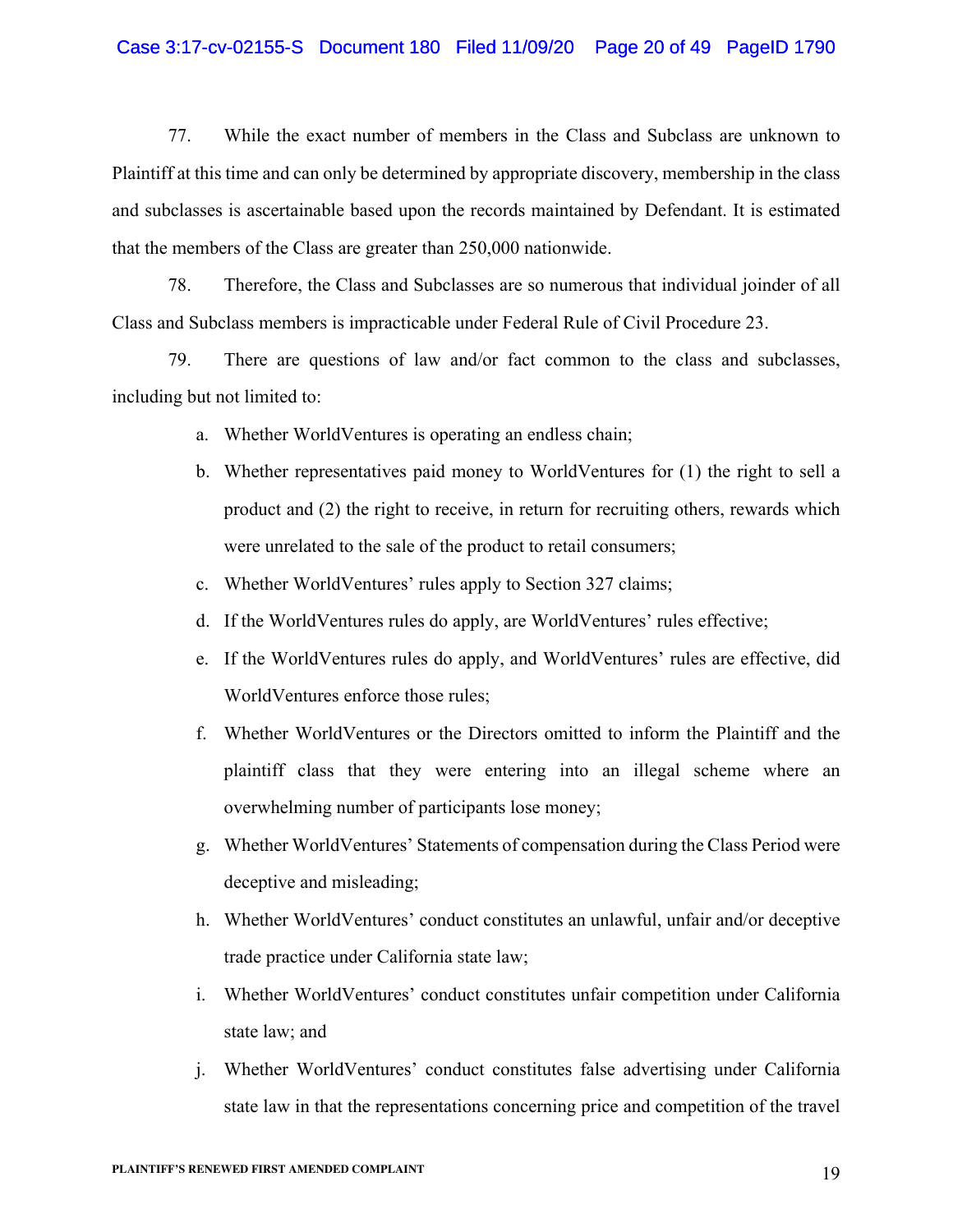#### Case 3:17-cv-02155-S Document 180 Filed 11/09/20 Page 21 of 49 PageID 1791

packages, was false, and below industry standard given the contribution to the distributorships.

80. These and other questions of law and/or fact are common to the class and subclass and predominate over any question affecting only individual class members.

81. Plaintiff's claims are typical of the claims of the class and subclasses because Plaintiff was a representative for Defendant WorldVentures and lost money because of the illegal scheme.

82. Plaintiff's class is ascertainable because each representative/distributor of WorldVentures can be identified with name, e-mail address, physical address, and other information, in the computer database that WorldVentures has housed online and in Texas, since at least 2013.

83. Plaintiff has limited the class statute of limitation period to four years from the date of original filing, which is the statute of limitations for a claim under RICO, the Unfair Competition Law, and Plaintiff's California claims.

84. Plaintiff has standing to challenge the improper corrective amendments made to the class wide representative agreement and will do so during the course of the case, or if necessary at the time of trial.

85. Plaintiff will fairly and adequately represent the interests of the class and subclass. Plaintiff's claims are typical of those of the class and subclasses. Plaintiff's interests are fully aligned with those of the class and subclass. And Plaintiff has retained counsel experienced and skilled in complex class action litigation.

86. Class action treatment is superior to the alternatives for the fair and efficient adjudication of the controversy alleged, because such treatment will allow many similarly-situated persons to pursue their common claims in a single forum simultaneously, efficiently and without unnecessary duplication of evidence, effort, and expense that numerous individual actions would engender.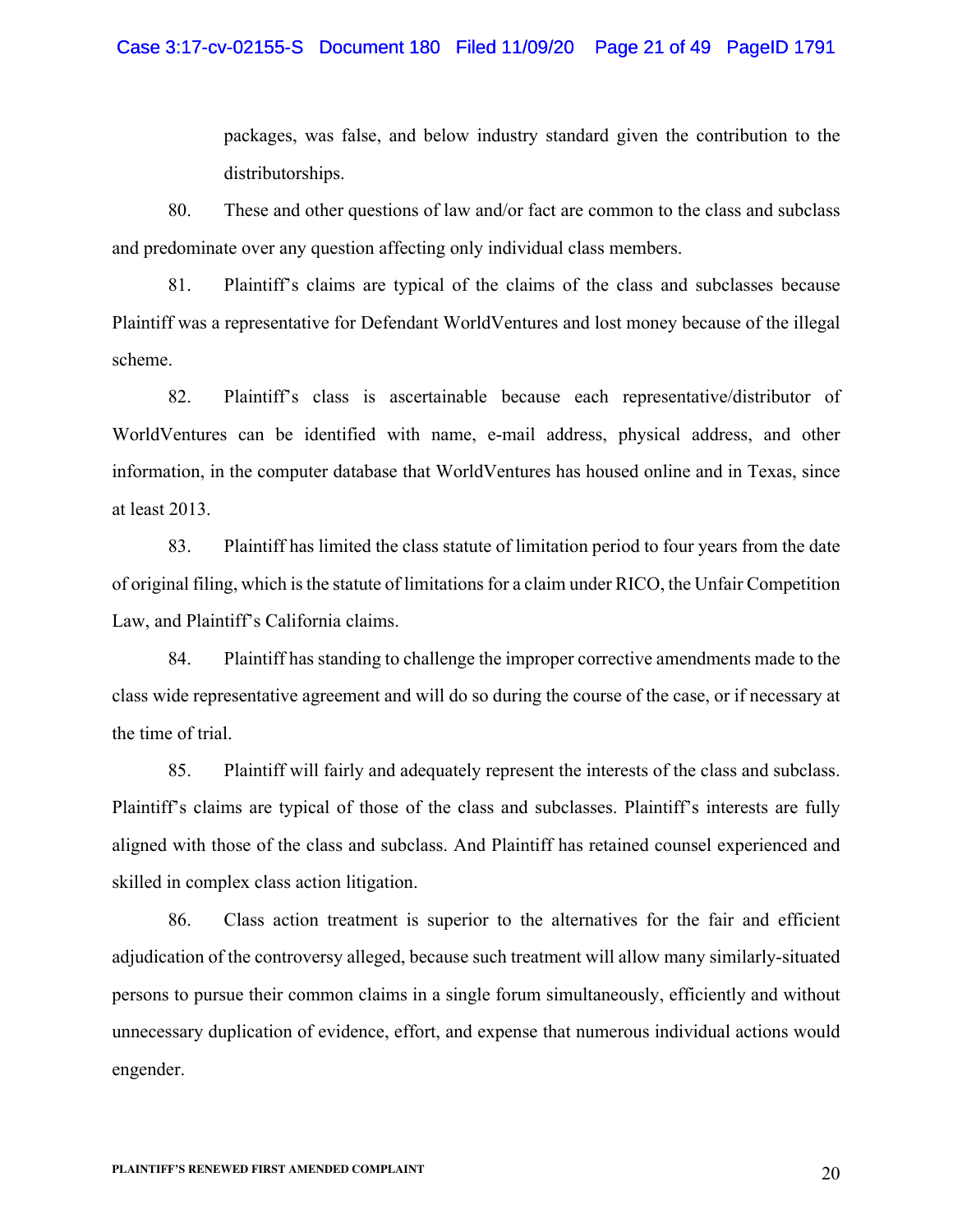87. Plaintiff knows of no difficulty likely to be encountered in the management that would precludes maintenance of this case as a class action.

88. That WorldVentures may have made some changes in the form of its policies or terms of service does not alter the fact that *in practice*, the numbers will evidence WorldVentures was an illegal pyramid scheme and endless chain throughout the entire class period.

#### **COUNT I**

# (**ENDLESS CHAIN SCHEME; California Penal Code § 327 and California Civil Code § 1689.2**)

(On behalf of the Class and the Subclass against all Defendants, including DOES 1-100)

89. Plaintiff realleges all allegations, and incorporates previous allegations by reference.

90. Section 1689.2 of the California Civil Code provides: A participant in an endless chain scheme, as defined in Section 327 of the Penal Code, may rescind the contract upon which the scheme is based, and may recover all consideration paid pursuant to the scheme, less any amounts paid or consideration provided to the participant pursuant to the scheme.

91. The Defendants are operating an endless chain scheme under Section 327 of the Penal Code because they have independently, and together, contrived, prepared, set up, and proposed an endless chain.

92. The WorldVentures operation constitutes an endless chain scheme for the disposal or distribution of property because putative class members, including Plaintiff, paid valuable consideration for the chance to receive compensation for introducing one or more additional persons into participation in the scheme or for the chance to receive compensation when a person introduced by the participant introduces a new participant. Specifically, Plaintiff paid a monthly amount to WorldVentures for the chance to receive compensation for introducing one or more additional persons.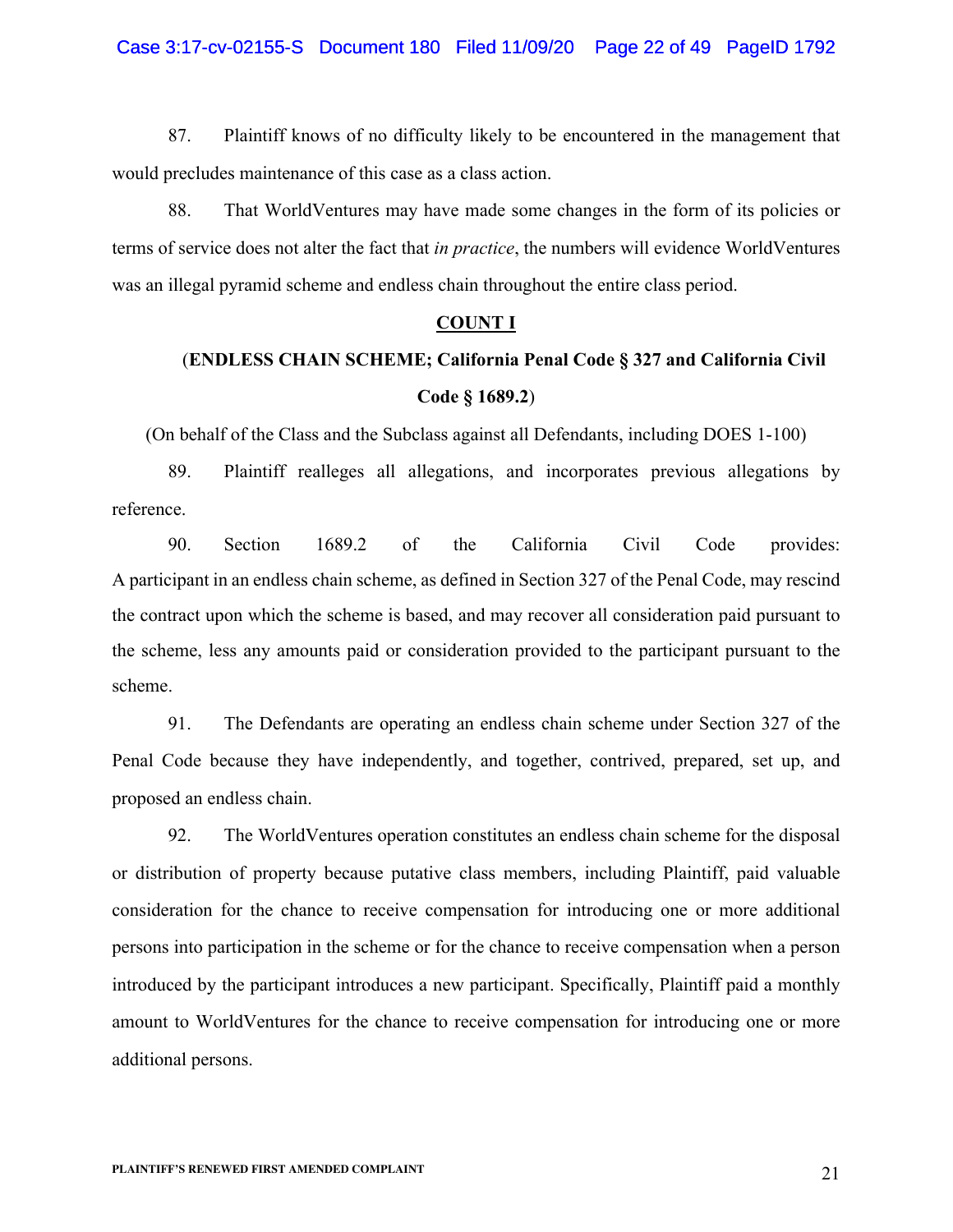# Case 3:17-cv-02155-S Document 180 Filed 11/09/20 Page 23 of 49 PageID 1793

93. The WorldVentures' operation constitutes an endless chain because 99% of new distributors fail, and WorldVentures has a high attrition rate.

94. The WorldVentures' operation constitutes an endless chain because revenues are derived primarily from recruitment as opposed to the sale of legitimate travel packages to end consumers.

95. Almost none of the revenues Defendants has received are derived from any sale of a travel package to an individual outside of the organization, i.e. to a legitimate retail customer.

96. Plaintiff and the class have suffered an injury in fact and have lost money or property because of WorldVentures' operation of an endless chain, business acts, omissions, and practices.

- 97. Plaintiff and the class are entitled to:
	- a. rescind the contract upon which the scheme is based and recover all consideration paid under the scheme, less any amounts paid or consideration provided to the participant under the scheme;
	- b. restitution, compensatory and consequential damages (where not inconsistent with their request for rescission or restitution); and
	- c. attorneys' fees, costs, pre- and post-judgment interest.

# **COUNT II**

# (**Unfair and Deceptive Practices Claims Under Cal. Bus, & Prof. Code § 17200,** *et seq.*)

(On behalf of the Class and the Subclass against all Defendants, including DOES 1-100)

98. Plaintiff realleges all allegations, and incorporates previous allegations by reference.

99. Many of the claims brought under this Second Cause of action that refer or relate to the unlawful, fraudulent or unfair "endless chain" of Defendants, are brought on behalf of Plaintiff and the Class.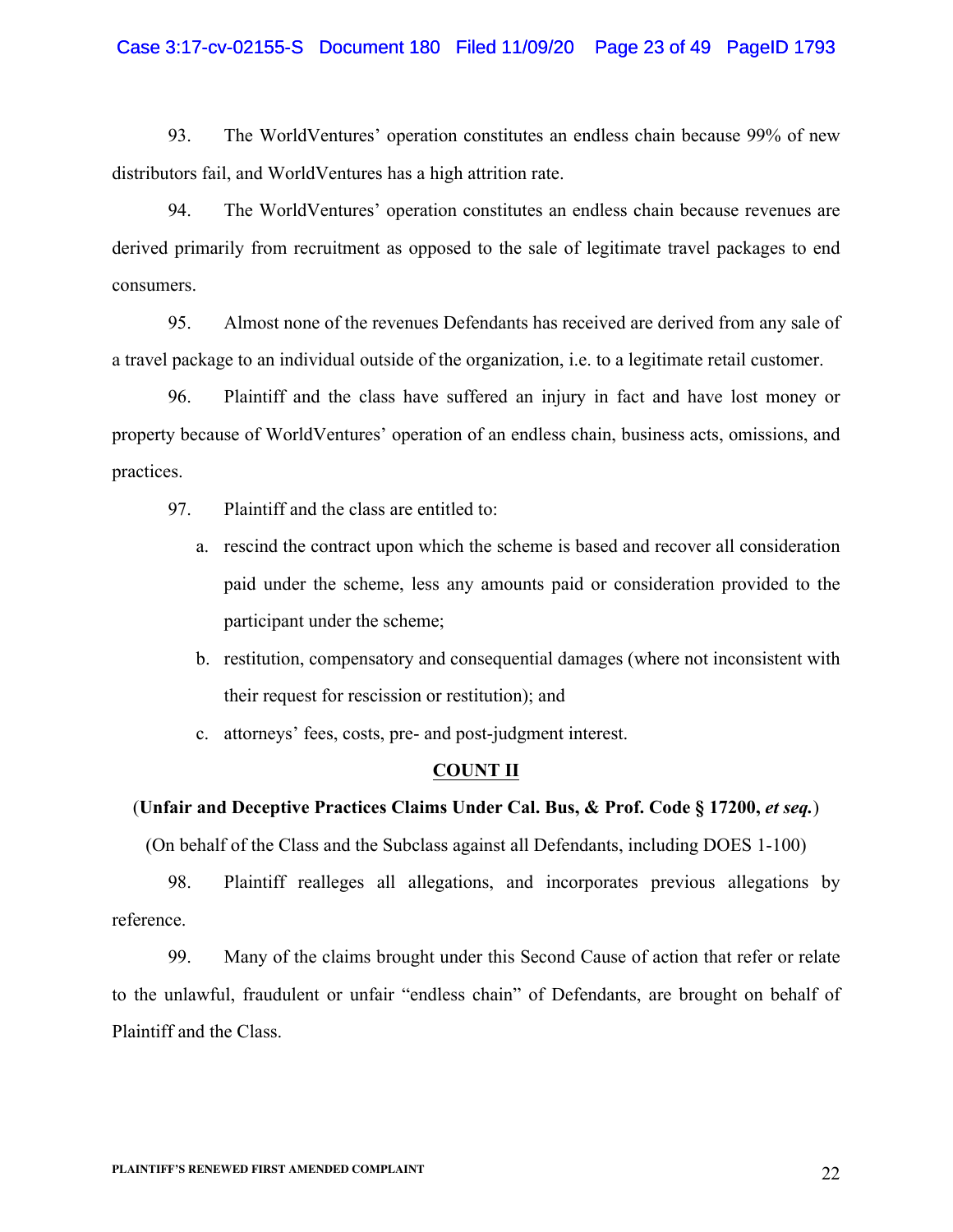#### Case 3:17-cv-02155-S Document 180 Filed 11/09/20 Page 24 of 49 PageID 1794

100. All claims brought under this Second Count that refer or relate to the unlawful, fraudulent or unfair the statements, the touted WorldVentures "business opportunity" are brought on behalf of Plaintiff, the Class, and the Subclass.

101. WorldVentures has engaged in constant and continuous unlawful, fraudulent and unfair business acts or practices, and unfair, deceptive, false and misleading advertising within the meaning of the California Business and Professions Code § 17200, *et seq.* The acts or practices alleged constitute a pattern of behavior, pursued as a wrongful business practice that has victimized and continues to victimize thousands of consumers. The WorldVentures Sales and Marketing Plan Is Unlawful.

102. WorldVentures (through its subsidiaries, related corporate entities, affiliates, and those entities in its corporation family) have violated the Foreign Corrupt Practices Act ("FCPA") by bribing officials in various countries (and agents of officials) using funds originating in United States bank accounts in various countries. Such bribes are masked and fraudulently concealed as "legitimate" book entry business expenses or bonuses paid out to higher level members of the WorldVentures organization. This conduct violates the FCPA, 15 U.S.C. §§ 78dd-1.

103. WorldVentures makes these bribes for the purpose of influencing the acts or decisions of certain government agents in their official capacity to allow this illicit enterprise to operate internationally.

104. WorldVentures further makes these bribes in violation of lawful duty and/or for the purpose of inducing the use of official influence to obtain or retain WorldVentures' pyramid business model and to make its business appear to be legitimate in the United States to class members and Plaintiff Yiru. It is challenging enough for legitimate companies to operate in various foreign countries, let alone a Ponzi scheme/pyramid scheme like WorldVentures.

105. It is established law by the California Supreme Court, that a litigant asserting n unfair competition claim may borrow the FCPA and derivatively challenge such violations. *Korea Supply Co. v. Lockheed Martin Corp.*, 29 Cal. 4th 1134 (2003).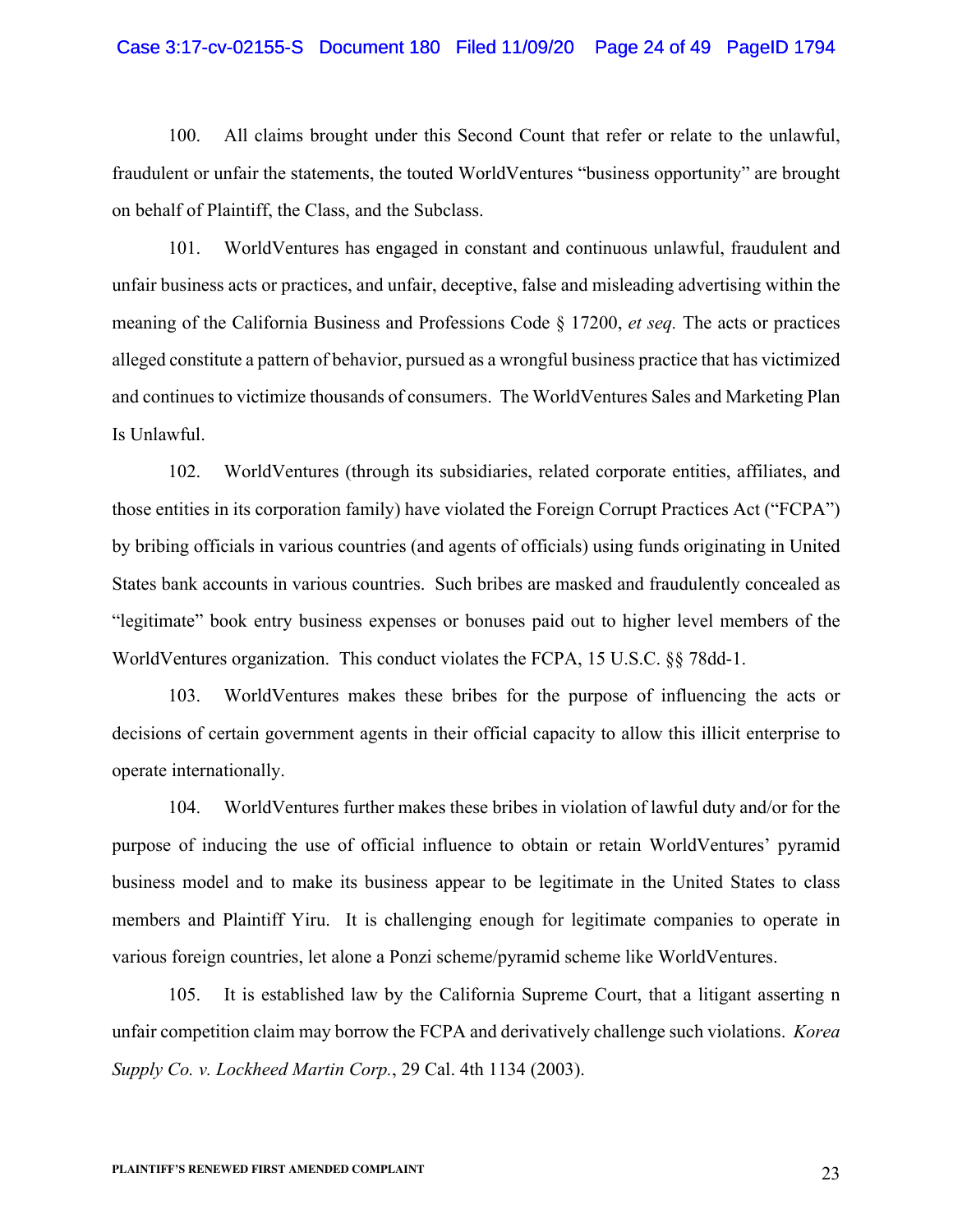#### Case 3:17-cv-02155-S Document 180 Filed 11/09/20 Page 25 of 49 PageID 1795

106. Under California Business and Professions Code § 17200, an "unlawful" business practice is one that violates California law.

107. WorldVentures' business practices are unlawful under § 17200 because they constitute an illegal "endless chain" as defined under, and prohibited by, California Penal Code § 327.

108. WorldVentures utilizes its illegal "endless chain" with the intent, directly or indirectly, to dispose of property in WorldVentures products and to convince representatives to recruit others to do the same.

109. WorldVentures' business practices are unlawful § 17200 because they violate §17500 *et seq.*, as alleged in the Third Cause of Action.

110. Under California Business and Professions Code § 17200, a "fraudulent" business practice is one that is likely to deceive the public.

111. WorldVentures' business practices are fraudulent in four separately actionable ways: (1) WorldVentures' illegal and deceptive "endless chain"; (2) the touted, yet non-existent, WorldVentures "business opportunity" for everyone, including but not limited to WorldVentures' massive advertising campaign and the misleading statements of compensation.

112. First, as detailed herein, Defendants promoted participation in the WorldVentures endless chain, which has a compensation program based on payments to participants for the purchase of product by participants, not the retail sale of products or services.

113. WorldVentures has made numerous misleading representations about the business opportunity of WorldVentures and the income that a recruit or a distributor can realize by becoming a distributor and participating in the scheme.

114. WorldVentures knew, or should have known, that the representations about the business opportunity of WorldVentures were misleading in nature.

115. As a direct result of WorldVentures' fraudulent representations and omissions regarding the WorldVentures endless chain described herein, WorldVentures wrongly acquired money from Plaintiff and the members of the classes.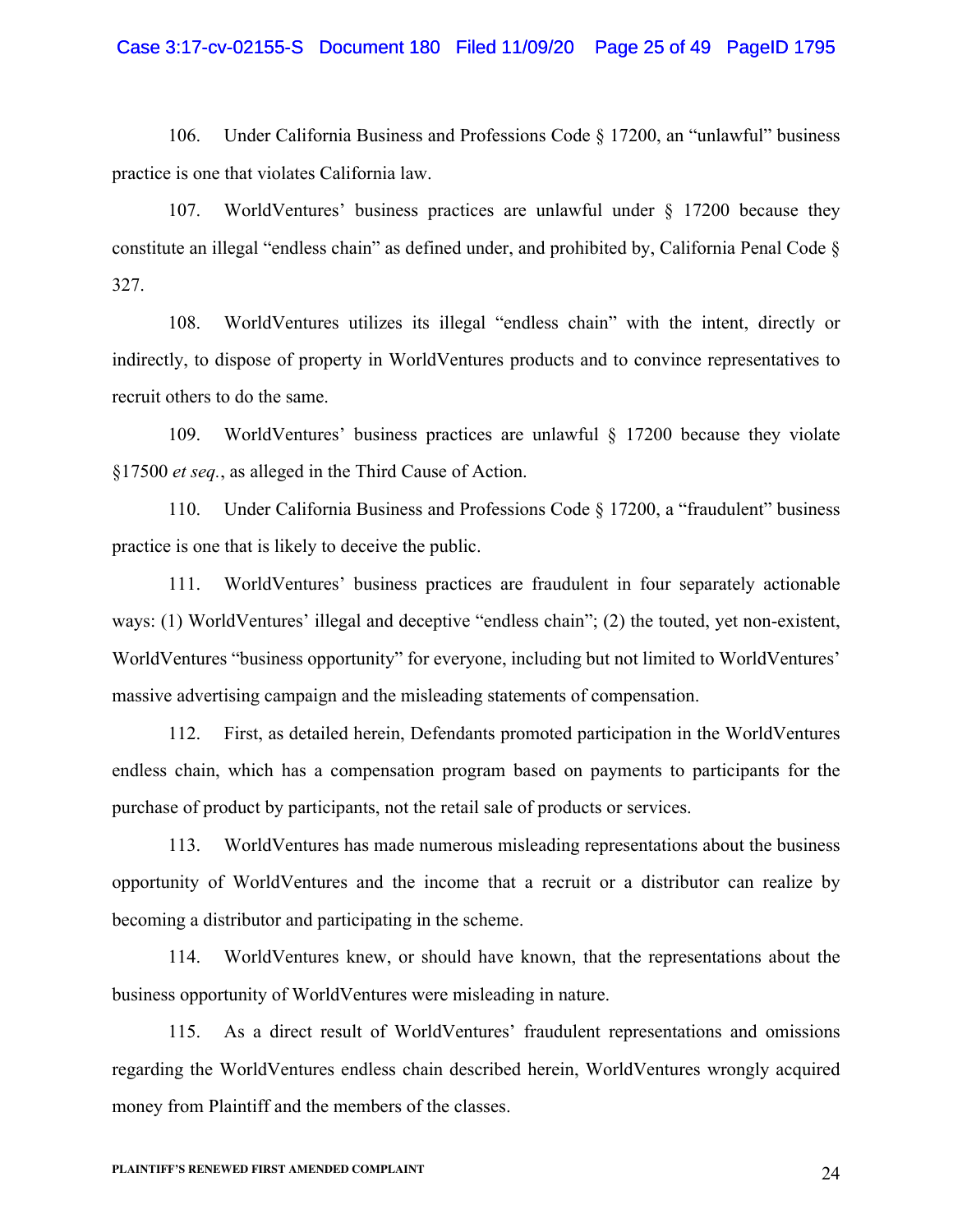#### Case 3:17-cv-02155-S Document 180 Filed 11/09/20 Page 26 of 49 PageID 1796

116. Second, WorldVentures touted, in numerous different ways as part of a massive advertising campaign, a "business opportunity," which WorldVentures also repeatedly and in many ways represented, among other things, as being "for everyone" and allowing "full time" or "part time" opportunities.

117. The massive advertising campaign included among other things, the website, emails, websites, presentations by WorldVentures, training, word of mouth among representatives, and events.

118. As part of this campaign and a further inducement to potential representatives, WorldVentures made and disseminated Statements of compensation that further misled the public, among other things: (1) by using cryptic and technical terms known to WorldVentures but not to the general public or to those exploring the claimed "business opportunity," (2) by highlighting the "winners," *i.e.*, those that received compensation from WorldVentures, and the average gross compensation paid by WorldVentures to those winners, (3) by failing to disclose the actual number of "winners" as compared to the number of representatives who received no compensation from WorldVentures (i.e., the "losers"); and (4) by downplaying and omitting the risks and costs involved in starting an WorldVentures distributor relationship, and succeeding in such a representative role.

119. In reality, the touted "business opportunity" was only for a select few, and those that were recruited specially. And these numbers did not include expenses incurred by representatives in the operation or promotion of their businesses, meaning there were likely more net losers who made no profit at all.

120. WorldVentures knew, or should have known, that the selective information presented to representatives in the Compensation and its massive adverting campaign during that time frame touting its purported "business opportunity" was likely to mislead the public and did in fact mislead the public into believing there was a legitimate "business opportunity" in which representatives, or a large portion of them, could make money in either a full or part time capacity. In fact, however, there was no such "business opportunity," except for a very select few.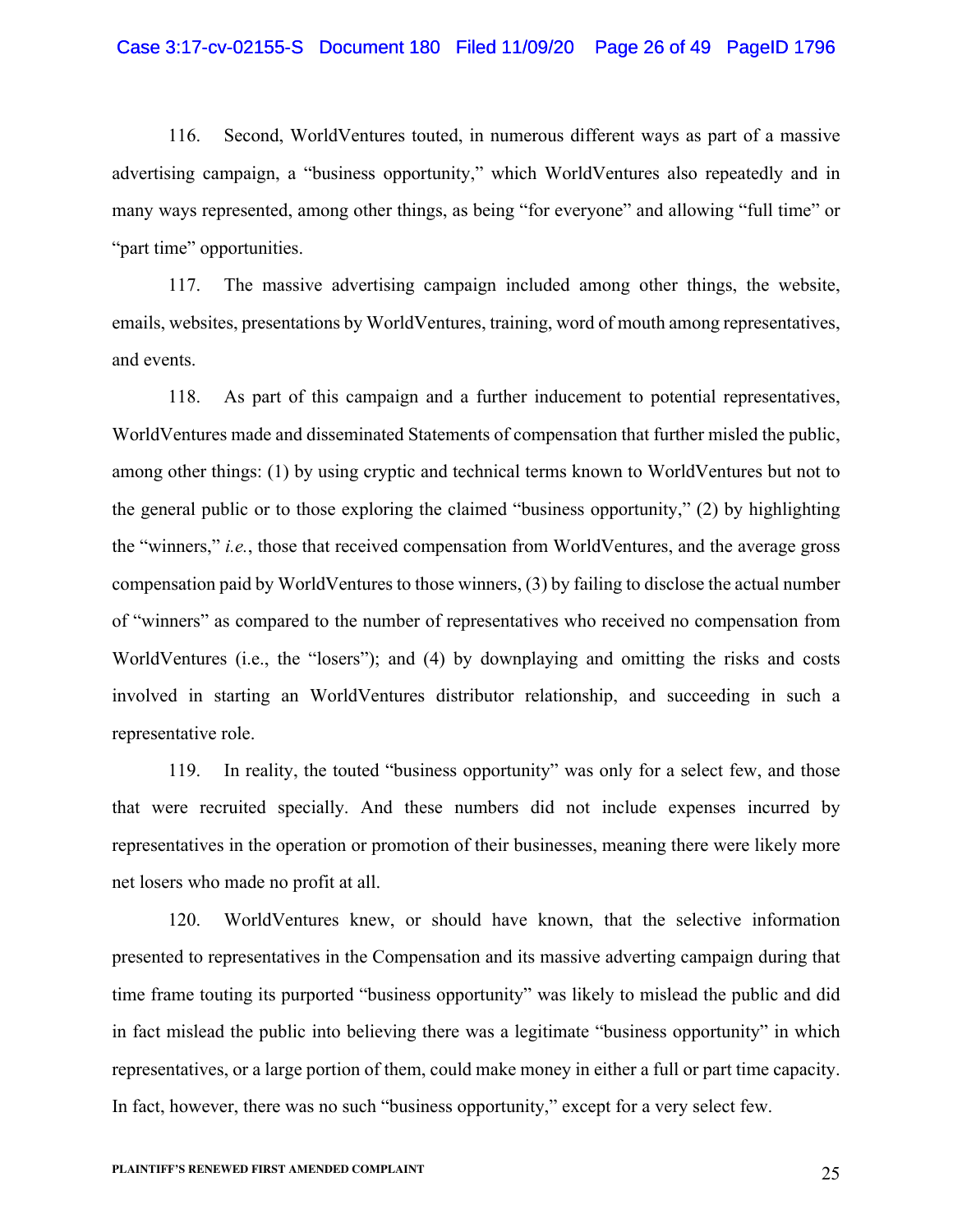#### Case 3:17-cv-02155-S Document 180 Filed 11/09/20 Page 27 of 49 PageID 1797

121. As a direct result of WorldVentures' fraudulent representations and omissions regarding the Statement and the massive adverting campaign during that time frame and thereafter touting WorldVentures' purported "business opportunity" described herein, WorldVentures wrongly acquired money from Plaintiff and the members of the classes.

122. The named Plaintiff has standing to bring these Section 17200 claims under the fraudulent prong and can demonstrate actual reliance on the alleged fraudulent conduct.

123. For instance, Plaintiff has been in receipt of misleading and false financial statements, which promoted the WorldVentures' scheme and claimed "business opportunity" and contained material false representations regarding the success representatives could achieve through WorldVentures by purchasing products and recruiting others to do the same.

124. There were other representations made to representatives as part of the massive advertising campaign regarding the claimed "business opportunity," on which Plaintiff or some of the Class Members, reasonably believed the representations they could succeed in the "business opportunity," did not return the refund, purchased WorldVentures products and did not immediately return them, signed up as WorldVentures representatives, and attempted to and recruited others to do the same. These other representations include, but are not limited to the following:

> a. Emails from WorldVentures that promoted WorldVentures and contained materially false representations regarding the success that a distributor could achieve through WorldVentures by purchasing products and recruiting others to do the same.

> b. Websites, such as www.WorldVentures.com, which promoted the fraudulent scheme through videos of Directors containing material false representations regarding the "business opportunity" available to representatives and the wealth that a distributor could get by agreeing to become an WorldVentures distributor.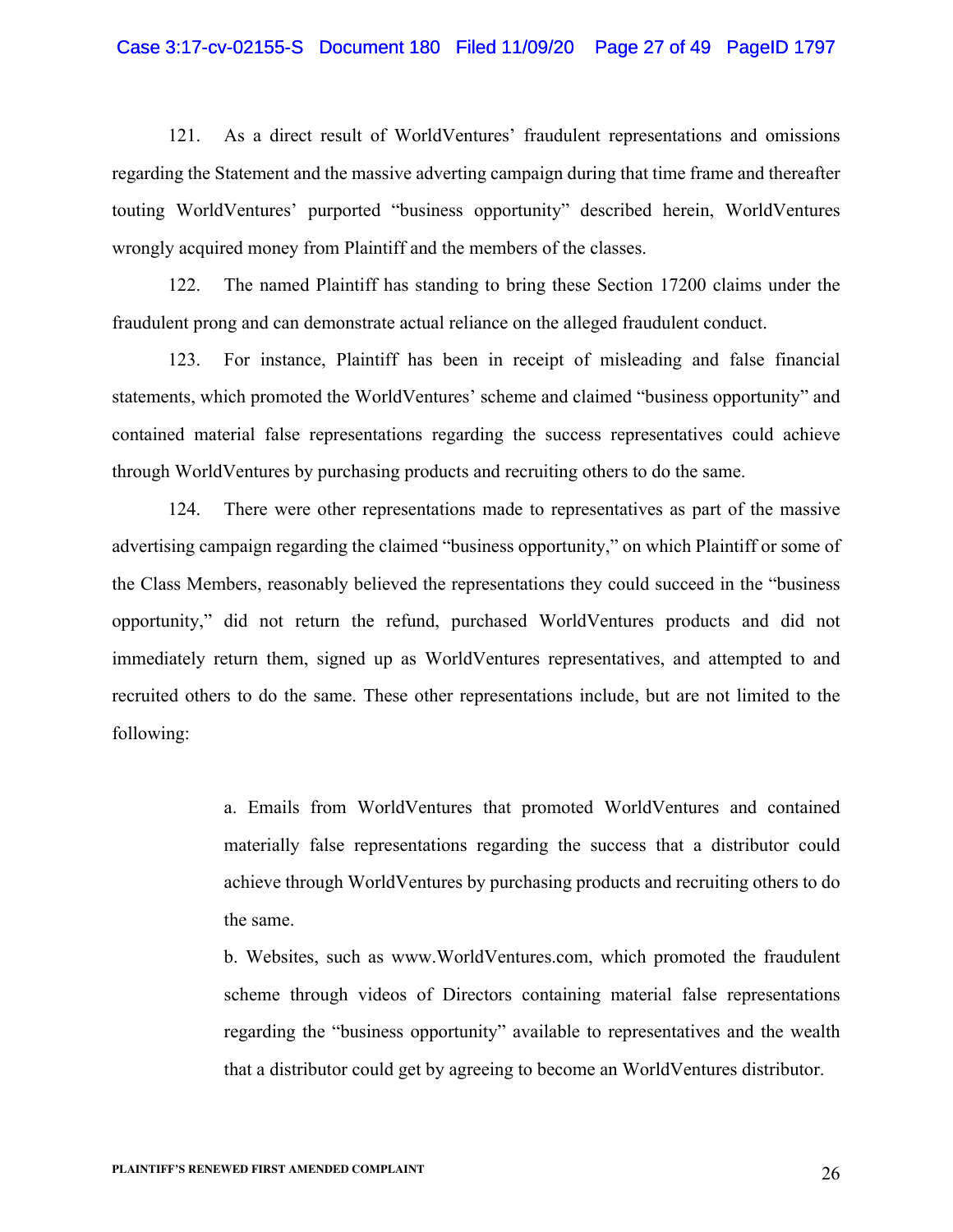c. Presentations by WorldVentures representatives which contained material false representations regarding the "business opportunity" and the success that a distributor could get through WorldVentures by purchasing products and recruiting others to do the same.

d. Presentations by WorldVentures, including the presentations described in this complaint, which contained material false representations regarding the "business opportunity" and the success that a distributor could get through WorldVentures by purchasing products and recruiting others to do the same.

e. Training and events where WorldVentures representatives made material false representations regarding the "business opportunity" and the success that a distributor could get through WorldVentures by purchasing products and recruiting others to do the same.

125. To the extent proof of reliance is required of Plaintiff, WorldVentures, the Individual Defendants, and the Directors knew that Plaintiff and the class would reasonably rely on their representations and omissions, which would cause the Plaintiff and the class joining the fraudulent endless chain scheme and purchasing the products, and Plaintiff did in fact reasonably rely upon such representations and omissions.

126. Indeed, had Plaintiff and the class known that WorldVentures and its Individual Defendants were promoting an endless chain, they would not have become WorldVentures representatives in the first place and, if learned after becoming a distributor, they would not have purchased WorldVentures products thereafter.

127. Had Plaintiff and the class known that WorldVentures was promoting a "business opportunity" that did not exist except for a select few, they would not have become WorldVentures representatives in the first place and, if learned after becoming a distributor, they would not have purchased WorldVentures products thereafter.

128. Finally, the fraudulent acts, representations and omissions described herein were material not only to Plaintiff and the class (as described in this complaint), but also to reasonable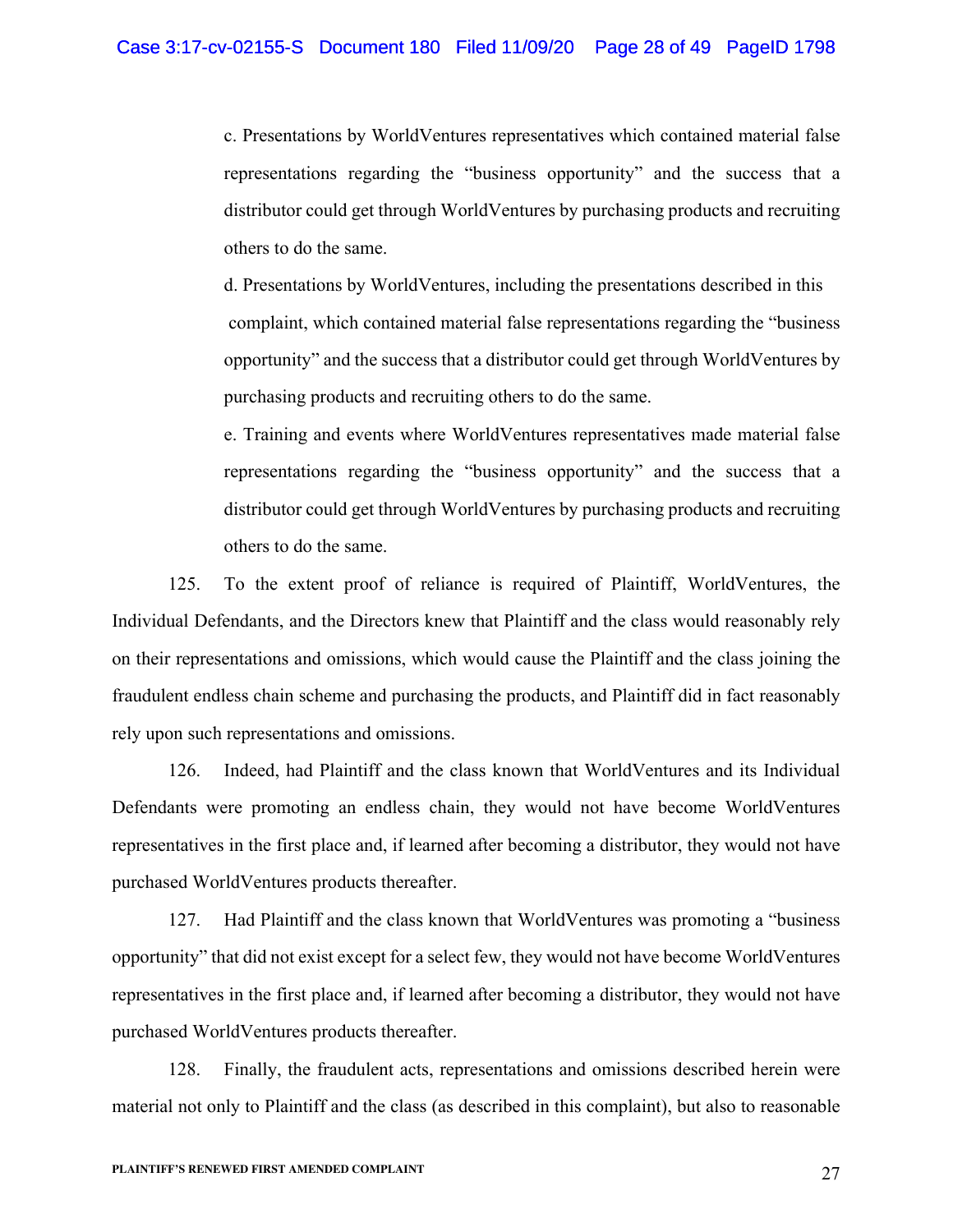## Case 3:17-cv-02155-S Document 180 Filed 11/09/20 Page 29 of 49 PageID 1799

persons. For instance, regarding the alleged "business opportunity" and representations in, and omissions from, the Statement, and on information and belief, a large percentage of individuals who signed up as WorldVentures representatives during this time frame expected that they could and would receive annual compensation at the approximate level of the "average earnings compensation," in total, disclosed in the Statements of Average Gross Compensation. Unfortunately, no such large percentage actually could or did earn such an amount.

129. Under California Business and Professions Code § 17200, a business practice is "unfair" if it violates established public policy or if it is immoral, unethical, oppressive or unscrupulous and causes injury which outweighs its benefits.

130. For the reasons set forth herein and above, WorldVentures' promotion and operation of an unlawful and fraudulent endless chain, and its fraudulent representations and omissions regarding its purported "business opportunity," "Packaging and Handling" fees, and FedEx freight fees are also unethical, oppressive, and unscrupulous in that WorldVentures is and has been duping Plaintiff and the class out of billions, or at least hundreds of millions, of dollars.

131. WorldVentures' actions have few, if any, benefits. Thus, the injury caused to Plaintiff and the class easily and dramatically outweighs the benefits, if any.

132. Defendants should be made to disgorge all ill-gotten gains and return to Plaintiff and the class all wrongfully taken amounts.

133. Finally, Defendants' unlawful, fraudulent and unfair acts and omissions will not be completely and finally stopped without orders of an injunctive nature. Under California Business and Professions Code section 17203, Plaintiff and the class seek a judicial order of an equitable nature against all Defendants, including, but not limited to, an order declaring such practices as complained of to be unlawful, fraudulent and unfair, and enjoining them from further undertaking any of the unlawful, fraudulent and unfair acts or omissions described herein.

# **COUNT III**

# (**False Advertising - California Business and Professions Code § 17500,** *et seq.*)

(On behalf of the Class and the Subclass against all Defendants, including DOES 1-100)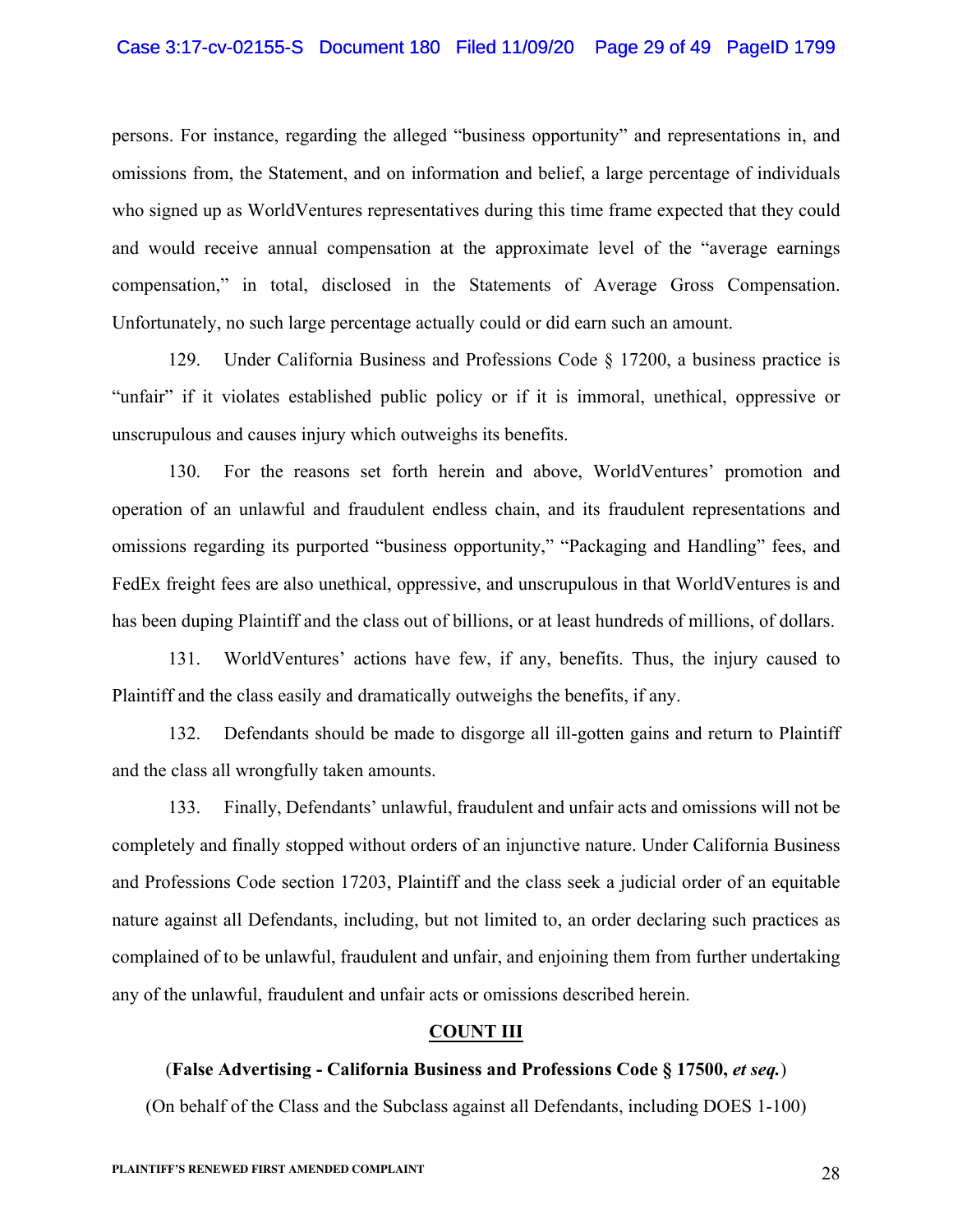134. Plaintiff reallege all allegations, and incorporates previous allegations by reference.

135. All claims brought under this Third Claim for Relief that refer or relate to the false, untrue, fraudulent or misleading endless chain of Defendants are brought on behalf of Plaintiff and the Class.

136. All claims brought under this Third Cause of Action that refer or relate to the false, untrue, fraudulent or misleading compensation and the touted WorldVentures "business opportunity" are brought on behalf of Plaintiff and the Class. Further, WorldVentures alleges it has superior travel packages and price of travel better than the competition and other well-known websites, when these representations are in fact affirmatively false, or in the alternative false by omission.

137. All claims brought under this Third Claim for Relief that refer or relate to the false, untrue, fraudulent or misleading are brought on behalf of Plaintiff and the Class.

138. Defendants' business acts, false advertisements and materially misleading omissions constitute false advertising, in violation of the California Business and Professions Code § 17500, *et seq*.

139. Defendants engaged in false, unfair and misleading business practices, consisting of false advertising and materially misleading omissions regarding the purported "business opportunity," likely to deceive the public and include, but are not limited to, the items set forth above. WorldVentures knew, or should have known, that the representations about the business opportunity of WorldVentures were misleading in nature.

140. Because of Defendants' untrue and/or misleading representations, Defendants wrongfully acquired money from Plaintiff and the class members to which it was not entitled. The Court should order Defendants to disgorge, for the benefit of Plaintiff and all other WorldVentures representatives in the class who signed a Distributor Agreement with WorldVentures governed by California law their profits and compensation and/or make restitution to Plaintiff and the class.

141. Under California Business and Professions Code Section 17535, Plaintiff and the class seek a judicial order directing Defendants to cease and desist from all false advertising related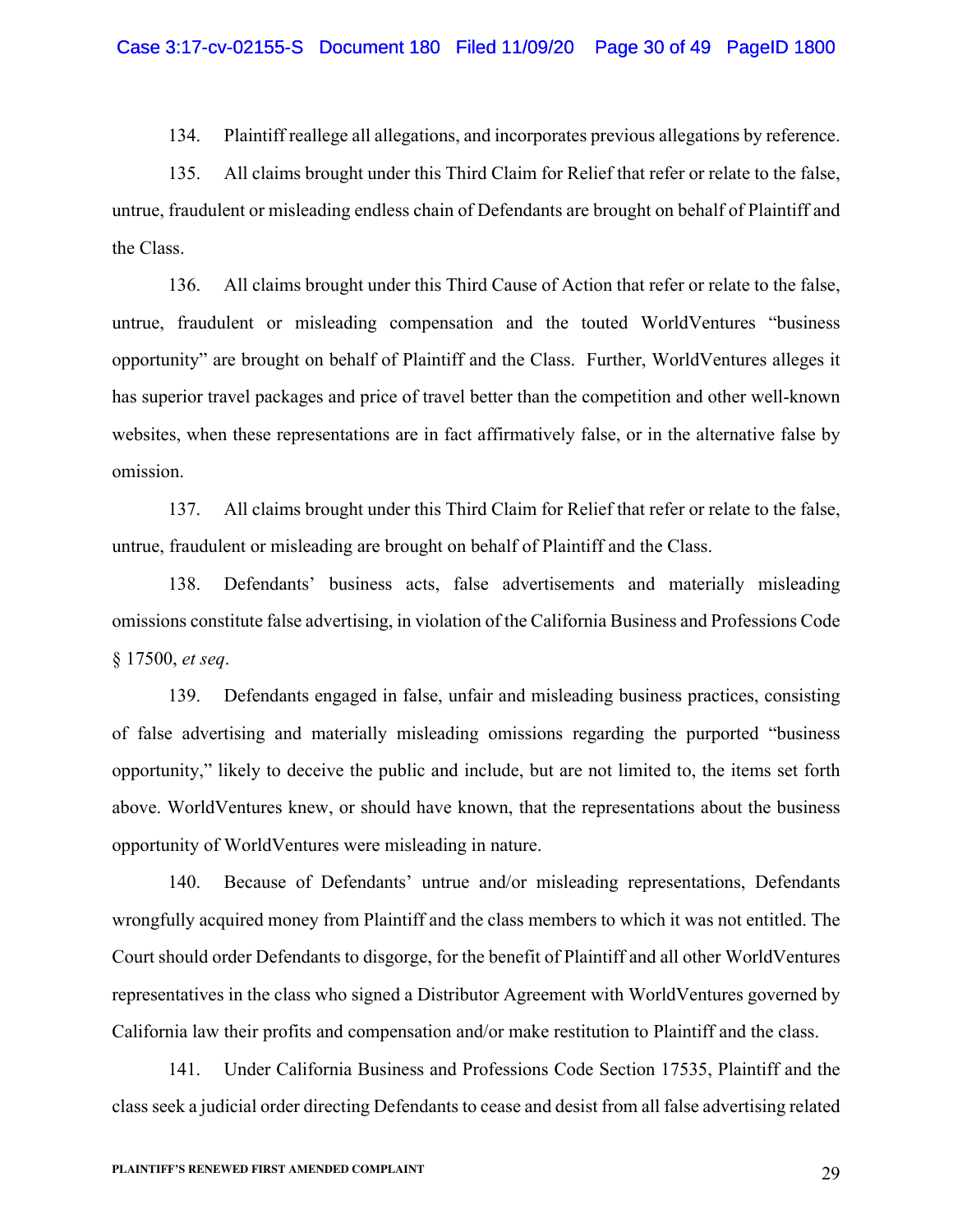#### Case 3:17-cv-02155-S Document 180 Filed 11/09/20 Page 31 of 49 PageID 1801

to the Defendants' illegal scheme, and such other injunctive relief as the Court finds just and appropriate.

142. Because of Defendants' untrue and/or misleading representations, Defendants wrongfully acquired money from Plaintiff and the class members to which they were not entitled. The Court should order Defendants to disgorge, for the benefit of Plaintiff and all other WorldVentures representatives in the class who enrolled as Representatives and/or make restitution to Plaintiff and the class.

143. Under California Business and Professions Code Section 17535, Plaintiff and the class seek a judicial order directing Defendants to cease and desist from all false advertising related to the Defendants' illegal scheme, and such other injunctive relief as the Court finds just and appropriate.

#### **COUNT IV**

## (**RICO 18 U.S.C. § 1962(a)**)

(On behalf of the Class and the Subclass against all Defendants, including DOES 1-100)

144. Plaintiff realleges all allegations as if fully set forth herein, and incorporates previous allegations by reference.

145. WorldVentures, Defendants, and others willfully and intentionally violated and continue to violate RICO and California law with the goal of obtaining money, directly and indirectly, through a pattern of racketeering activities in violation of the mail and wire fraud statutes,18 U.S.C. §§ 1341 and 1343, 18 U.S.C. § 1962(a), California Penal Code § 327, California Civil Code § 1689.2.

146. WorldVentures has attempted to distinguish its business model from that of a pyramid scheme.

147. WorldVentures has never systematically audited any income forms to ensure accuracy, and to ensure the business has legitimate retail sales.

148. WorldVentures is aware that purchases of travel plans are done through its website and those internally in its organization almost completely, and thus its knowledge of the lack of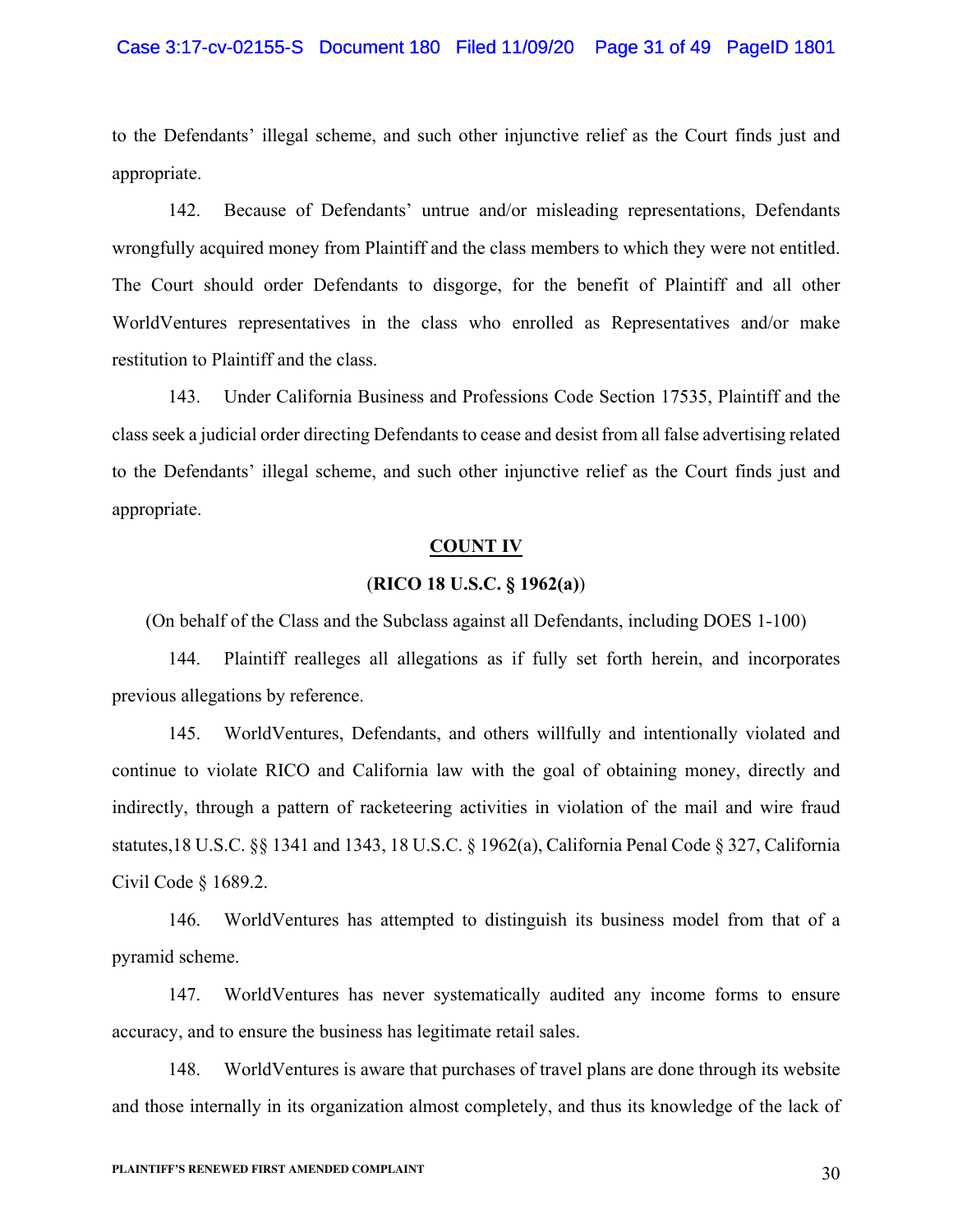# Case 3:17-cv-02155-S Document 180 Filed 11/09/20 Page 32 of 49 PageID 1802

legitimate retail sales revenue suggests its intent to continue operating a pyramid scheme.

149. WorldVentures has no control in place to certify that at least 70 percent of travel packages purchased were either sold or consumed by a legitimate retail customer, and not by somebody who is a representative or distributor.

150. WorldVentures does not track retail sales.

151. WorldVentures could determine whether travel packages were purchased with end consumers, but does not do so.

152. The refund policies are insufficient and do nothing to negate the fact that WorldVentures requires a monthly fee to paid to continue participation, which Plaintiff Yiru paid in this instance for several months.

153. Individual Defendant Nugent characterizes himself as Co-Founder and CVO of WorldVentures on his social media page. Nugent had the power to direct the enterprises affairs at all times and had supervisory involvement.

154. In 2018, Defendant Wayne Nugent was the keynote speaker encouraging individuals to sign up, all the while having knowledge that revenues are derived primarily from recruitment. https://www.youtube.com/watch?v=gHBn0OH3TEw.

155. Individual Defendant Stammen has characterized himself as the CEO, the head position of the enterprise, and at other times Chief of Business Development. In 2018, Stammen was one of the keynote speakers for WorldVentures.

https://www.youtube.com/watch?v=LX61SAgfqkg.

156. WorldVentures is an enterprise on the brink of collapse in that it has failed to pay its distributors commissions that are owed.

https://www.iol.co.za/sundaytribune/news/worldventures-sued-for-millions-by-reps-16636860.

157. The Chinese Government cracked down on WorldVentures for illegally operating in the China, and sending international wires to the United States. https://www.mlmnewsreport.com/worldventures-bankrupt-distributors-resign-overunpaidcommissions/.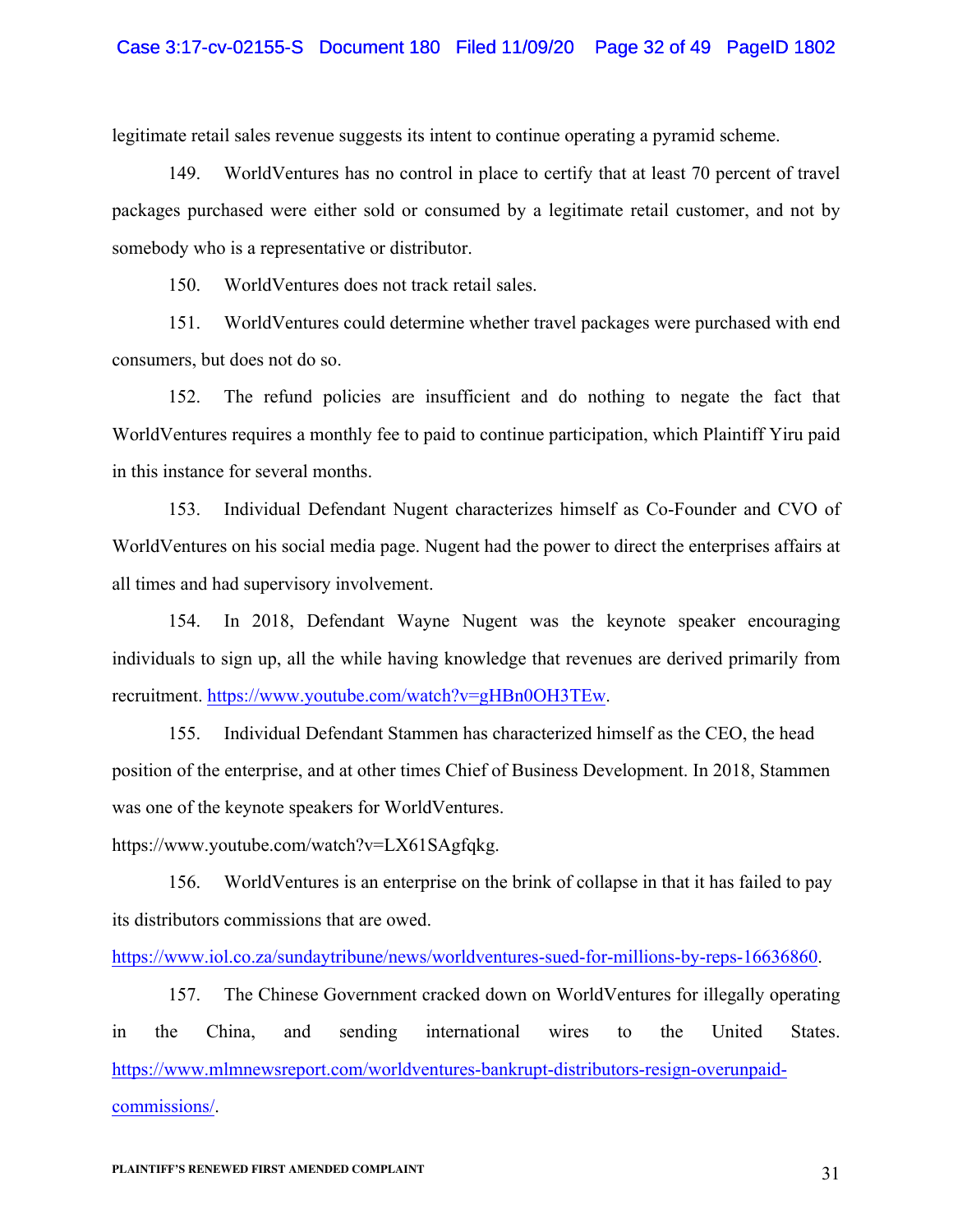#### Case 3:17-cv-02155-S Document 180 Filed 11/09/20 Page 33 of 49 PageID 1803

158. Ultimately the illicitly obtained funds were siphoned to each of the Individual Defendants, except Azcue.

159. In 2018, Government of Rwanda cautioned the public about Defendant WorldVentures operating illegally. https://www.newtimes.co.rw/news/governmentcautionspublic-world-ventures.

160. WorldVentures was told to cease operating in China, Malaysia, and Taiwan. http://amlmskeptic.blogspot.com/2015/04/old-news-world-ventures-busted-in-china.html.

161. On or about January of 2018, the following report of an employee of Defendants was made at https://www.glassdoor.com/Reviews/WorldVentures-Holdingsbankruptcy-Reviews-EI\_IE284228.0,22\_KH23,33.htm:

1. COO resigned in less than 1 year, due to company planning for bankruptcy and financial trouble.

2. President of Sales and International Marketing, resigned, due to company's financial trouble and planning for bankruptcy.

3. Chief Security Officer resigned due to legal problems.

4. Smartcard have 15 developers from Flye CEO friend's organization without delivering anything but jobs of Full time employees in CIO and CTO is in trouble.

5. HR asked every employee to sign "Conflict of Interest" document, where CEO of Flye (Old CTO of WV) have conflict of interest with 3 companies, not sure if they will request him to step down.

6. New CTO have 2 jobs. Not sure, where his loyalty lies.

162. The named individual defendants, as promoters of the scheme, did not retain immediate control over the essential managerial conduct of the WorldVentures enterprise.

163. Even if the Individual Defendants are no longer the CEO of WorldVentures, or head officers, the Individual Defendants functionally operate as lower rung participants or silent equity partners reaping a majority of the scheme's spoils, and receiving an infinite level deep, nearly all revenues from lower level person's recruitments.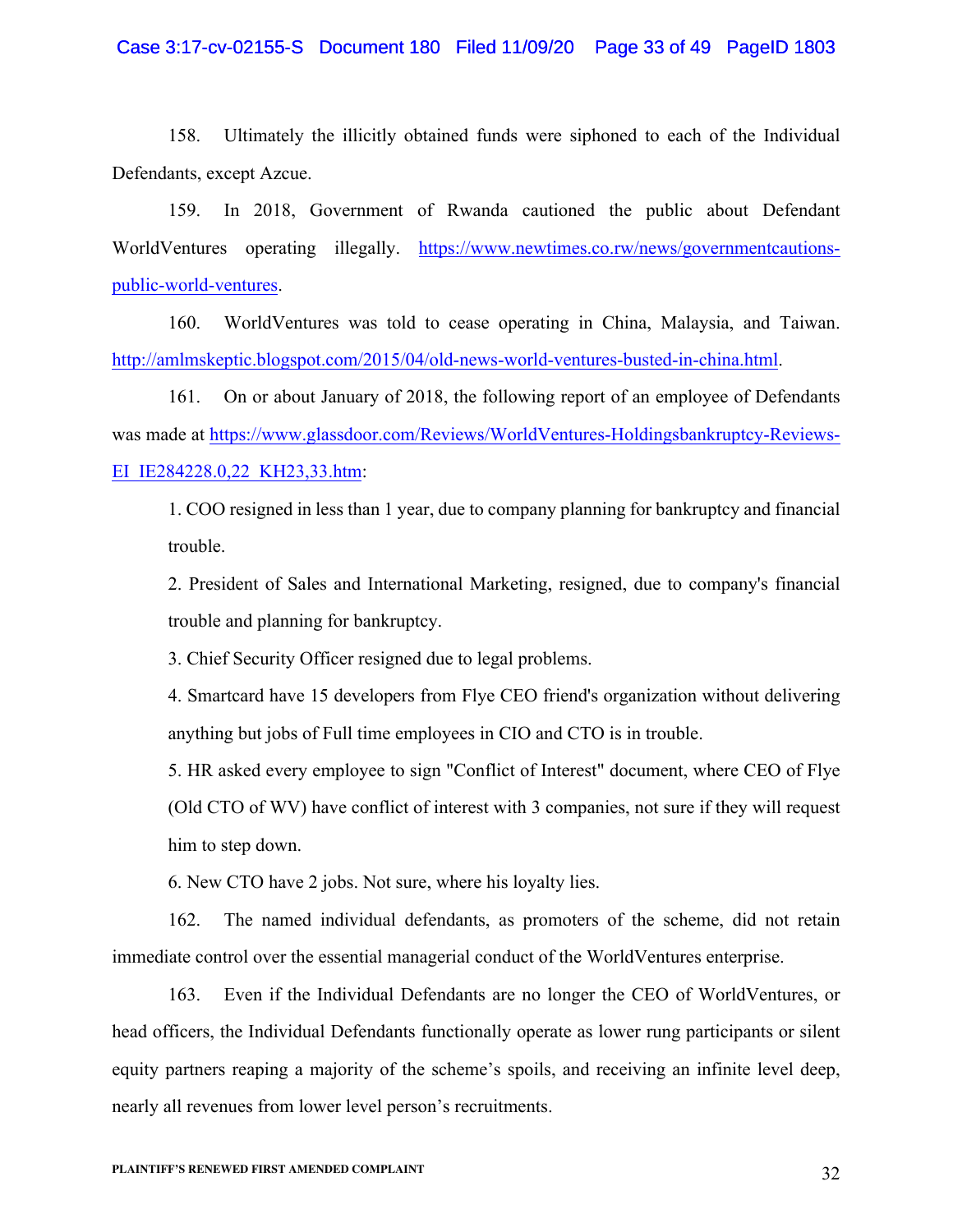# Case 3:17-cv-02155-S Document 180 Filed 11/09/20 Page 34 of 49 PageID 1804

164. Plaintiff's realization of profits was not inexplicably tied to the success of the promotional scheme.

165. The distribution and sale of travel packages is not something the SEC has found amenable to regulation under the federal securities laws.

166. The marketing and recruitment aspects of WorldVentures' enterprise are not within the definition of a security.

167. In the WorldVentures scheme, distributors themselves must recruit new participants.

168. In the WorldVentures scheme, distributors themselves must recruit new participants in the travel package endless chain, primarily through their own recruiting and marketing activities.

169. WorldVentures tells its distributors and the Plaintiff that they will have spent significant time, effort and work to earn money, WorldVentures attempts emphasize the retail aspects of the business, the promise of significant profits linked to becoming a distributor.

170. WorldVentures characterizes its distributors as "independent contractors" in the purported distribution agreement it maintains on its website, negating the notion that the distributors are passive participants in the endless chain. Plaintiff and the class of distributors, as reasonable consumers, were expected to contribute more than nominal and menial effort.

171. Each of the Defendants are engaged in activities federal interstate and foreign commerce and are entities capable of holding a legal or beneficial interest in property. All Defendant "persons," as that term is defined by 18 U.S.C. §1961(3).

172. The Defendants, including the Individual Defendants, together make up the "WorldVentures Enterprise" as an association of entities and individuals associated in fact to operate an illegal pyramid scheme. The WorldVentures Enterprise is not a legal entity within the meaning of "enterprise" as defined in 18 U.S.C. § 1961(4). The Defendants have been members of the WorldVentures Enterprise from at least April 2009 and continuing until the present (except for Mr. Azcue who asserts he is no longer involved after some specified date, but whom was part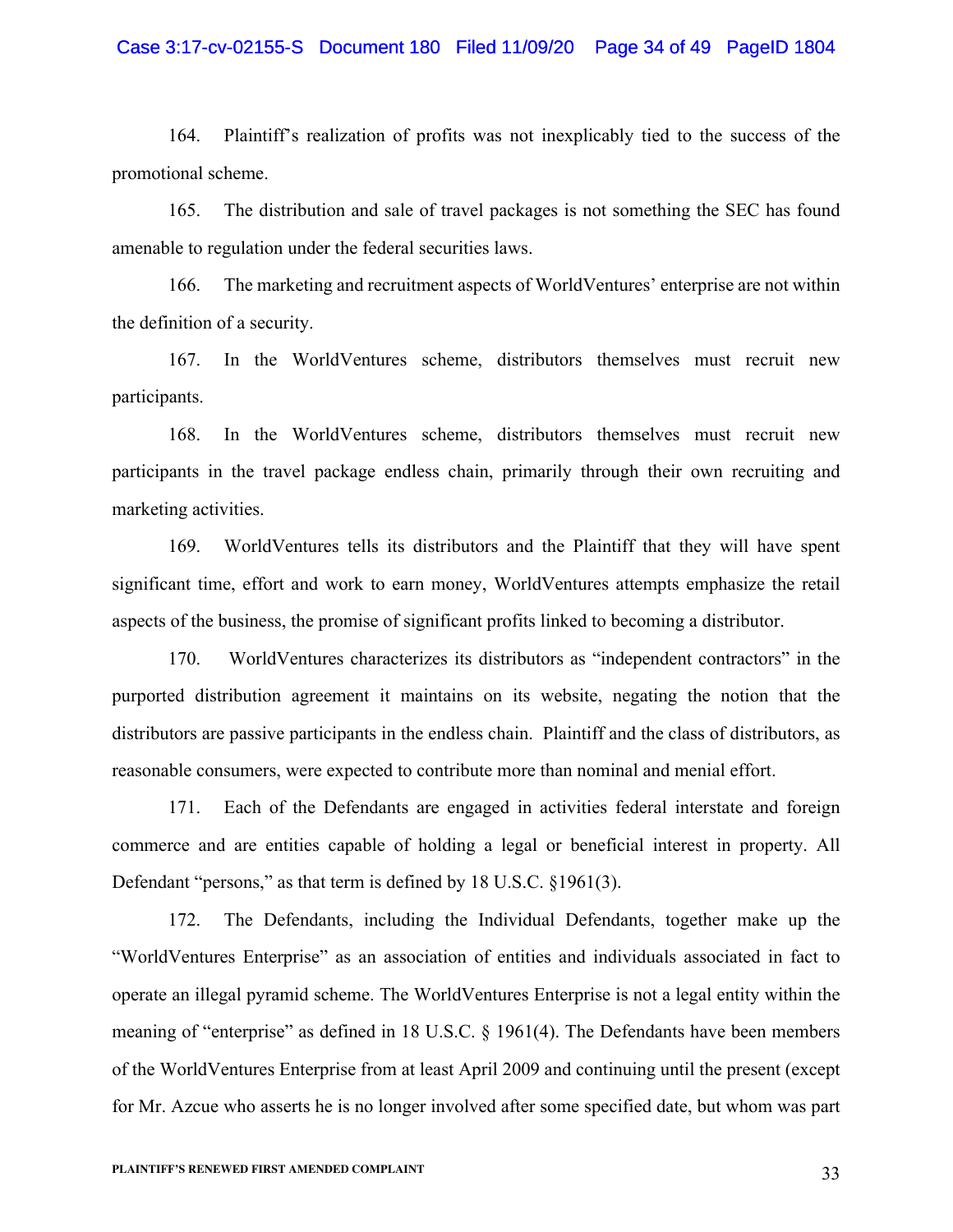#### Case 3:17-cv-02155-S Document 180 Filed 11/09/20 Page 35 of 49 PageID 1805

of the enterprise through most of the Class Period). WorldVentures and each of the Individual Defendants are separate entities from the WorldVentures Enterprise and play separate and distinct roles in the operation of the WorldVentures Enterprise.

- a. WorldVentures is the founder, architect, and beneficiary of the WorldVentures Pyramid. Through interstate wire and mails, WorldVentures coordinates the WorldVentures Enterprise, a worldwide scheme. It also pays and awards the commissions, bonuses, and other incentives to the Defendants and others.
- b. WorldVentures employs the Defendant to coordinate operations of the WorldVentures Pyramid in the countries in which WorldVentures operates, including determining and coordinating points, bonuses, and other incentives.
- c. WorldVentures employs the other defendants as its operational arm of the WorldVentures Enterprise in the U.S. WorldVentures employs the other defendants to conduct racketeering activities in the U.S.
- d. WorldVentures employs the remainder of the Defendants to induce new recruits into the WorldVentures Pyramid, to induce representatives to purchase WorldVentures product, and to induce representatives to recruit additional representatives into the WorldVentures Pyramid. The Remaining Defendants also have an agreement with WorldVentures mandating that WorldVentures will not reform its fraudulent marketing plan without their consent.

173. From at least April 2009 and continuing until the present, within the County of Los Angeles, and elsewhere, WorldVentures in association with the other defendants, did knowingly, willfully and unlawfully conduct and participate, directly and indirectly, in the conduct of the affairs of the WorldVentures Enterprise through a pattern of racketeering activity.

174. The WorldVentures Enterprise functioned as a continuing unit over time through a hierarchical or consensual decision-making structure in that directives are issued by Stamen and Nugent, and at times Azcue.

175. The alleged association exists for purposes other than simply to commit the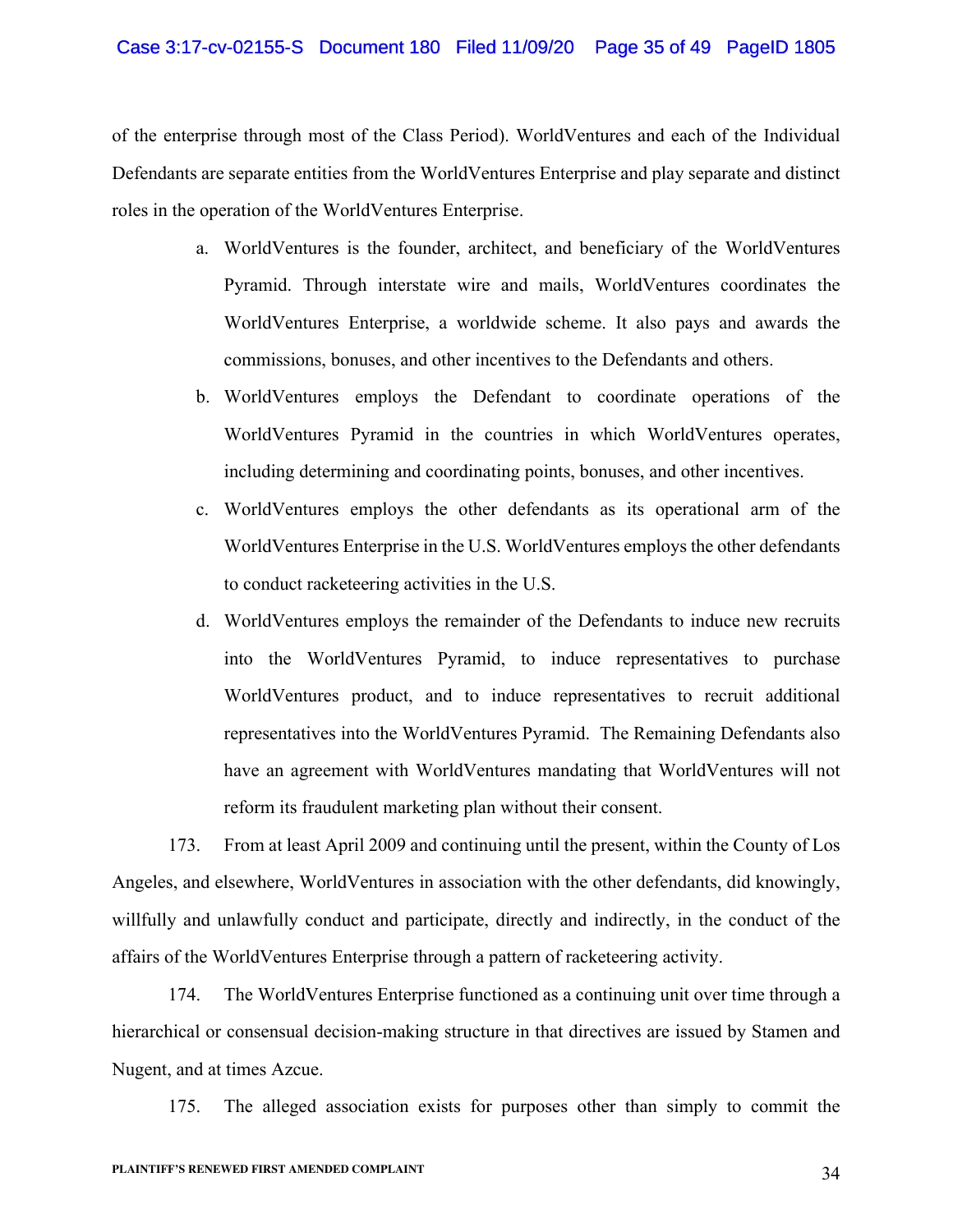#### Case 3:17-cv-02155-S Document 180 Filed 11/09/20 Page 36 of 49 PageID 1806

predicate acts as defined in Plaintiff's RICO counts. Specifically, the Defendants formed the various entities and acted as separate individuals to earn money through selling legitimate travel packages. Thus, the association exists for purposes other than to commit the predicate acts.

176. From at least April 2009 and continuing until the present, WorldVentures with each other and the remaining defendants, executed a per se scheme to defraud through a pattern of racketeering made up of distinct acts of mail and wire fraud under 18 U.S.C. §§ 1341 and 1343. The WorldVentures Enterprise engaged in and affected interstate and foreign trade. The WorldVentures Enterprise transacts business through the instrumentalities of interstate commerce such as telephones, facsimile machines, the internet, email, and the United States mail and interstate commercial carrier to communicate in furtherance of the activities of the WorldVentures Enterprise.

177. The WorldVentures Enterprise advertises, markets, and sells products and services throughout the United States. The operation of the enterprise continued over several years, including activities in every state, and has affected and damaged, and continues to affect and damage, commercial activity.

178. To further the goals of the WorldVentures Enterprise, which were to (1) earn money through fraudulent means, (2) entice individuals to become WorldVentures representatives, (3) entice individuals to purchase products from WorldVentures; (4) entice individuals to recruit others to become WorldVentures representatives and profit off those recruits' purchases of WorldVentures products, and (5) reap large profits for themselves based on false representations, WorldVentures and the remaining defendants engaged in various forms of illegal activity, including (a) mail fraud, (b) wire fraud, and (c) conspiracy.

179. The pattern of racketeering activity alleged is distinct from the WorldVentures Enterprise. Each act of racketeering activity is distinct from the WorldVentures Enterprise in that each is a separate offense committed by an entity or individual while the WorldVentures Enterprise is an association of entities and individuals. The WorldVentures Enterprise has an ongoing structure and/or organization supported by personnel and/or associates with continuing functions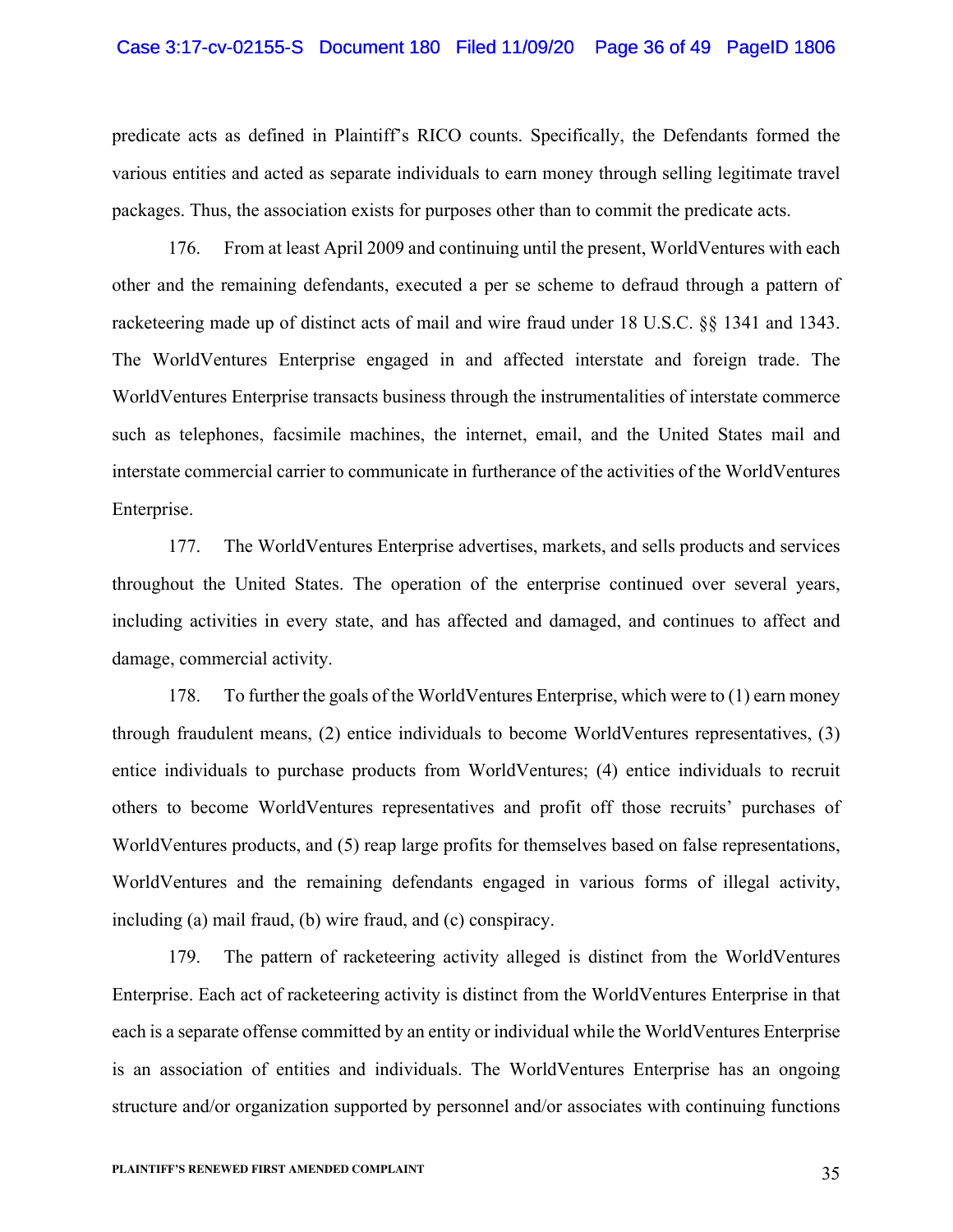or duties.

180. The racketeering acts set out above and below, and others, all had the same pattern and similar purpose of defrauding Plaintiff and the class for the benefit of the WorldVentures Enterprise and its members. Each racketeering act was related, had a similar purpose, involved the same or similar participants and methods of commission and had similar results affecting Plaintiff and the class. The racketeering acts of mail and wire fraud were also related to each other in that they were part of the WorldVentures Enterprise's goal to fraudulently induce Plaintiff and the class to join the illegal scheme, purchase products, and recruit others to join the scheme.

181. WorldVentures' and other Defendants' wrongful conduct has been and remains part of WorldVentures Enterprise's ongoing way of doing business and constitutes a continuing threat to the property of Plaintiff and the class. Without the repeated acts of mail and wire fraud, the WorldVentures Enterprise's fraudulent scheme would not have succeeded.

182. Revenue gained from the pattern of racketeering activity, which constitutes a significant portion of the total income of WorldVentures and the Individual Defendants, was reinvested in the operations of the WorldVentures Enterprise for the following purposes: (a) to expand the operations of the WorldVentures Enterprise through additional false and misleading advertising and promotional materials aimed at recruiting new representatives; (b) to facilitate the execution of the illegal scheme; and (c) to convince current representatives to recruit new representatives, and purchase WorldVentures products.

183. Yiru and the class were injured by the reinvestment of the racketeering income into the WorldVentures Enterprise because they invested billions of dollars of their own money through their purchasing of products, promotional materials, and WorldVentures products, all of which were packaged and shipped at inflated charges.

184. In connection with promoting and executing their illegal scheme, members of the WorldVentures Enterprise knowingly and recklessly placed and caused to be placed in the United States mail or by interstate commercial carrier, or took or received therefrom, matters or things to be sent to or delivered by the United States mail or by interstate commercial carrier comprising,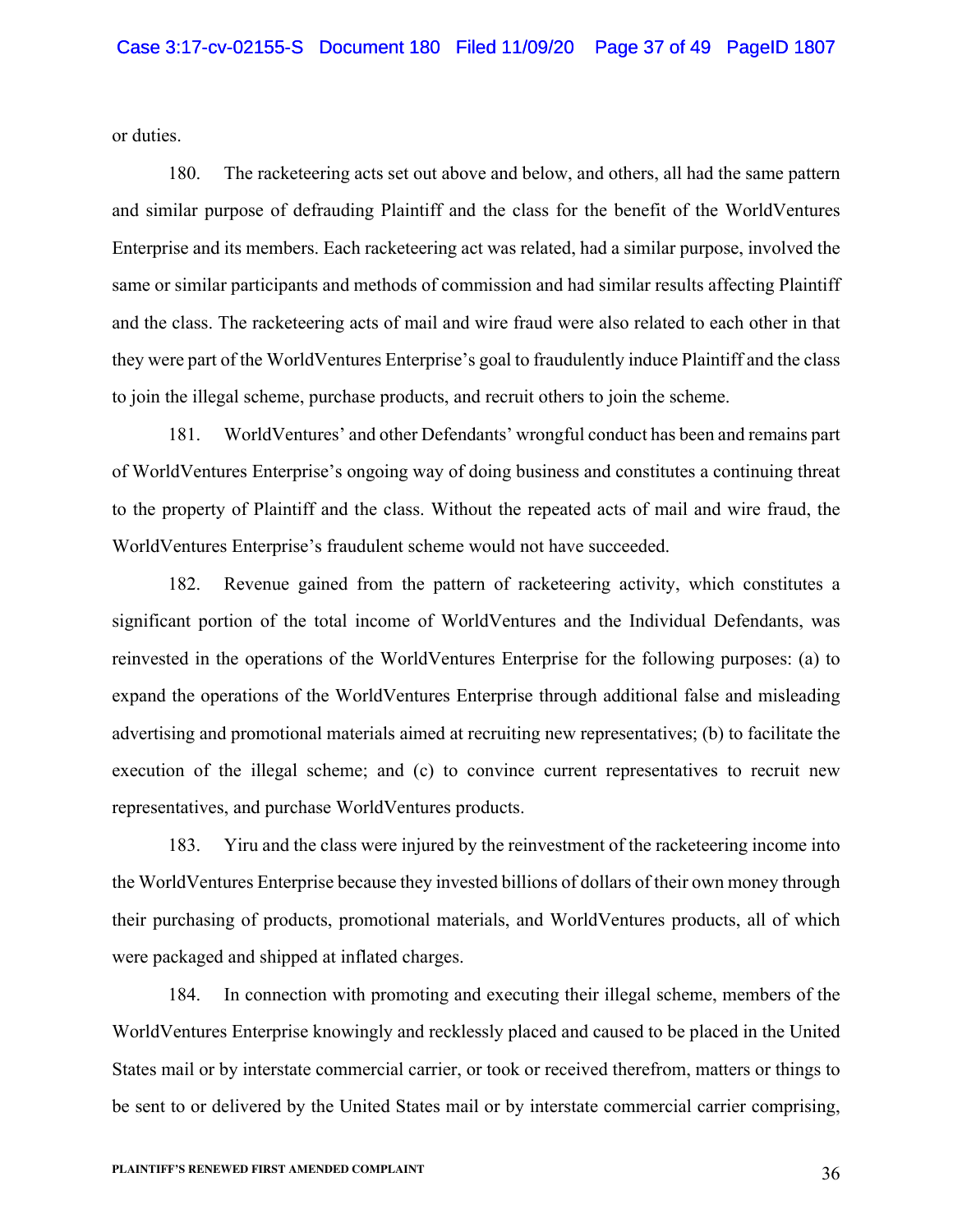#### Case 3:17-cv-02155-S Document 180 Filed 11/09/20 Page 38 of 49 PageID 1808

among other things product, invoices, letters, promotional materials, brochures, products and checks to Plaintiff and the class and received communications between and among themselves through the United States mail, in all fifty states and the District of Columbia. It was reasonably foreseeable that these mailings or receipts would take place in furtherance of the fraudulent scheme.

185. In connection with promoting and executing their illegal scheme, members of the WorldVentures Enterprise engaged in wire fraud, in violation of 18 U.S.C. § 1343, by among other things, knowingly and recklessly transmitting or causing to be transmitted with wire communications, in interstate and foreign trade, materials promoting the illegal WorldVentures Pyramid on internet web sites, radio, satellite radio, television, email, facsimile, telephone, and text messages, including promotional materials, registration information, product information, and invoices. WorldVentures and the Directors maintain websites on the internet where the enterprise was perpetrated.

186. WorldVentures' representatives can and do buy products and are given inducements to continue working as representatives within the WorldVentures Pyramid. WorldVentures maintains various websites hosting promotional videos featuring the Individual Defendants promoting the unlawful scheme and other marketing materials featuring the Individual Defendants promoting the illegal scheme. WorldVentures sent and received these interstate wire communications to and from all fifty states and the District of Columbia.

187. Each Defendant has promoted the WorldVentures Pyramid and WorldVentures Enterprise. Each use of the mail or wire by Defendants and the Individual Defendants done in furtherance of the WorldVentures Pyramid is an act of racketeering.

188. The pattern of racketeering activity through which the affairs of the WorldVentures Enterprise were conducted and in which WorldVentures and the Individual Defendants participated consisted of the following:

# **Racketeering Act Number One**

189. In 2015, plaintiff Yiru received, through private commercial interstate carrier and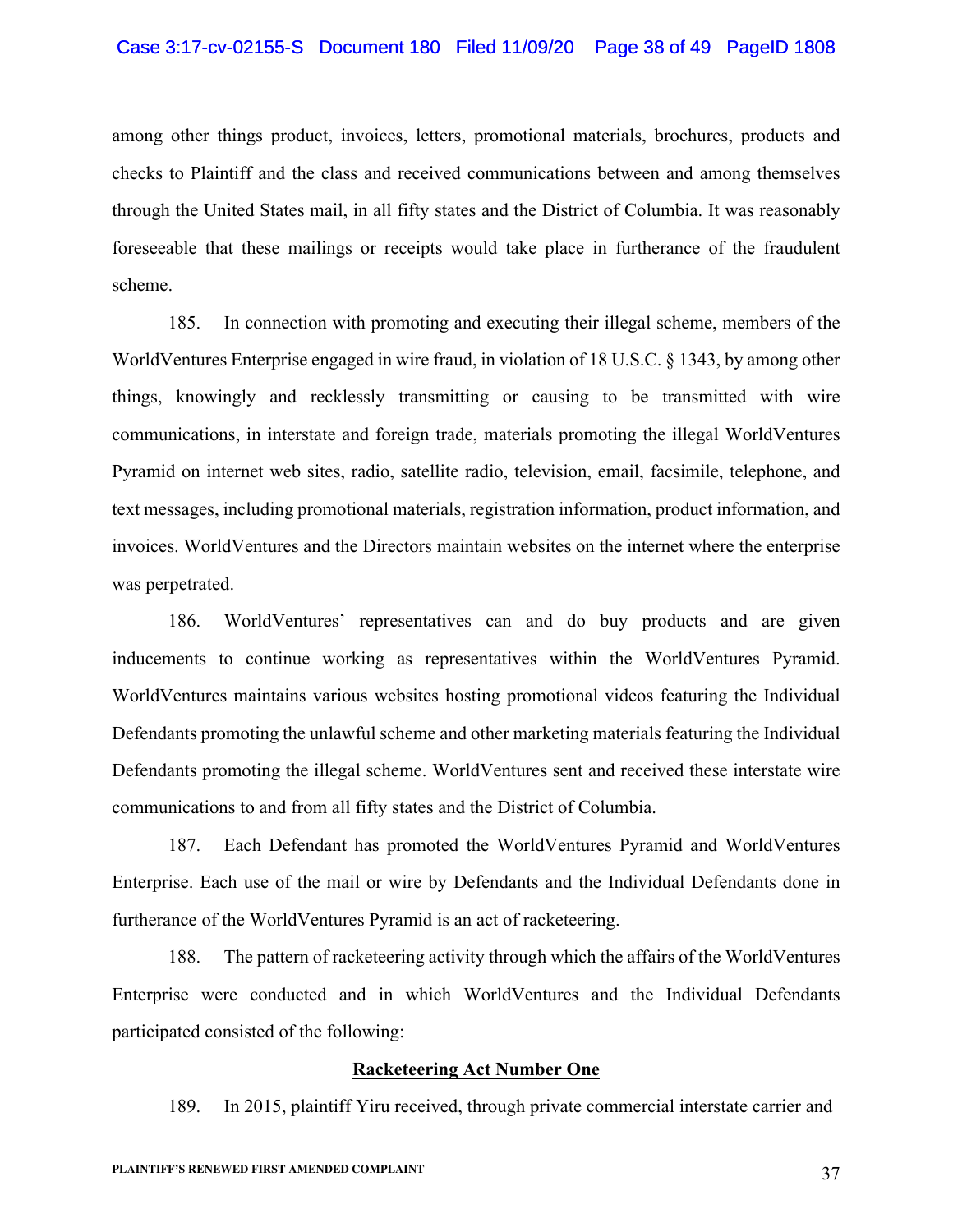#### Case 3:17-cv-02155-S Document 180 Filed 11/09/20 Page 39 of 49 PageID 1809

the internet portal maintained by WorldVentures, certain application materials, which promoted the WorldVentures Enterprise and contained material false representations regarding the success representatives could achieve through WorldVentures by purchasing travel packages and recruiting others to do the same.

190. Because of her receipt of these materials, Plaintiff Yiru signed up with WorldVentures purchased WorldVentures travel packages, and recruited others to do the same. The materials and package items were sent to Plaintiff Yiru with the purpose and intent of promoting the WorldVentures Enterprise's illegal scheme, all in violation of 18 U.S.C. § 1341.

#### **Racketeering Act Number Two**

191. In 2015, Plaintiff Yiru received, through private commercial interstate carrier, and the internet portal maintained by the Defendants, a 2015 Annual Income Disclosure Statement, which promoted the WorldVentures Enterprise and the WorldVentures pyramid through the sales and marketing plan, and which contained material false representations regarding the success that representatives could achieve through WorldVentures by purchasing travel packages and recruiting others to do the same.

192. Because of her receipt of the representations, Plaintiff Yiru signed up with WorldVentures, purchased WorldVentures travel package, and recruited others to do the same. The Income Disclosure Statement with the purpose and intent of promoting the WorldVentures Enterprise's illegal scheme, all in violation of 18 U.S.C. § 1341.

#### **Racketeering Act Number Three**

193. In 2015 through 2016, Plaintiff Yiru ordered, through interstate wire transmissions over the internet travel packages, which were promoted by the WorldVentures Enterprise as the means by which representatives such as Yiru could "pay for their position" and get greater retail profits. WorldVentures hosted these websites. Yiru paid WorldVentures for these services using an electronic transfer of funds. WorldVentures shipped Yiru these products through private commercial interstate carrier. WorldVentures coordinated through interstate wires on at least a monthly basis following the order the collection and accruing of the rewards associated with those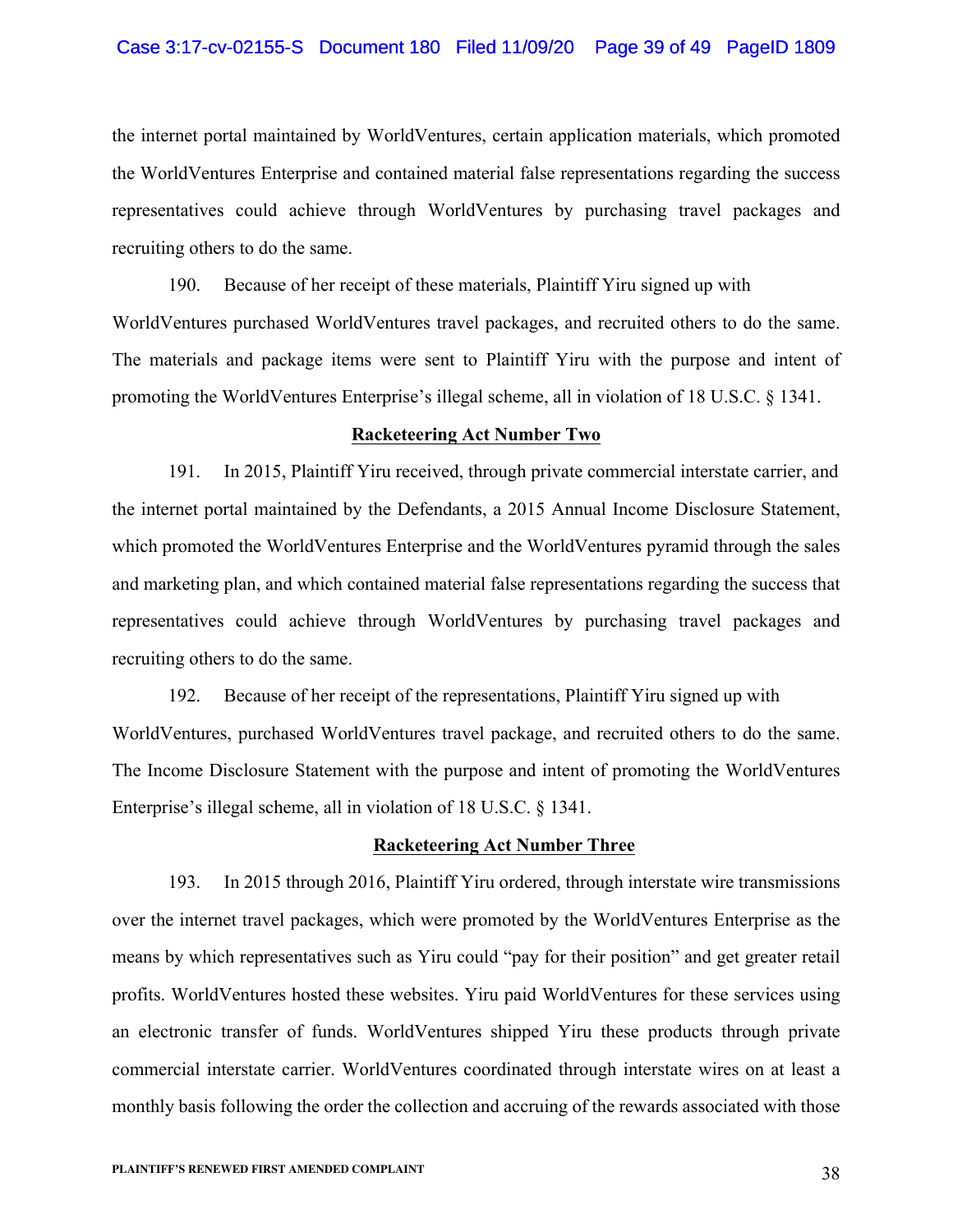purchases. Because of the promised "rewards," "profits," and opportunity to advance up the WorldVentures Pyramid, Plaintiff Yiru purchased WorldVentures travel packages, paid for those WorldVentures travel packages, and received those products, using instrumentalities of interstate commerce. Defendants' actions violated 18 U.S.C. §§ 1341 and 1343.

# **Racketeering Act Number Four**

194. Throughout April of 2009 and continuing to present date, WorldVentures distributed information by interstate wire transmissions over the internet, such as www.WorldVentures.com, worldventuresfoundation.org. Yiru reviewed the website. The WorldVentures websites promoted the fraudulent scheme through videos of Directors containing material false representations regarding the business opportunity available to representatives, and the wealth that a distributor could get by agreeing to become an WorldVentures distributor. Because of the representations on WorldVentures' websites, Yiru became an WorldVentures distributor and maintained his position as an WorldVentures distributor and continued to order WorldVentures' products and recruit others to do the same. This violated 18 U.S.C. § 1343.

#### **Racketeering Act Number Five**

195. Throughout 2016 and continuing to present date, the those acting on behalf of WorldVentures distributed information by interstate wire transmissions over the internet promoting WorldVentures as described in this Complaint. These videos promoted the fraudulent pyramid scheme and contained material false representations regarding the wealth that a recruit or WorldVentures distributor could achieve if that recruit became an WorldVentures distributor and if a distributor purchased WorldVentures products. This violated 18 U.S.C. § 1343.

#### **Racketeering Act Number Six**

188. Throughout 2016 and continuing to present date, the those acting on behalf of WorldVentures distributed information by interstate wire transmissions over the internet in WorldVentures back office database, including its SQL database to other countries, to upper level managers in other countries, and in-house counsel for WorldVentures that evidence sales receipts almost exclusively from recruiting, and none from the sale of any product or service to customers.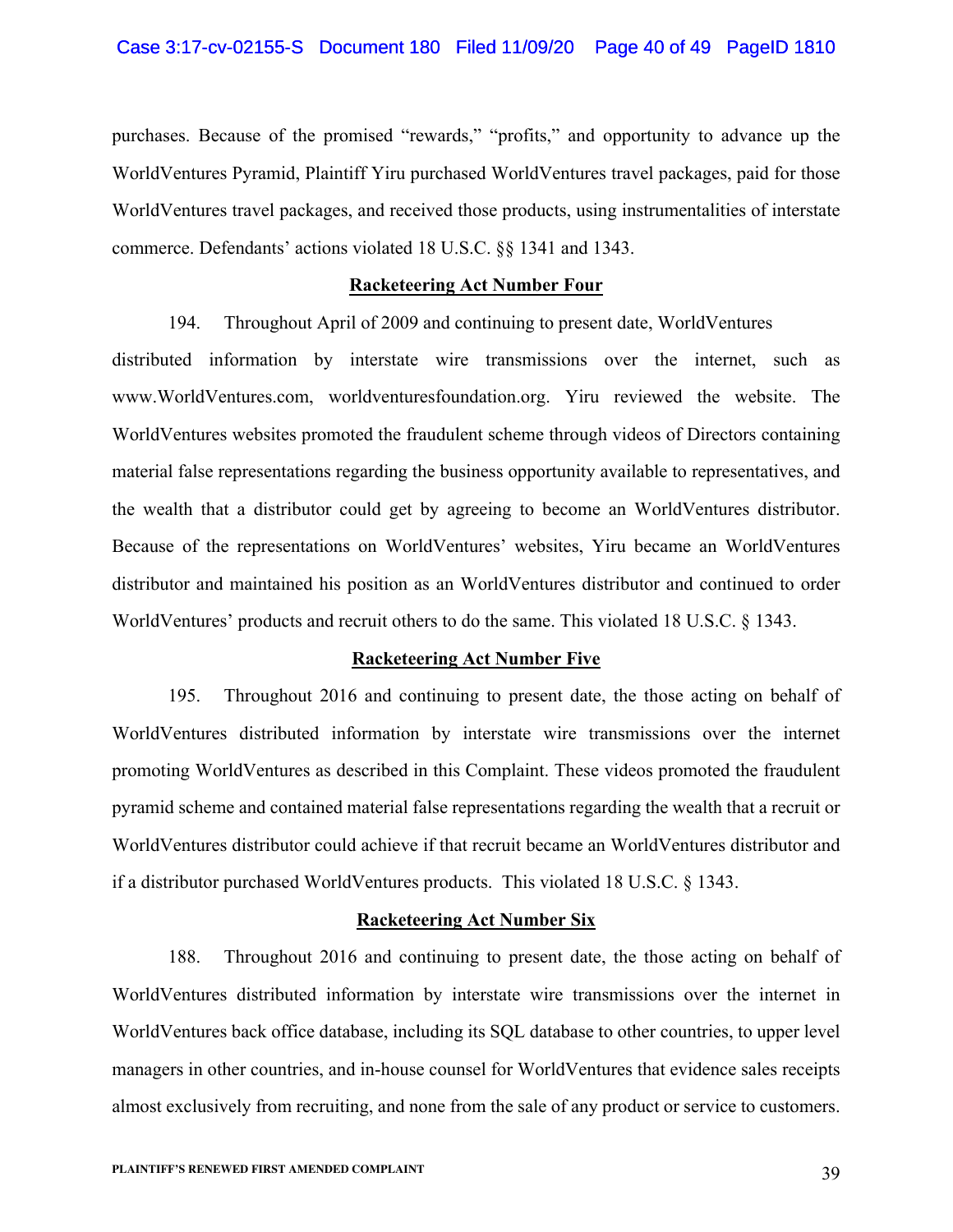#### Case 3:17-cv-02155-S Document 180 Filed 11/09/20 Page 41 of 49 PageID 1811

These videos promoted the fraudulent pyramid scheme and contained material false representations regarding the wealth that a recruit or WorldVentures distributor could achieve if that recruit became an WorldVentures distributor and if a distributor purchased WorldVentures products. This violated 18 U.S.C. § 1343.

189. WorldVentures' and the Directors' representations and omissions were the proximate cause of Yiru and the class joining the fraudulent scheme and purchasing the products.

190. To the extent proof of reliance is legally required, in engaging in the aforementioned wire and mail fraud, WorldVentures and the Directors knew that Yiru and the class would reasonably rely on their representations and omissions which would cause the Plaintiff and the class joining the fraudulent pyramid scheme and purchasing the products.

191. Defendants and the Directors knew that the misrepresentations and omissions described above in promoting and executing the fraudulent scheme were material because they caused Yiru and the class to join and participate in the illegal scheme.

192. Had Yiru and the class known that WorldVentures and the Directors were promoting an illegal scheme, they would not have joined the WorldVentures Pyramid scheme.

193. WorldVentures' and the Directors' acts of mail and wire fraud were a proximate cause of the injuries that Yiru and the class suffered. Because of WorldVentures' and the Directors' pattern of unlawful conduct, Yiru and the class lost millions of dollars, if not billions of dollars.

194. Under 18 U.S.C. § 1964, Yiru and the class are entitled to treble their damages, plus interest, costs and attorney's fees.

#### **COUNT V**

#### (**RICO 18 U.S.C. § 1962(c)**)

(On behalf of the Class and the Subclass against all Defendants, including DOES 1-100)

195. Plaintiff realleges all allegations as if fully set forth herein, and incorporates previous allegations by reference.

196. WorldVentures, its promoters, the Directors, and the Individual Defendants are associated with the WorldVentures Enterprise. In violation of 18 U.S.C. § 1962(c), WorldVentures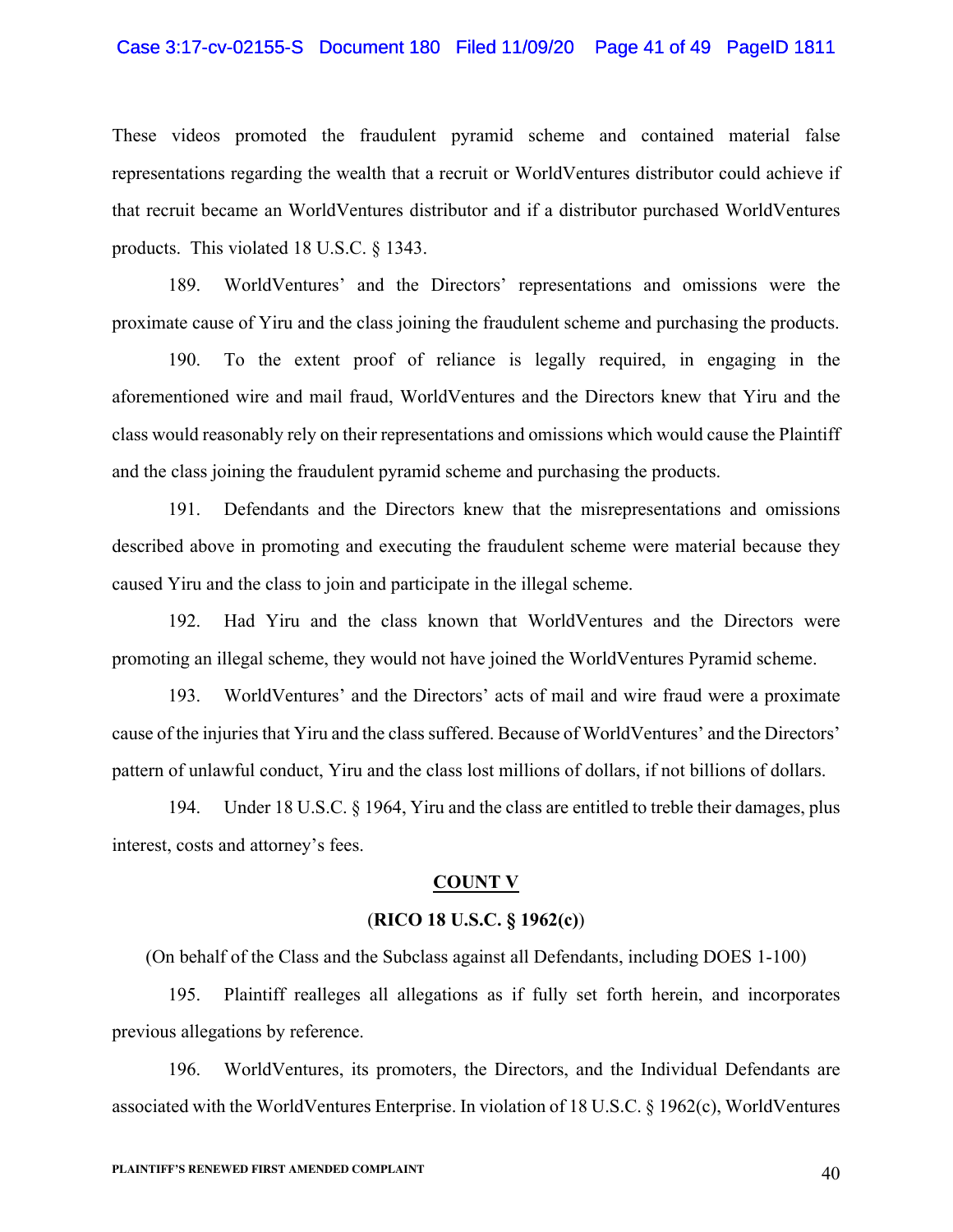and the Individual Defendants conducted and/or participated in the conduct of the affairs of the WorldVentures Enterprise, including participation in activities in furtherance of the WorldVentures Defendants' fraudulent scheme, through the pattern of racketeering activity earlier alleged.

197. As a direct and proximate result of WorldVentures' and the promoters', Directors' Individual Defendants' violation of 18 U.S.C. § 1962(c), Yiru and the class were induced to, and did, become representatives in the WorldVentures Pyramid scheme and purchased billions of dollars of the WorldVentures products/services and recruited others to do the same. Yiru and the class were injured by WorldVentures' and the promoters, Directors, and Individual Defendants' unlawful conduct. The funds used to buy WorldVentures products constitute property of Yiru and the class within the meaning of 18 U.S.C. § 1964(c).

198. WorldVentures knew of and agreed to the overall objective of the RICO offense because it knew the bonuses it toted were not possible, it knew the commission were not achievable, it knew that as much as 96% of distributors failed, and that income was derived not from customers, but from recruitments.

199. Each of the Individual Defendants had a written and/or oral agreement with WorldVentures to commit each of the above predicate acts, in that there was an actual agreement between WorldVentures and each of the Individual Defendants that defined how each of the Individual Defendants would be making money from the scheme, that such money would be based on the number of persons recruited into the scheme, and that salaries and bonuses would be tied to how many people were recruited into the network, as opposed to legitimately branching out into retail.

200. Under 18 U.S.C. § 1964(c), Yiru and the class are entitled to treble their damages, plus interest, costs and attorney's fees.

# **COUNT VI**

# (**RICO 18 U.S.C. § 1962(d)**)

(On behalf of the Class and the Subclass against all Defendants, including DOES 1-100)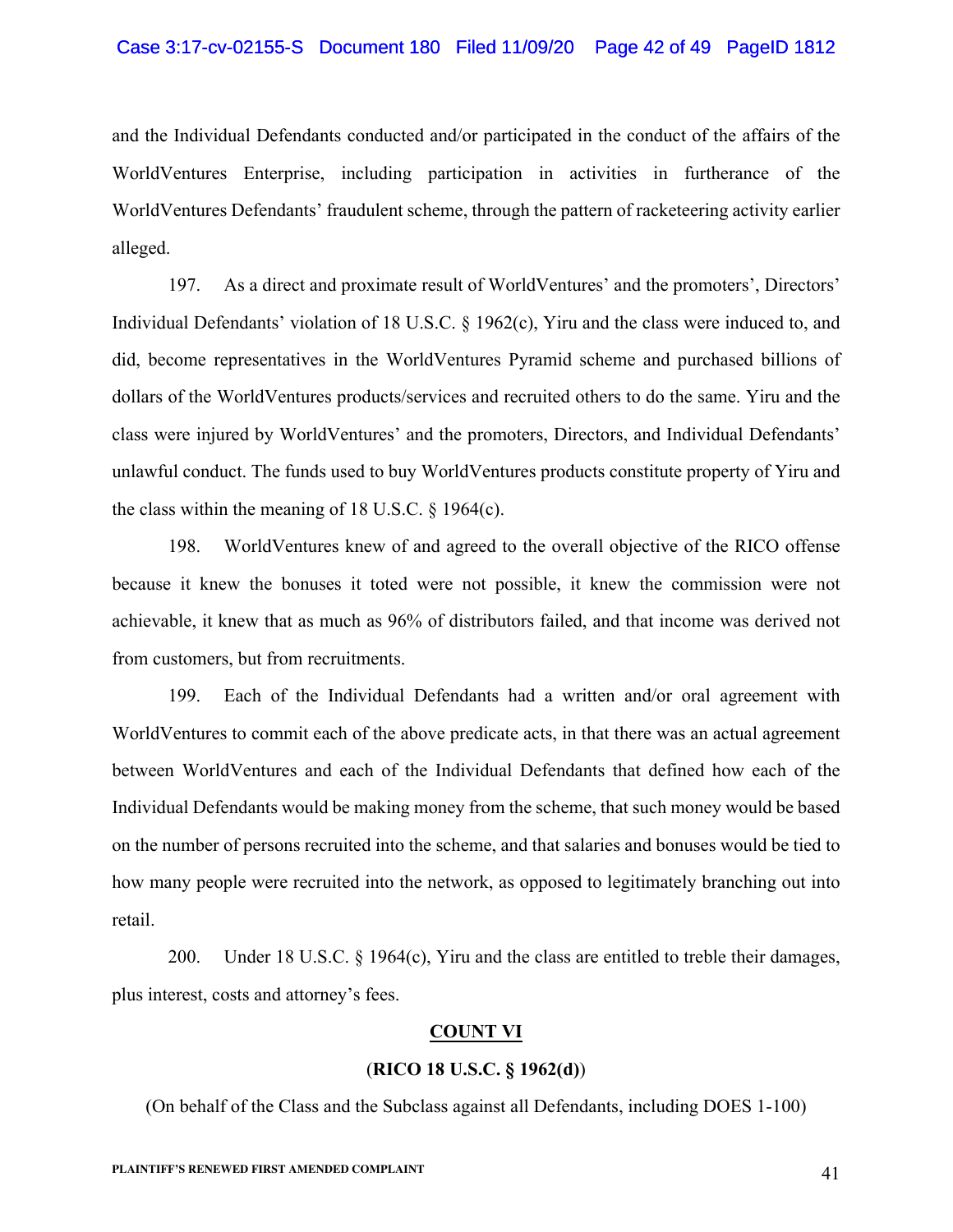#### Case 3:17-cv-02155-S Document 180 Filed 11/09/20 Page 43 of 49 PageID 1813

201. Plaintiff realleges all allegations as if fully set forth herein, and incorporates previous allegations by reference.

195. Each of the Defendants was separate and distinct from the enterprise and they each carried out functions independently, attempting to create an air of propriety and success. WorldVentures and the Individual Defendants agreed to work together in a symbiotic relationship to carry on the illegal scheme. Under that agreement, WorldVentures, WorldVentures Holdings, WorldVentures Foundation, the Individual Defendants, and others conspired to violate 18 U.S.C. § 1962(a) and (c), in violation of 18 U.S.C. § 1962(d).

196. As a direct and proximate result of WorldVentures' and the Individual Defendants' violation of 18 U.S.C. § 1962(d), Yiru and the class were injured by WorldVentures', the Individual Defendants' and the promoters' unlawful conduct. The funds used to buy WorldVentures products constitute property of Yiru and the class under 18 U.S.C. § 1964(c).

197. Under 18 U.S.C. § 1964(c), Yiru and the class are entitled to treble their damages, plus interest, costs and attorney's fees

# **COUNT VII**

#### (**DECLARATORY RELIEF 28 U.S.C. §§ 2201** *et seq***.**)

(On behalf of the Class and the Subclass against all Defendants, including DOES 1-100)

198. Plaintiff incorporates herein by reference the paragraphs above as if they were set forth fully herein.

199. This is a Count for declaratory relief brought pursuant to 28 U.S.C. §§ 2201 and 2202.

200. 28 U.S.C. §§ 2201 *et seq.* authorizes relief for any person who desires a declaration of rights or duties with respect to one another. In cases of actual controversy relating to the legal rights and duties of respective parties, such a person may seek a judicial declaration of his or her rights and duties relative to an instrument or contract, or alleged contract, including a determination of any question of construction or validity arising under the instrument or contract, or alleged contract.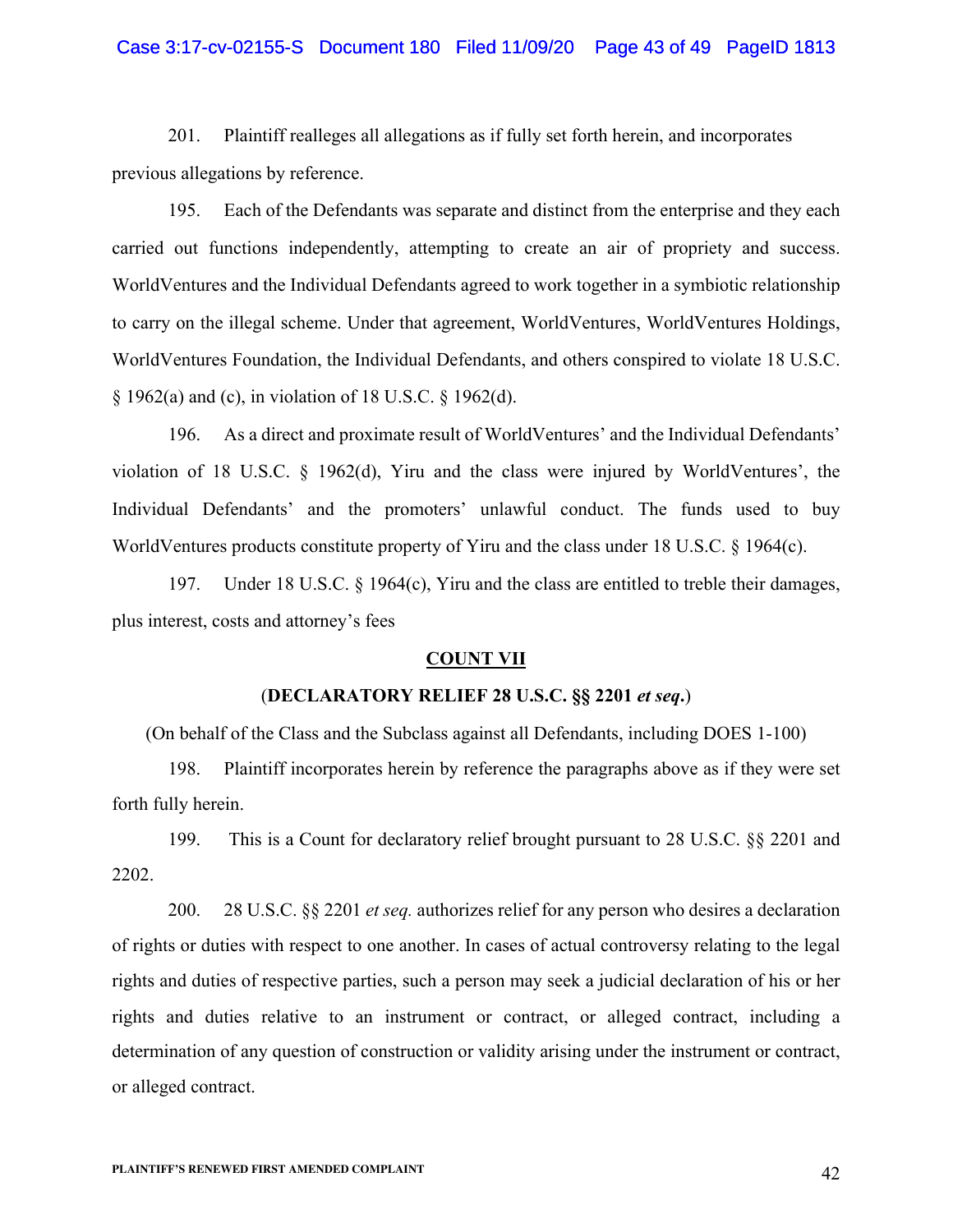# Case 3:17-cv-02155-S Document 180 Filed 11/09/20 Page 44 of 49 PageID 1814

201. On October 10, 2019, the Hon. Carlos G. Lopez (ret.) issued a Final Award (the "Final Award") in arbitration case number 01-18-0004-3400, finding that the Representative Agreement, the Policies and Procedures Manual, and the Compensation Guide were illusory, and thus, entirely unenforceable.

202. On September 21, 2020, this Court *sua sponte* determined that there was an "ambiguity" in the Final Award, and remanded proceedings to Judge Lopez on a limited basis. ECF No. 172.

203. On October 26, 2020, Judge Lopez issued an Amended Final Award in the arbitration proceeding (the "Amended Final Award"). No party disputes the Amended Final Award, and Plaintiff is moving to confirm the Amended Final Award.

204. The Amended Final Award clarified (1) that typically arbitration agreements are standalone from policies manuals, whereas WorldVentures did implement such separate agreement here, (2) that the Representative Agreement, the Policies and Procedures Manual, and the Compensation Guide comprised the entirety of the ("Agreement"), and (3) that the Final Award meant to apply the finding only that the "arbitration provision" in the entire Agreement was illusory, and other findings.

205. Plaintiff's Demand in the arbitration action requested only one Count for Declaratory relief.

206. Even though the Arbitrator clarified his ruling was not made as to other provisions of the Agreement, the illusory ruling is subject to collateral estoppel because each and every provision of the Agreement must be necessarily bound up in such a determination that one provision is illusory, and WorldVentures is collaterally estopped and precluded from arguing that the choice of law provision is enforceable based on the illusory finding related to the arbitration provision.

207. Alternatively, the Final Award and Amended Final Award are subject to "law of the case doctrine," because a finding that one provision is illusory cannot be divorced from the same necessary finding that the balance of the Agreement's provisions are too, illusory.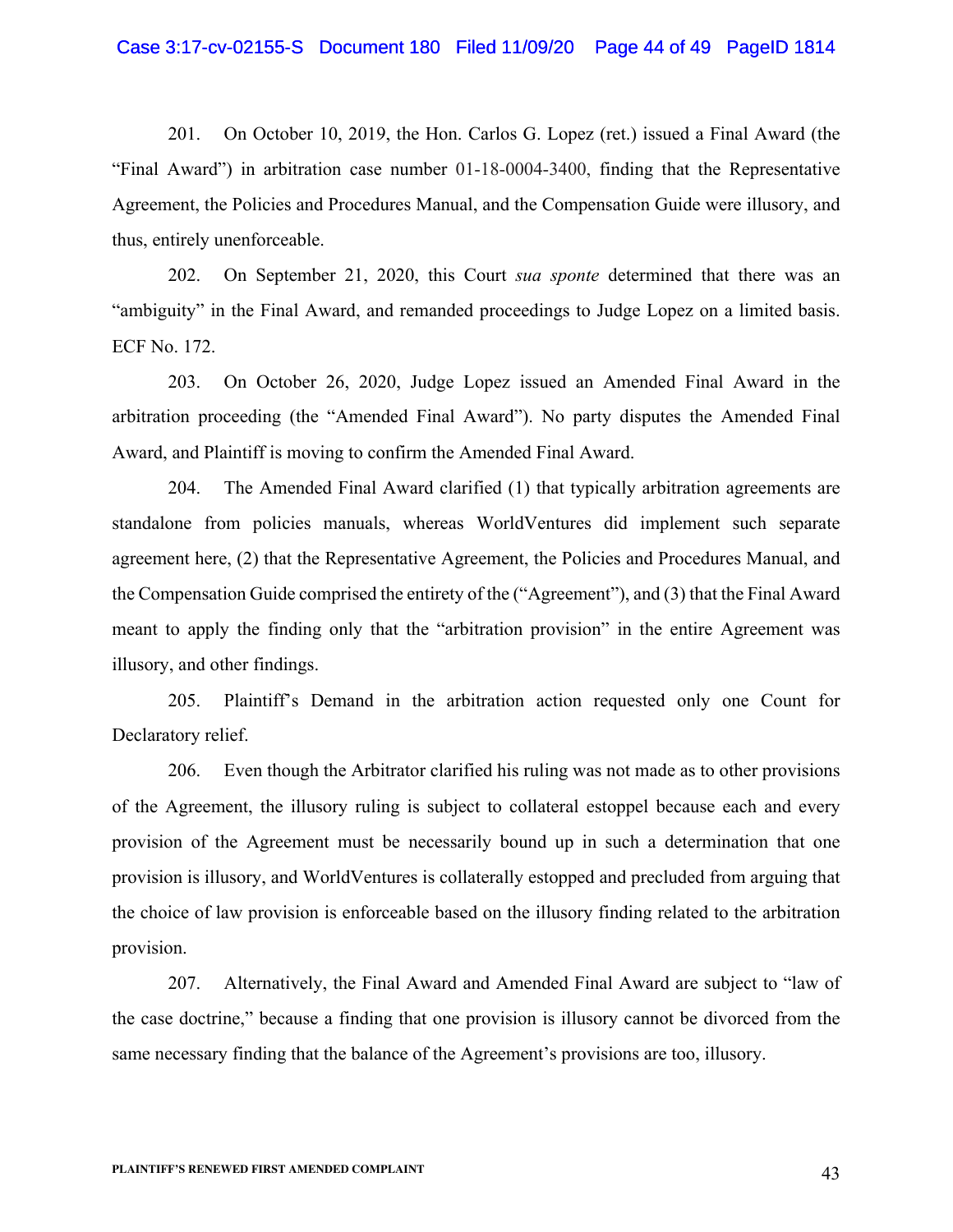# Case 3:17-cv-02155-S Document 180 Filed 11/09/20 Page 45 of 49 PageID 1815

208. Even if the Defendants are not estopped or precluded based on law of the case or estoppel, Plaintiff seeks a declaratory judgment that the Agreement (which would include each and every provision, the choice of law provision, the so-called confidentiality provision) are unenforceable because the Agreement is illusory.

209. Judge Lopez's ruling is at minimum, persuasive as to such a determination.

210. The entire Agreement is illusory because the unilateral amendment clauses are impermissible under law.

211. The effect of a finding that an agreement is illusory under law, is that the entire contract is unenforceable.

212. If the entire contract is unenforceable, the "choice of law" provision is unenforceable and the "confidentiality" provision is unenforceable.

213. The Individual Defendants are not parties to the Agreement.

214. The Individuals Defendants may not assert estoppel based on the terms of the purported Agreement, their conduct, the claims at issue in this case, and the operation of WorldVentures' business in practice.

215. The choice of law provision is a narrow one under  $5<sup>th</sup>$  Circuit Authority, and thus does not reasonably include the Counts at issue in this dispute that are claims sounding in tort.

216. A review of the choice of law provision of legitimate companies in Texas reflects as a matter of custom, practice, and performance, that the choice of law provision here is narrow.

217. A review of the Restatement  $2^{nd}$  analysis adopted by the Fifth Circuit independently prohibits a dispute like this from being reviewed on the merits.

218. An actual controversy exists between Plaintiff and Defendants as to their rights and duties to each other. Specifically, the Defendants are now contending that one provision of the Agreement is not "illusory" even though another provision was found to be illusory, that the choice of law provision is broad even though it is indisputably narrow, and that apparently, the Individual Defendants can assert the choice of law. Plaintiffs contend that the choice of law provision is narrow, that illusory to one clause means illusory to all, and that the Individual Defendants have no basis to assert choice of law, as to a contract which does not refer to them. Independently, an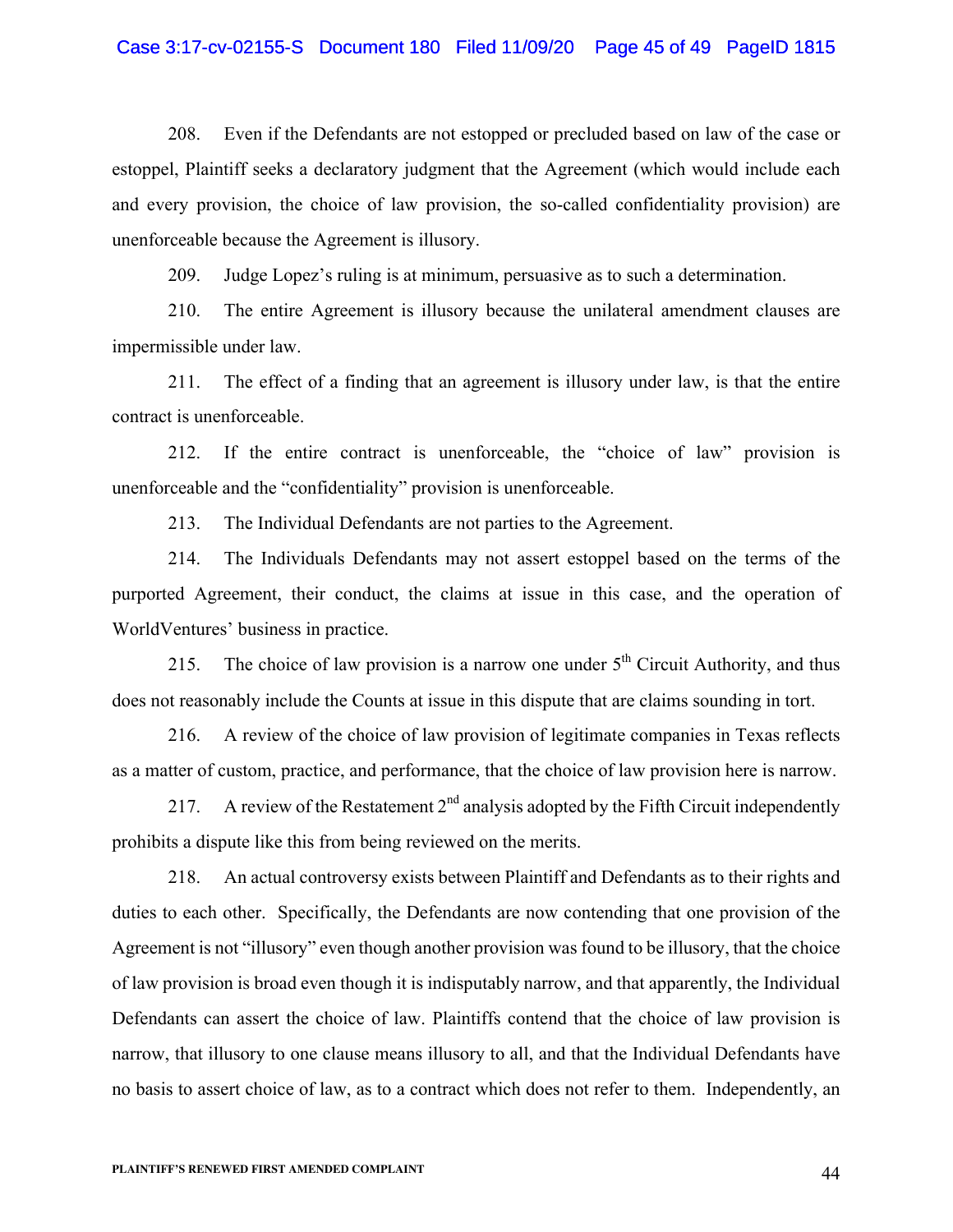analysis of the Restatement factors precludes the "enforcement" of any choice of law provision. Accordingly, a declaration is necessary and proper at this time.

219. Plaintiff requests declaratory relief and a determination that the entire Agreement is illusory.

# **PRAYER FOR RELIEF**

The named Plaintiff and the Plaintiff class and subclass request the following relief:

a. Certification of the class and subclasses;

b. A jury trial and judgment against Defendants;

c. Rescission of the agreements upon which the scheme is based, and recovery of all consideration paid pursuant to the scheme, less any amounts paid or consideration provided to the participant pursuant to the scheme;

d. Damages for the financial losses incurred by Plaintiff and by the class and subclasses because of the WorldVentures Defendants' conduct and for injury to their business and property;

e. Restitution and disgorgement of monies;

f. A judicial declaration that the entire Agreement is illusory, and thus unenforceable;

g. Temporary and permanent injunctive relief enjoining WorldVentures from paying its Representatives recruiting rewards that are unrelated to retail sales to ultimate users and from further unfair, unlawful, fraudulent and/or deceptive acts;

h. The cost of suit including reasonable attorneys' fees under California Code of Civil Procedure § 1021.5, Civil Code § 1689.2, and otherwise by law;

i. Trebling of damages;

j. Punitive damages;

k. For damages in an amount yet to be ascertained as allowed by law; and

l. For such other damages, relief and pre- and post-judgment interest as the Court may deem just and proper.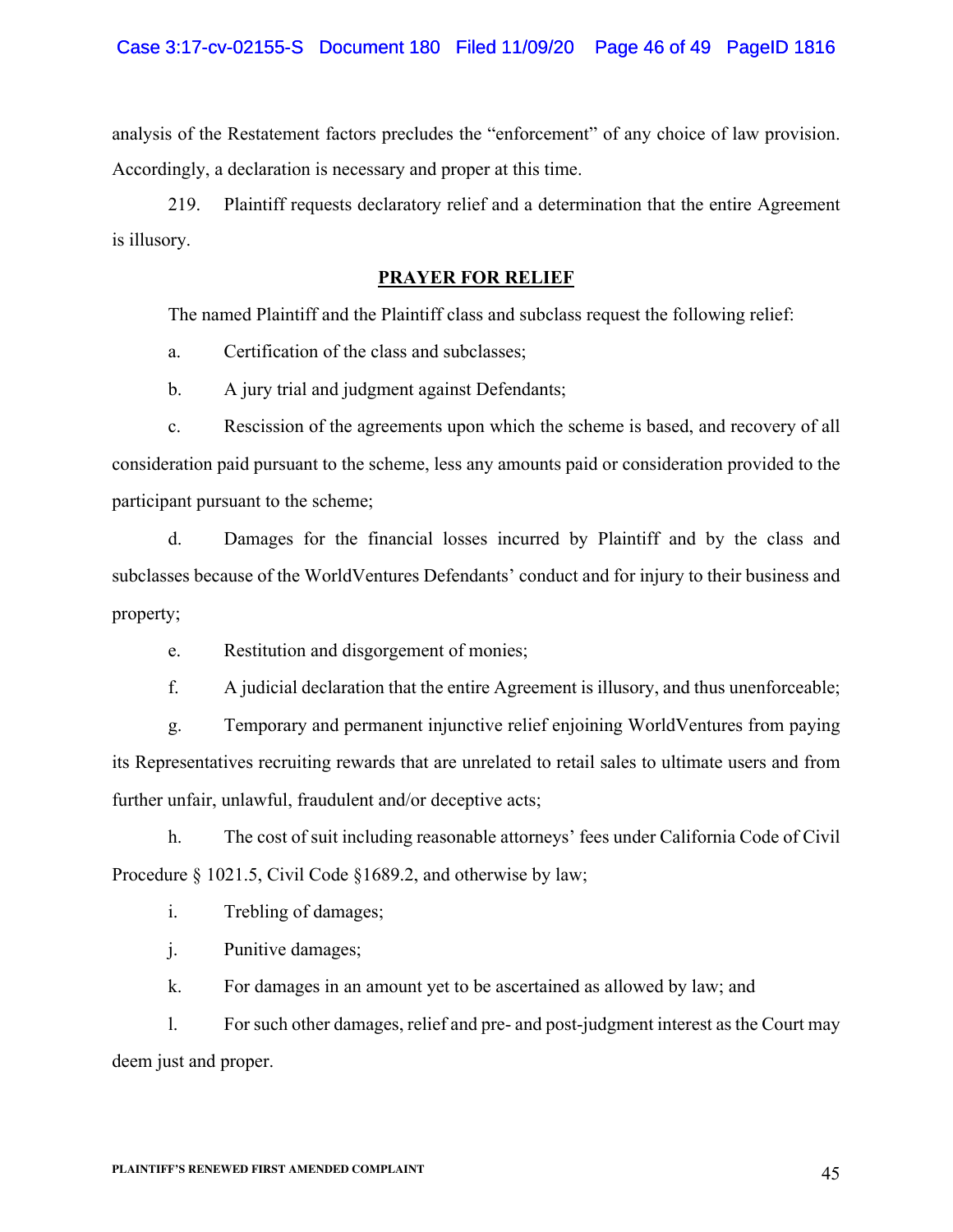# Case 3:17-cv-02155-S Document 180 Filed 11/09/20 Page 47 of 49 PageID 1817

Dated: November 9, 2020 Respectfully submitted,

*/s/ Blake J. Lindemann*

BLAKE J. LINDEMANN California Bar No. 255747 E-mail: blake@lawbl.com **LINDEMANN LAW FIRM, APC**

**(***pro hac vice*) 433 N. Camden Drive, 4<sup>th</sup> Floor Beverly Hills, CA 90210 Telephone No: 310-279-5269 Facsimile No: 310-300-0267

*/s/ Rachel E. Montes*

RACHEL E. MONTES Rachel@MontesLawGroup.com Texas Bar No. 45005925 **MONTES LAW GROUP, PC** 1121 Kinwest Parkway, Ste. 100 Irving, TX 75063 Telephone No: 214-522-9401 Facsimile No: 214-522-9428

# ATTORNEYS FOR PLAINTIFF SHI YIRU AND THOSE SIMILARLY SITUATED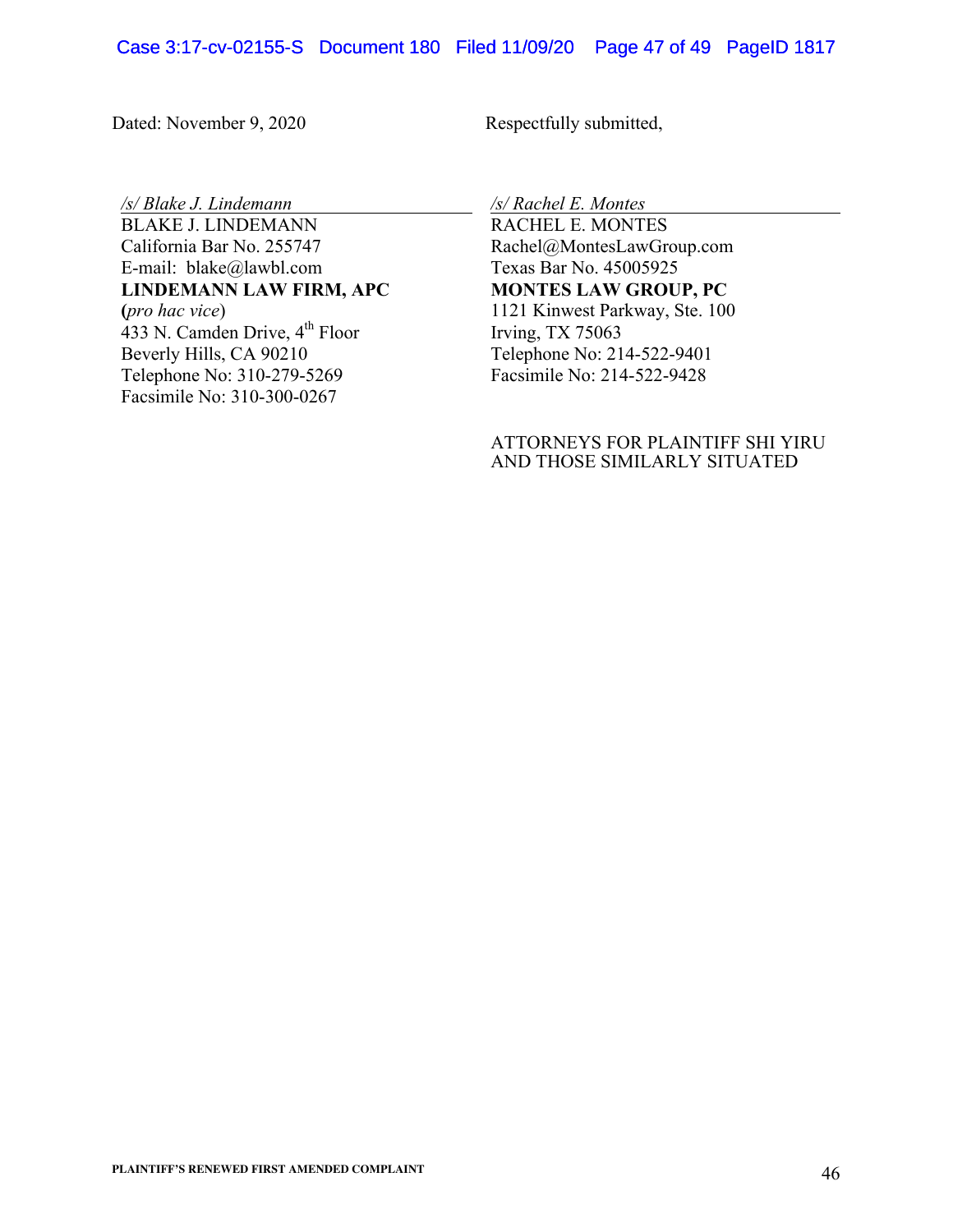# **DEMAND FOR JURY TRIAL**

Plaintiff Melody Yiru, on behalf of herself and those similarly situated, hereby requests a jury trial on all matters so triable.

Dated: November 9, 2020 Respectfully submitted,

*/s/ Blake J. Lindemann* BLAKE J. LINDEMANN California Bar No. 255747 E-mail: blake@lawbl.com **LINDEMANN LAW FIRM, APC (***pro hac vice*) 433 N. Camden Drive, 4<sup>th</sup> Floor Beverly Hills, CA 90210 Telephone No: 310-279-5269 Facsimile No: 310-300-0267

*/s/ Rachel E. Montes*

RACHEL E. MONTES Rachel@MontesLawGroup.com Texas Bar No. 45005925 **MONTES LAW GROUP, PC** 1121 Kinwest Parkway, Ste. 100 Irving, TX 75063 Telephone No: 214-522-9401 Facsimile No: 214-522-9428

# ATTORNEYS FOR PLAINTIFF SHI YIRU AND THOSE SIMILARLY SITUATED